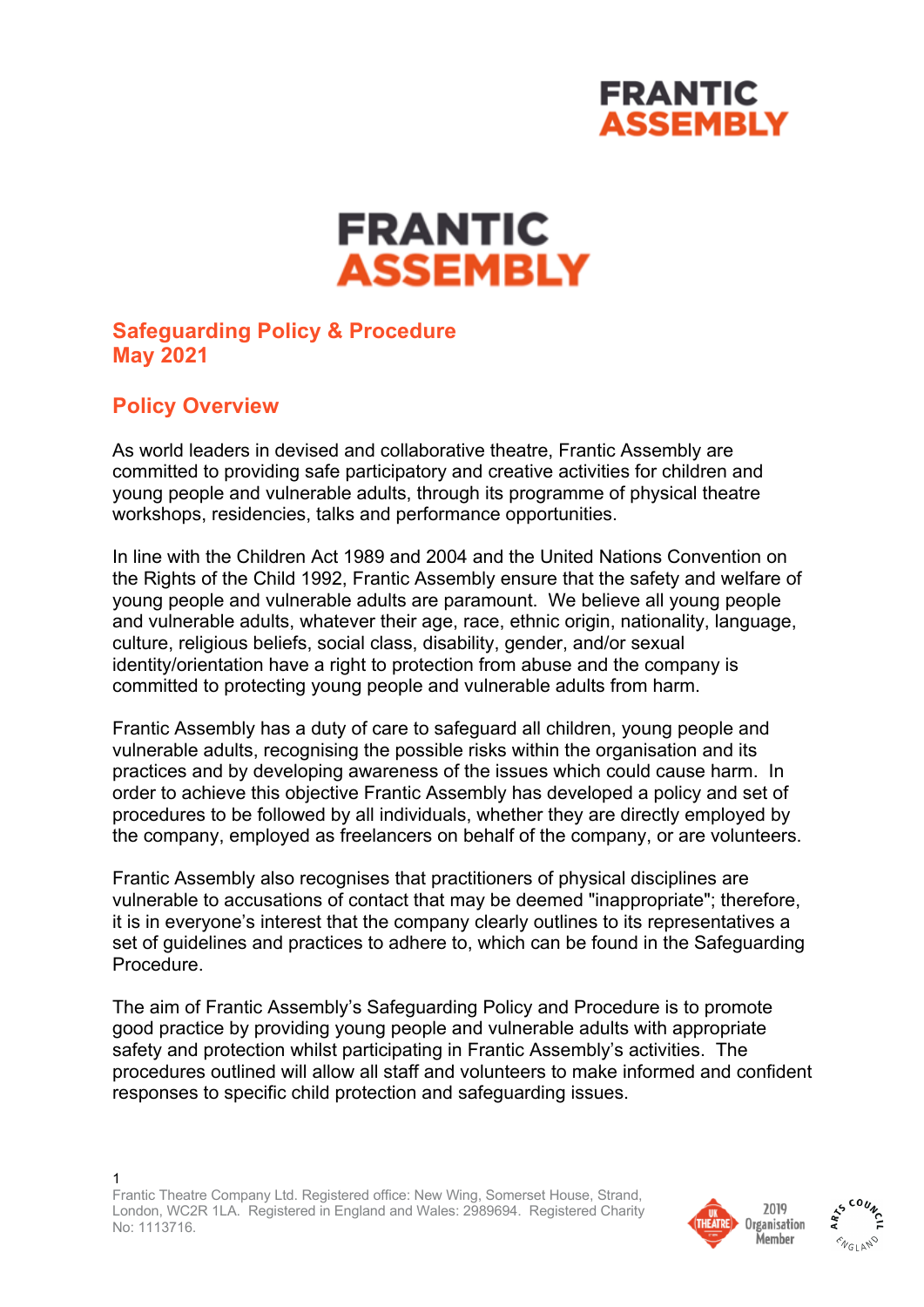## **FRANTIC ASSEMBLY**

## **Safeguarding Procedure May 2019**

**Any queries relating to this document should be addressed to:** Designated Safeguarding Officer: Marilyn Rice marilyn@franticassembly.co.uk

## **CONTENTS**

**1. QUICK REFERENCE PROCESS CHART FOR SAFEGUARDING**

## **2. SAFEGUARDING CODE OF CONDUCT**

- 2.1 Good practice
- 2.2 Practices to be avoided
- 2.3 Practices never to be sanctioned

## **3. PROMOTING GOOD PRACTICE FOR WORKSHOPS**

- 3.1 Promoting Good Practice
- 3.2 Online Safeguarding
- 3.3 Managing challenging behaviour
- 3.4 Physical intervention
- 3.5 Incidents that must be reported/recorded

## **4. TAKING ACTION AGAINST ABUSE**

- 4.1 If a young person discloses information to you
- 4.2 If you suspect a young person is being abused
- 4.3 What to do if you have a concern (indicators of abuse)
- 4.4 How to report an incident
- 4.5 Standard procedure when recording a disclosure
- 4.6 Allegations made against Frantic Assembly staff
- 4.7 Confidentiality
- 4.8 Record retention periods
- 4.9 Obtaining information from young people / vulnerable adults
- 4.10 Whistleblowing

#### **5. RECRUITMENT, RESPONSIBILTY AND DISSEMINATION**

- 5.1 Pre-selection checks
- 5.2 Interview and Induction
- 5.3 References
- 5.4 Self-disclosure & employment of ex-offenders
- 5.5 Disclosure and Barring Service Checks
- 5.6 The Independent Safeguarding Authority



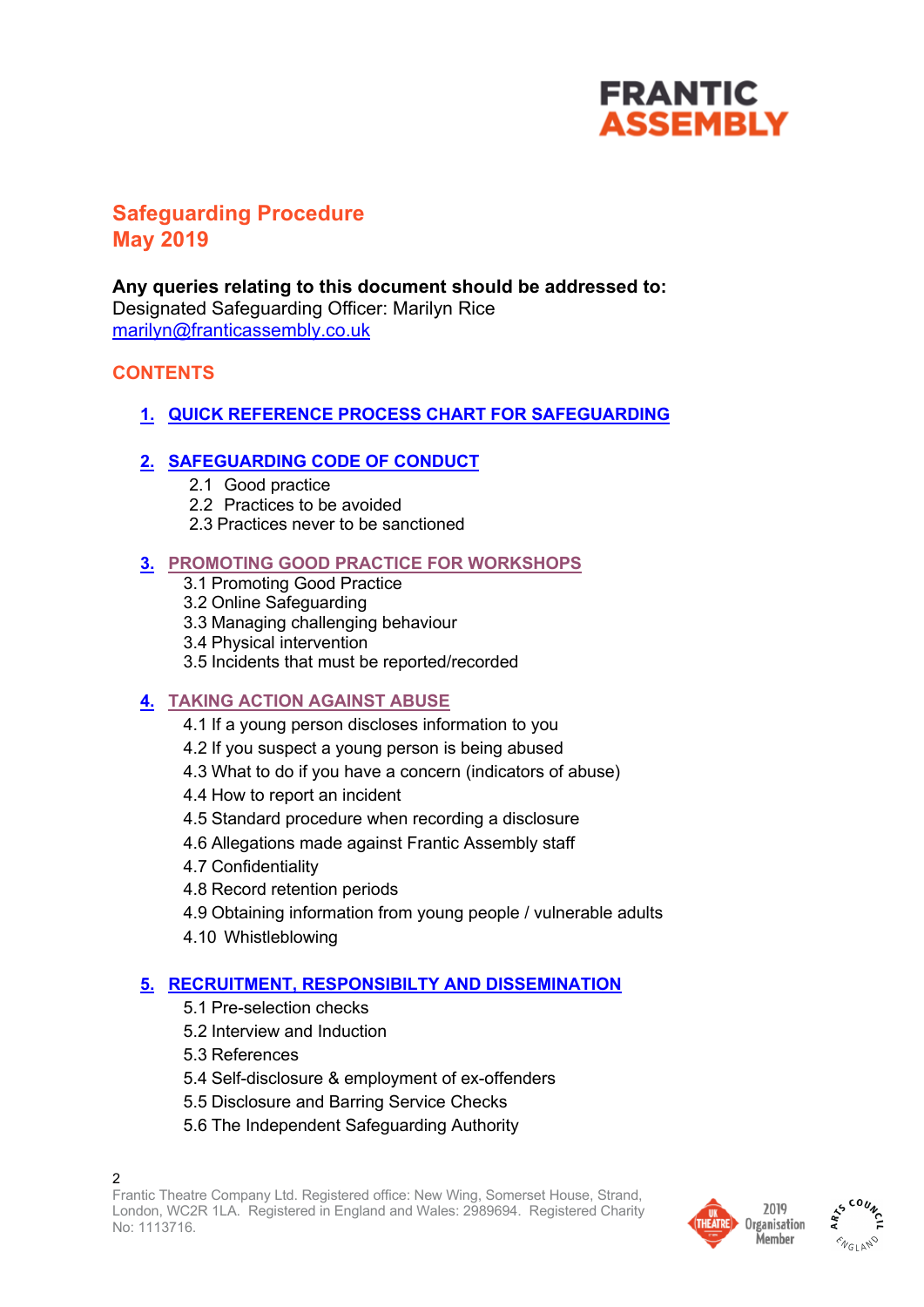

5.7 Training

- 5.8 Responsibility
- 5.9 Dissemination

## **6. USE OF PHOTOGRAPHIC/FILMING EQUIPMENT**

**7. ONLINE**

## **8. FRANTIC ASSEMBLY'S DESIGNATED SAFEGUARDING OFFICER**

**9. TERMINOLOGY**

## **10. APPENDICES**

| Appendix A. | Definitions of Abuse                                      |
|-------------|-----------------------------------------------------------|
| Appendix B. | Self-Disclosure Form                                      |
| Appendix C. | <b>Child Protection Incident Report Form</b>              |
| Appendix D. | Course of Action for Reporting an Incident of Child Abuse |
| Appendix E. | <b>Managing Allegations</b>                               |
| Appendix F. | Disciplinary and Appeals Procedures for Staff             |
| Appendix G. | Guidance on Records Retention and Storage                 |
| Appendix H. | Guidance for the use of Images of Young People            |
| Appendix I. | Film and Photograph Permission Form                       |
| Appendix J. | <b>Useful Contact Details</b>                             |
| Appendix K. | <b>Useful Sources of Information</b>                      |



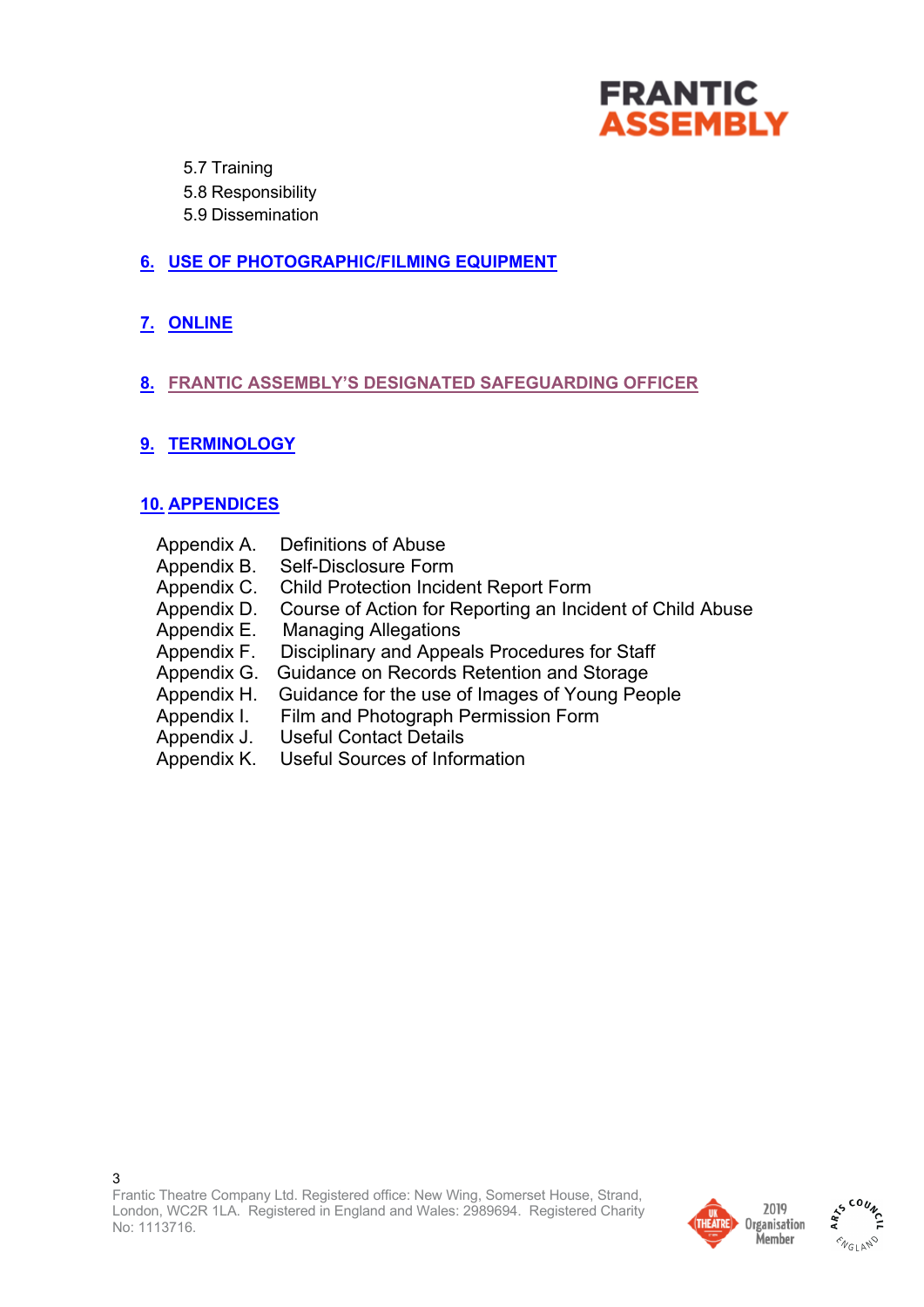

#### **Safeguarding: Quick Reference for Disclosures & Concerns**

Quick reference guide to handling concerns about safeguarding of children or vulnerable adults.



#### **ALWAYS NOTIFY THE SAFEGUARDING OFFICER WITHIN 24 HOURS OF ANY**  $\blacksquare$ **OR CONCERNS. INCIDENT OR CONCERNS**

4

Frantic Theatre Company Ltd. Registered office: New Wing, Somerset House, Strand, London, WC2R 1LA. Registered in England and Wales: 2989694. Registered Charity No: 1113716.



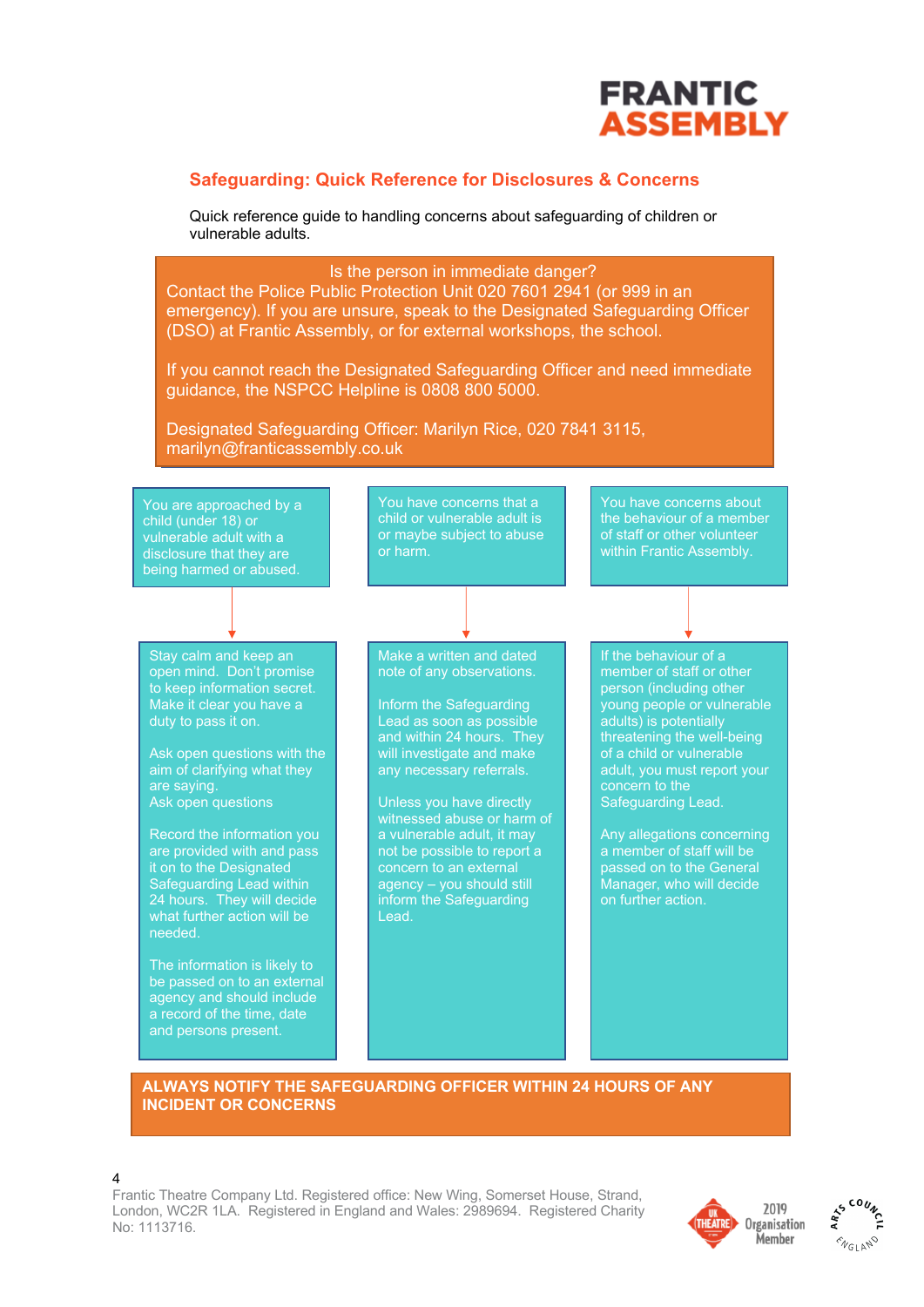

### **INDICATORS OF ABUSE:**

Indicators of abuse might include:

Inappropriate sexual knowledge

Distrusting adults where a close relationship would normally be seen, for example uncles and aunts, or brothers and sisters.

Engaging in sexually explicit behaviour.

Possible difficulty making friends.

Eating patterns may vary, including overeating or loss of appetite.

Losing weight suddenly or unexpectedly.

Becoming increasingly dirty or unkempt.

Unexplained or suspicious injuries, such as bruising, cuts or burns, especially if they are on parts of the body not usually prone to injury.

Fingertip bruising.

An injury where the explanation seems inconsistent.

A young person describing what appears to be abuse involving them.

Another young person or adult showing concern about the welfare of another child.

Unexplained changes in behaviour; becoming very quiet / outbursts of anger etc.

It is important to note that this list only highlights some of the common indictors of abuse and that there are many more. The indicators above can also be present but may not mean that abuse is taking place. It is not your responsibility to judge whether abuse is taking place, but it is our responsibility to act and report on any suspicions or concerns that we may have.

Use the incident report form (appendix C) to make a note of what you have witnessed, and any action taken.

If dealing with young people, you can report a concern without any direct evidence.

If you have a concern about a vulnerable adult, you must report that concern to the DSO as soon as possible.

Unless you directly witness harm or abuse you are not permitted to report your concern to an authority but should still inform Frantic Assembly's Designated Safeguarding Officer.



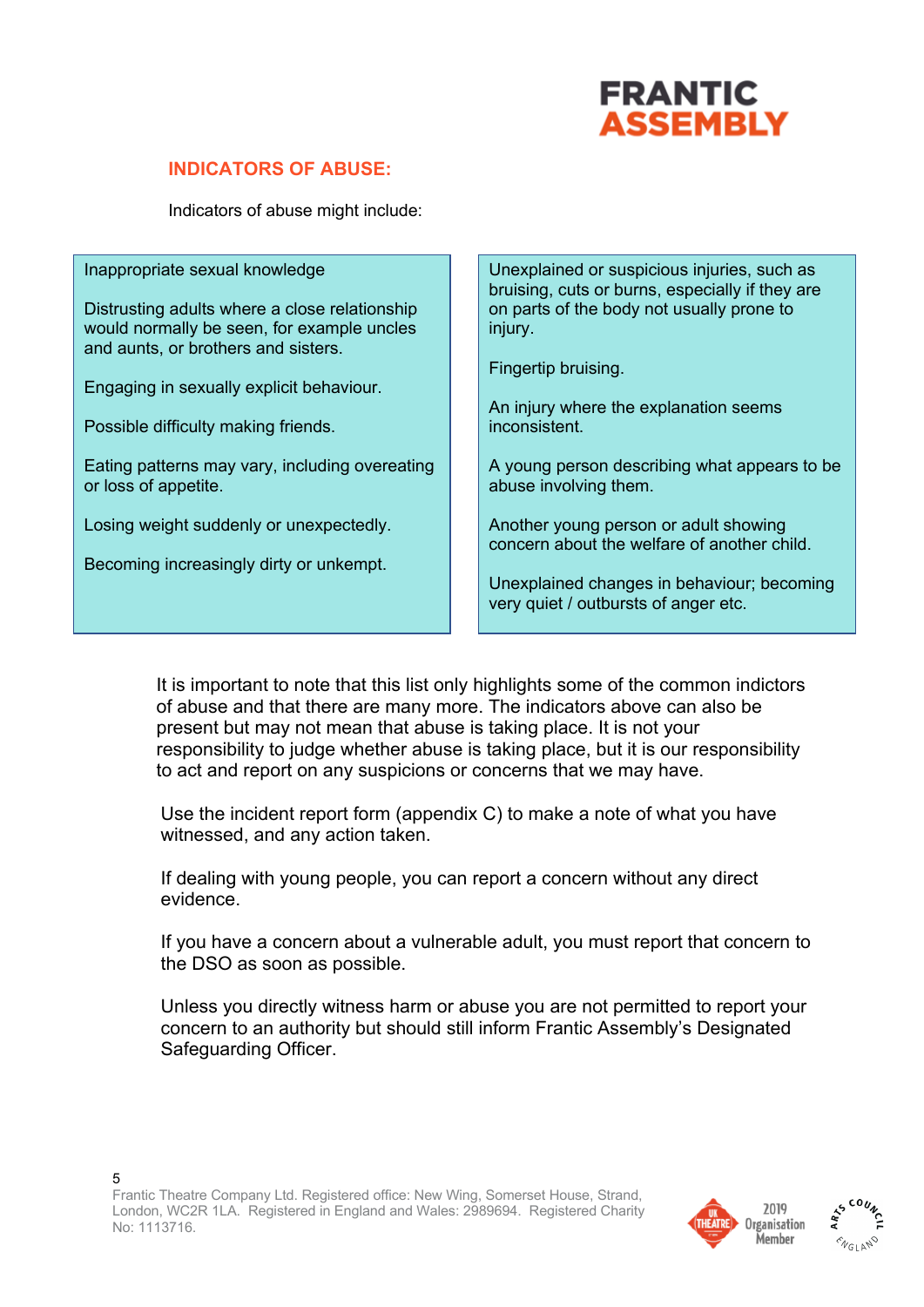

## **2. SAFEGUARDING CODE OF CONDUCT:**

### **2.1 Good Practice**

- A teacher or member of staff from the Host organisation should always be present a practitioner's presence should always enhance, not replace.
- All representatives of Frantic Assembly should demonstrate behaviour that promotes the welfare of all participants.
- Practitioners should always consider individual needs of each participant and seek background information provided by Host organisations or by Frantic Assembly, in order to enable all participants to fully engage with the workshop; especially those with additional needs.
- Practitioners must plan activities to ensure the whole group can participate.
- Frantic representatives must be excellent role models including not smoking or being under the influence of alcohol in the company of participants (e.g. not on school premises or when responsible for a group of young people).
- Using appropriate and professional language.
- Always working in an open environment, always avoiding private or unobserved situations and encouraging open communication.
- Treating all participants equally, with respect and dignity.
- Being aware and respectful of participants from different faiths and cultures.
- Building balanced relationships based on mutual trust which empowers participants.
- Always putting the welfare of each participant first, before winning or achieving goals.
- Making activities fun, enjoyable and fair.
- Giving enthusiastic and constructive feedback rather than negative criticism.
- Maintaining a safe and appropriate distance with participants (e.g. it is not appropriate for staff or volunteers to have an intimate relationship with a young person or vulnerable adult).
- Due to the physical nature of Frantic Assembly's educational workshops, at the start of each session the practitioner should always remind participants that there will be contact-based activities. This prepares the participants, giving them the option of whether they are comfortable taking part.



**MELANO** 

#### 6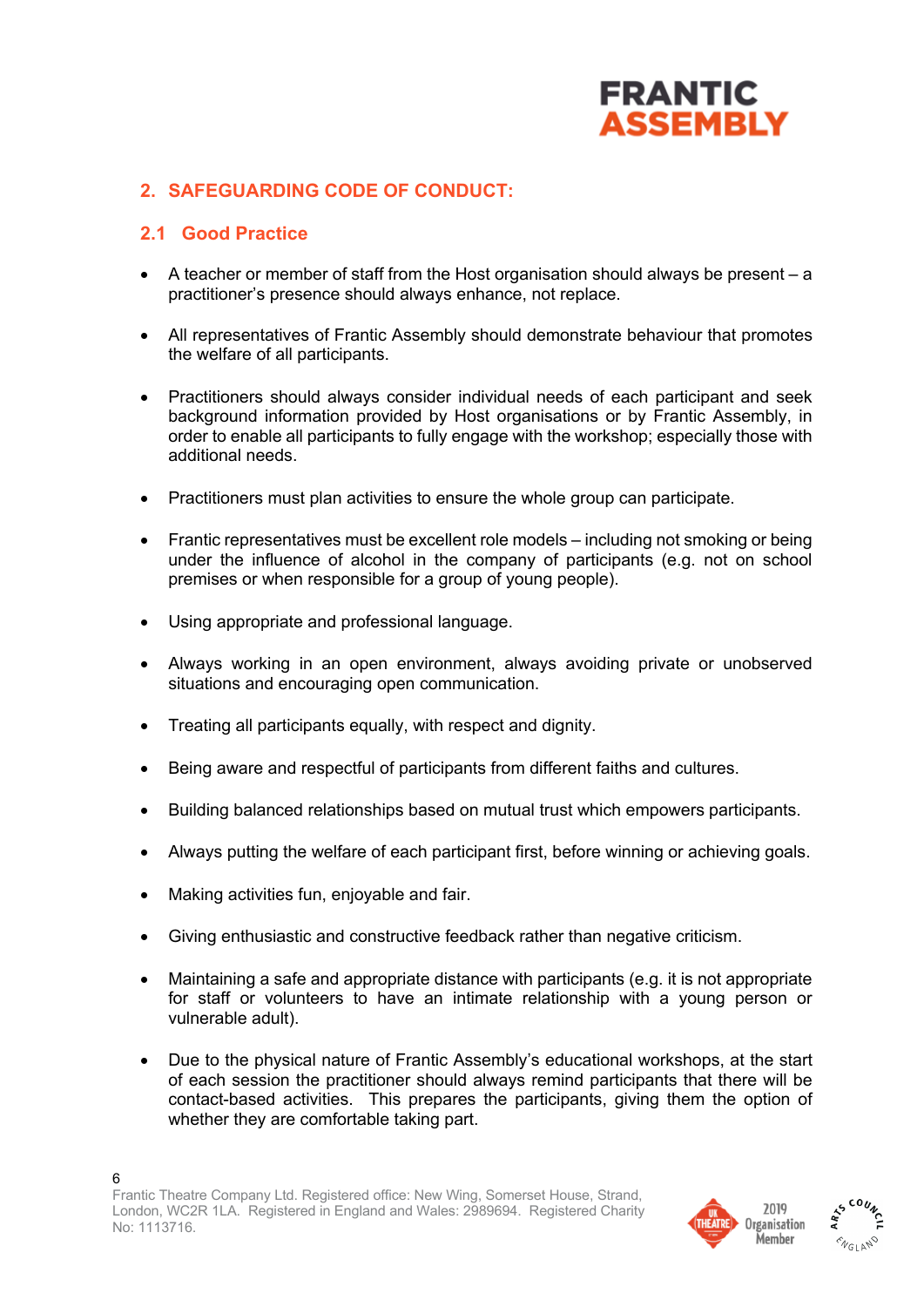

- If any physical contact/support is required by the practitioners, it should be provided openly and with explanation.
- If you need to get changed before or after an activity, ask a host staff member to direct you to a staff only changing area or bathroom.
- If you require any training in safeguarding, you should contact the DSO for a training session to be arranged.

#### **2.2 Practices to be avoided**

The following should be avoided except in emergencies. If cases arise where these situations are unavoidable it should be with the full knowledge and consent of someone in charge, such as a schoolteacher or the young person or vulnerable adult's parents/carer:

- Avoid spending time alone with young people or vulnerable adults away from others. A member of staff from the Host organisation or Frantic Assembly should always be present during workshops and activities.
- Avoid taking or dropping off a young person or vulnerable adult to an event or activity.
- Do not administer first aid to young people. There should always be a member of the host organisation present to take responsibility for incidents requiring first aid.
- Avoid taking on the responsibility for tasks for which you are not appropriately trained, for example physically handling disabled participants.
- Do not promise to keep secrets for a participant as this may be at the detriment of their welfare.
- Do not give personal contact details to a participant (e.g. personal mobile phone number/Facebook profile)
- Do not use physical intervention to manage challenging behaviour (see section 5.5 for further details)

#### **2.3 Practices never to be sanctioned:**

- Physical punishment or the threat of such
- Refusal to speak to or interact with the participant.
- Depriving participants of food, water, access to changing facilities or toilets or other essential facilities.



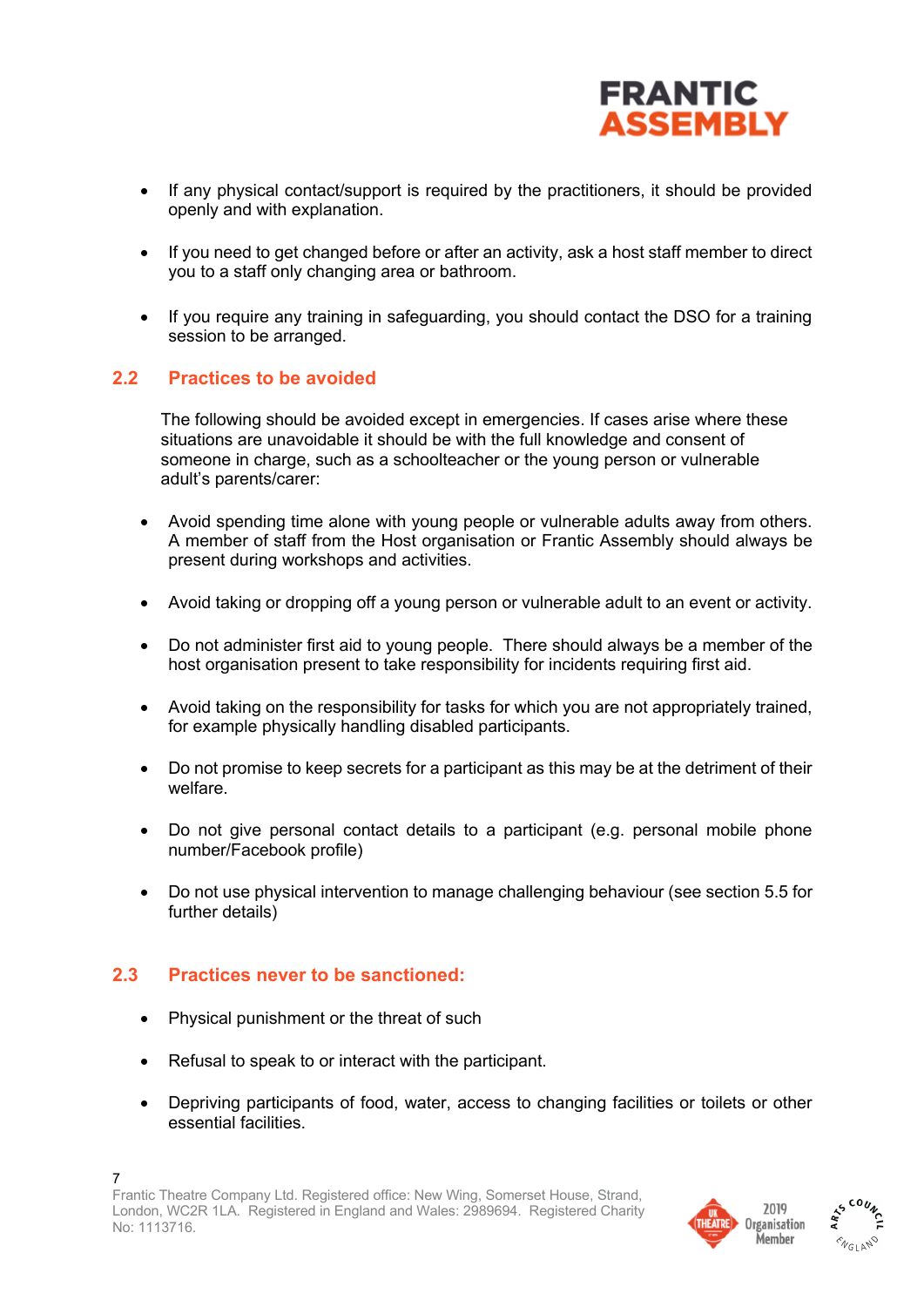

- Verbal intimidation, ridicule or humiliation, or reducing a participant to tears as a form of control.
- Engaging in rough or sexually provocative games.
- Allowing or engaging in any form of inappropriate touching.
- Allowing participants to use inappropriate language unchallenged.
- Making sexually suggestive comments to a participant.
- Failing to act upon and record any concerns raised by a participant.
- Doing things of a personal nature for young people or vulnerable adults that they can do for themselves.
- Inviting or allowing participants to stay with you at your home unsupervised.

N.B. Please be aware that due to some of the content and language in Frantic Assembly's productions, young people participating in activities with the company may challenge some of the above guidelines. In these instances, Frantic Assembly's representatives should clearly and firmly explain that such behaviour is inappropriate in an educational setting and will not be tolerated.

## **2.4 Managing challenging behaviour**

When working with young people or vulnerable adults you may, on occasions, be required to deal with challenging behaviour, such as:

- bullying
- violence towards others
- bad language
- discrimination
- venturing outside boundaries on purpose
- abuse of facilities or equipment
- disobeying staff / volunteers
- deliberately making a situation unsafe.



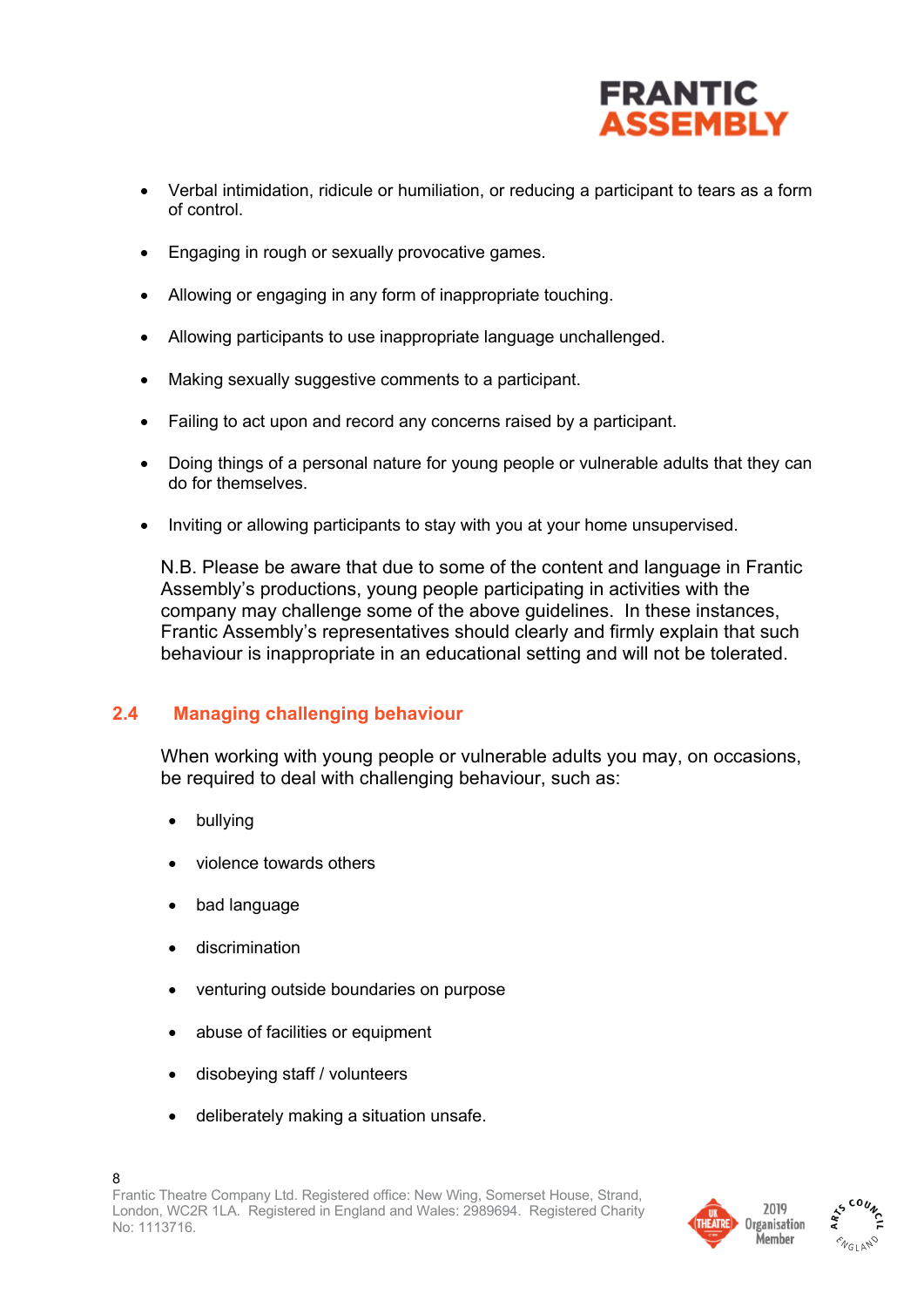

In responding to challenging behaviour your reaction should always be consistent, proportionate to the actions, be imposed as soon as is practical and be fully explained to the participants and their teachers/parents/carers.

When delivering activities at a Host organisation, if faced with young people or vulnerable adults who display negative or challenging behaviours you should follow these guidelines:

- Immediately state to the participant that this behaviour cannot be tolerated in a workshop.
- Explain to the main contact / staff member representing Host what has happened and request that they manage the situation, as behaviour management is their responsibility.

## **3. PROMOTING GOOD PRACTICE**

#### **3.1 Good practice means:**

9

- Frantic Assembly will insist that at least one member of staff from the Host organisation is present throughout all activities involving young people. If an activity is being hosted by Frantic Assembly, at least two company representatives must be present at all times. We will follow NSPCC guidelines for supervision on 1 adult to 10 young people aged 13-18.
- When working with vulnerable adults, Frantic Assembly will work with the Host organisation to agree the level of staff supervision and support that will be needed for the particular group of vulnerable adult participants and ensuring this level is available.
- If the Host member of staff leaves you in the room alone with young people or vulnerable adults, follow them and explain that you are not able to remain in the room without a member of the Host staff.
- For Frantic Assembly hosted activities, the DSO will work with the practitioner to identify potential risks and agree strategies to manage those risks in advance. Or, at a Host organisation, the main contact will be responsible for sharing risk assessments with the practitioner.
- For unaccompanied young people or vulnerable adults travelling to Frantic Assembly hosted activities the DSO will ensure parental / carer consent is given in advance, up to date contact information is given to both participant and parent/carer and Frantic Assembly, Frantic Assembly have emergency contact details for the participant and clear directions and meeting points are provided.



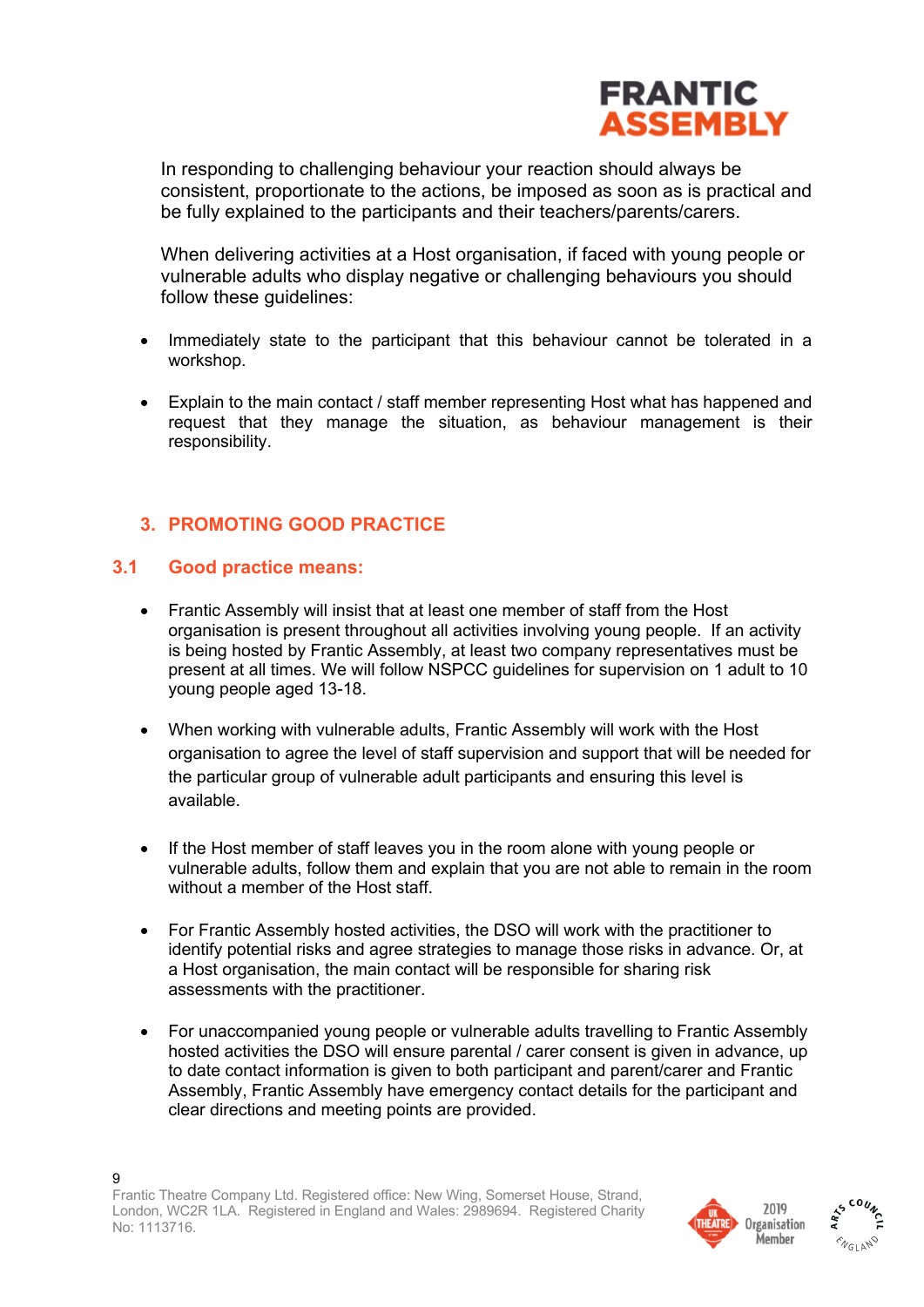

• When young people or vulnerable adults have been identified as having additional needs or behaviours that are likely to require additional supervision, specialist expertise or support, the DSO will discuss this with main contact (if at a Host organisation) or with the parent / carer (at Frantic Assembly hosted activity) and where appropriate the participant, to ensure they can be supported to participate safely.

## **3.2 Online Safeguarding**

### **REMOTE WORKING WITH CHILDREN AND YOUNG PEOPLE**

There are times (eg: during social distancing) when Frantic staff and Practitioners will be working from home and may be working with participants digitally. This section provides the guidelines for Frantic staff and organisations we work with to keep themselves and the participants they work with safe.

#### **WORKING AND DELIVERING ONLINE LEARNING FROM HOME**

When working from home Practitioners and office staff will have their own accounts to access emails and a log-in to access files.

- No participant details or images will be downloaded or saved on computers (unless it is a computer provided for work use only).
- Staff will not share their accounts or logins with other external organisations
- If participant images need to be downloaded for photo or video editing, then they will be deleted once the edit has taken place and the edited film is uploaded to the charity's server.
- Artists who need access to creative content including videos are given links which enable them to watch videos online but not download.
- Staff will always lock computer or close documents with sensitive information when they are away from their laptops / computers.

## **COMMUNICATION VIA TELEPHONE**

Communication by telephone will be made directly with teachers and hosts but Practitioner's telephone numbers are not to be given to participants



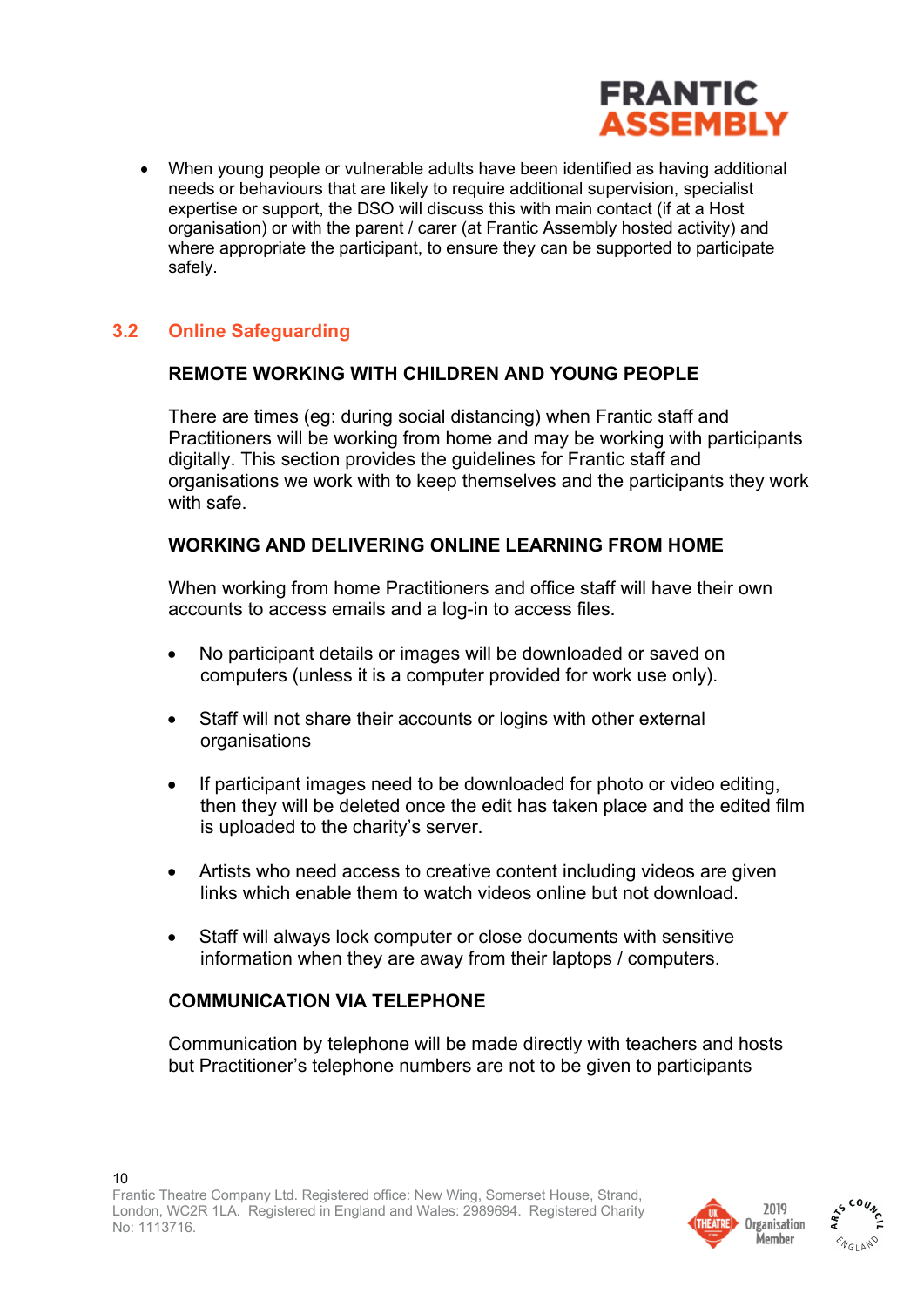

#### **COMMUNICATION VIA DIGITAL PLATFORMS**

When communicating with educational organisations and youth groups through digital platforms Frantic staff and Practitioners will only use official accounts provided by the school or educational establishment and all parties will ensure that the personal contact details of the participants and Practitioners are not shared.

Teachers/group leaders, Frantic staff and Practitioners will be the only adults present in digital platform sessions.

All schools engaging in Frantic online workshops will inform parents of the platforms to be used and the dates and times of the workshops and the adults who will be in these platforms.

Frantic Assembly will operate through the online means that the school or organisation currently use and enter as a guest in this space.

Hosts will set clear rules of engagement with participants when working on digital platforms. These rules will be in line with the rules of their school or organisation when working in person.

Hosts will also remind participants that this is not a private space and whatever they share online will be seen by the group.

Any participant who breaks the above rules will be removed from the platform by staff and parents/carers will be informed.

## **RECEIVING A DISCLOSURE ONLINE**

If a Frantic Assembly Practitioner receives a disclosure online they must refer it directly to the DSO who will follow the internal reporting procedure. The DSO will follow the procedure below. If the Practitioners cannot get hold of the DSO, or a more senior member of staff, they should also follow the procedure set out in this document.

They must make sure they fill out the safeguarding report form and return this to the DSO within 24 hours

#### **SHARING WORK CREATED ONLINE**

When sharing work created online Frantic Assembly will take the following steps:

• Share the final edits with the hosts and participants before it is shared.



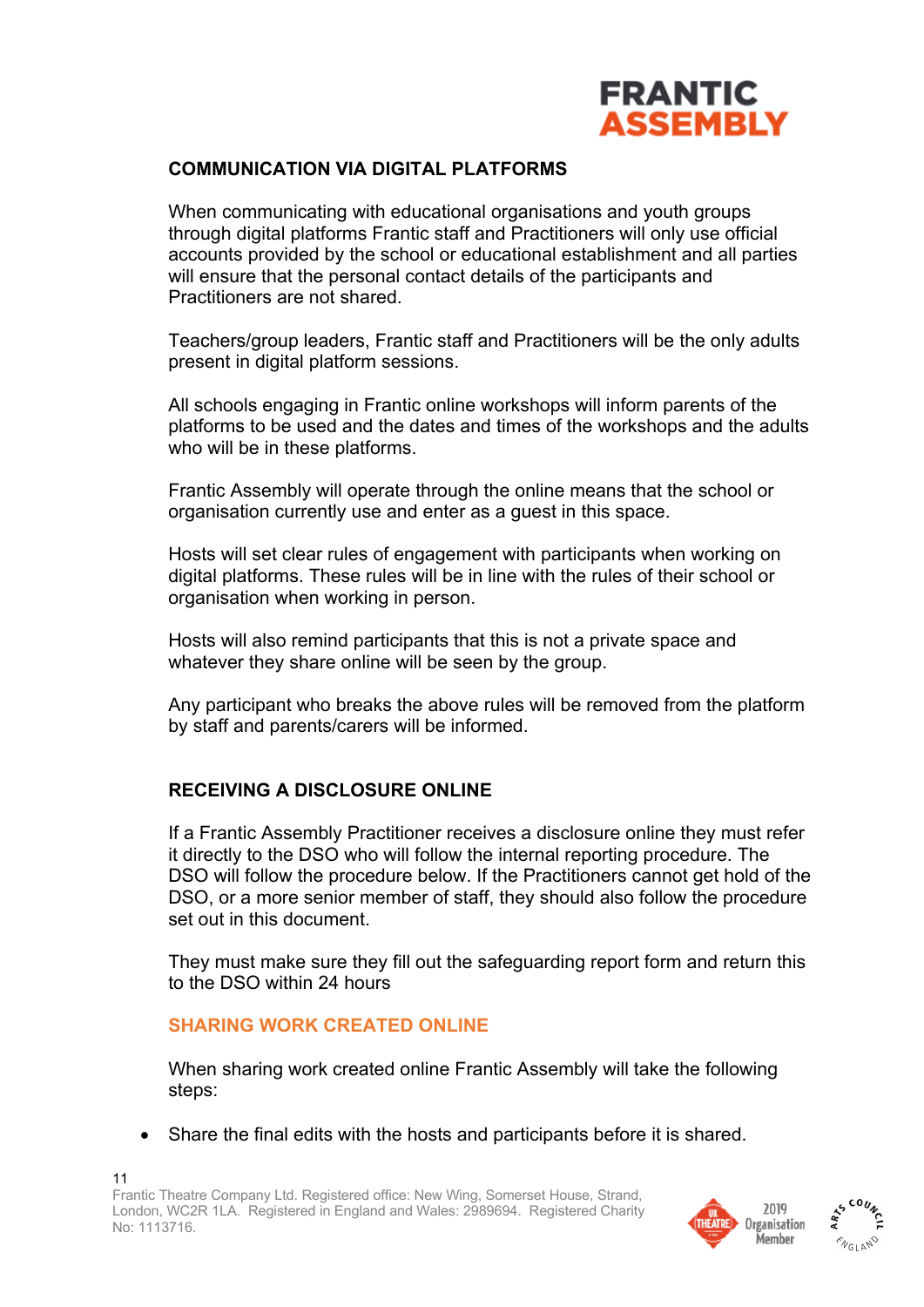

- No use of full names if participants are under 18 in photography or video content.
- Ensure hosts have gained parental/guardian consent for their child to be photographed and videoed.
- Only use images of participants in suitable clothing to reduce the risk of inappropriate use.
- Only share content through official accounts.

If, for whatever reason, a parent/carer or participant is not happy with the use of content, then the company will not share the content.

Please refer to Appendix G: Guidance for the use of Images of Children and Young People.

#### **3.3 Incidents that must be reported/recorded**

If any of the following occur, you should report this immediately to the appropriate officer and record the incident (see 4.4). The DSO will liaise with you and Host organisation to ensure that the parents of the young person are informed, unless this puts the young person in danger:

- If you accidentally hurt a participant.
- If a participant seems distressed in any manner.
- If a participant appears to be behaving inappropriately or makes you feel uncomfortable.
- If a participant misunderstands or misinterprets something you have done and demonstrates distress as a result.
- If a participant discloses anything to you that causes concern.
- If physical intervention is required to manage challenging behaviour.

#### **3.4 Physical Intervention**

If delivering Frantic Assembly activities at a Host organisation the overall responsibility for behavioural management lies with the Host. Every organisation has its own procedures for managing challenging behaviour and



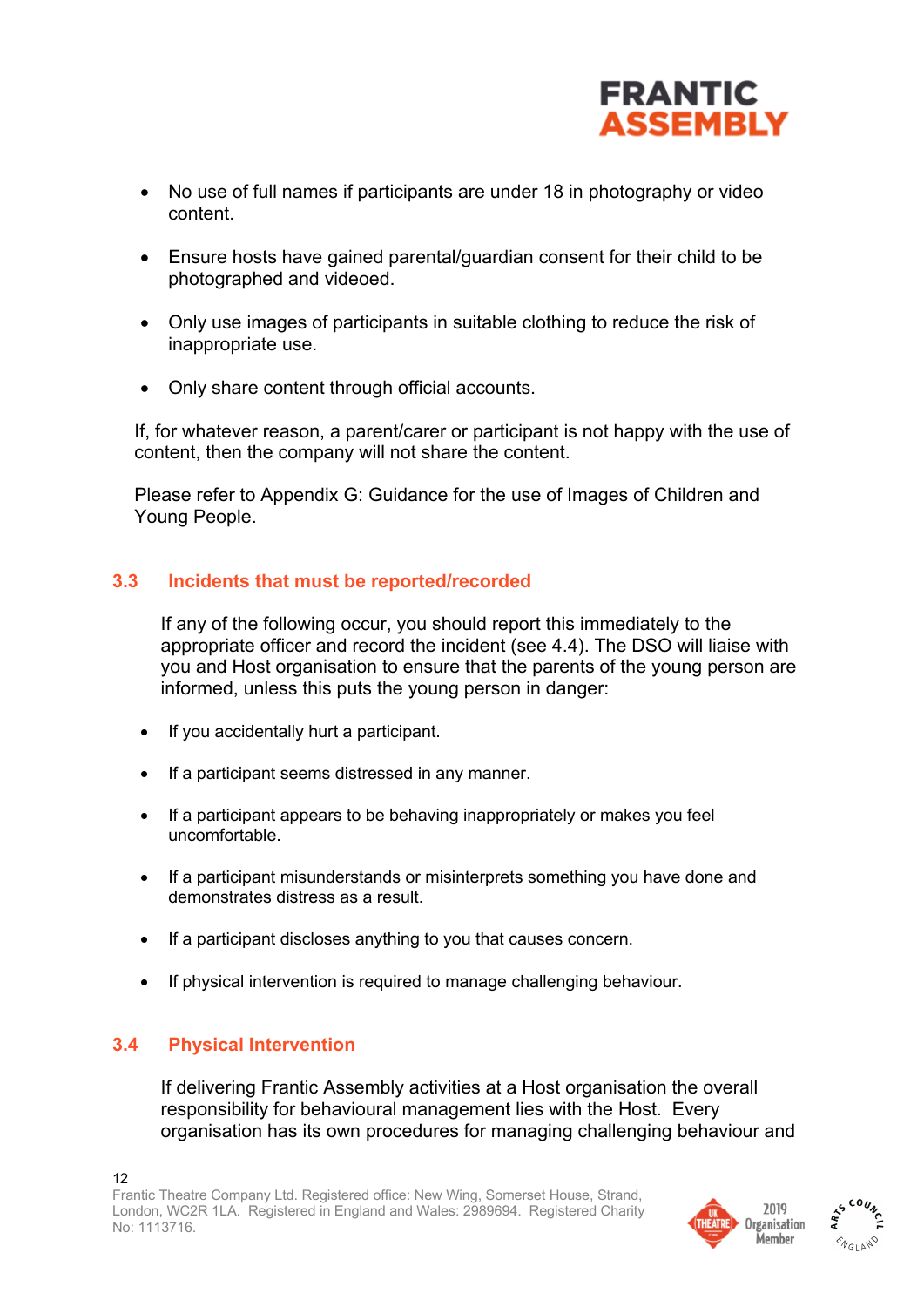

therefore it is essential that you **do not** use any form of physical intervention at any time.

However, at a Frantic Assembly hosted activity the company has responsibility for the safety of young people or vulnerable adults in our care at that time. In this instance physical intervention should be avoided unless it is absolutely necessary to prevent someone from injuring themselves or others or causing serious damage to property (such as arson). All forms of physical intervention should form part of a broader approach to the management of challenging behaviour. You should never intervene if there is a risk of physical harm to yourself – your responsibility is to take yourself and the rest of the group out of harms way.

Physical contact to prevent something happening should always be the result of conscious decision-making and not a reaction. Before physically intervening, the member of staff or volunteer should ask themselves, 'Is this the only option in order to manage the situation and ensure safety?' It is good practice to ensure that if you have to physically intervene in a situation with a participant, it is in the least restrictive way necessary to prevent them from getting hurt and used only after all other strategies have been exhausted. Studies have shown that, where this is the case, children and young people understand and accept the reasons for the intervention.

Where young people or vulnerable adults have been identified as having additional needs or behaviours that are likely to require physical intervention the DSO will discuss this with parents / carers in advance and where necessary seek advice from NSPCC to ensure that a participant can be supported to take part in the activity safely. This may include employing a suitably trained support worker or accessing training in physical intervention.

The following must always be considered:

- Physical intervention is a last resort and should be only occur if absolutely necessary to prevent a participant from harm.
- Physical intervention should NOT involve inflicting pain on a participant, but rather to restrain and protect them.
- All forms of physical intervention should employ only a reasonable amount of force, i.e. the minimum force needed to avert injury to a person or serious damage to property -applied for the shortest period of time.
- Staff/volunteers should consider the circumstances, the risks associated with employing physical intervention compared with the risks of not employing physical intervention.



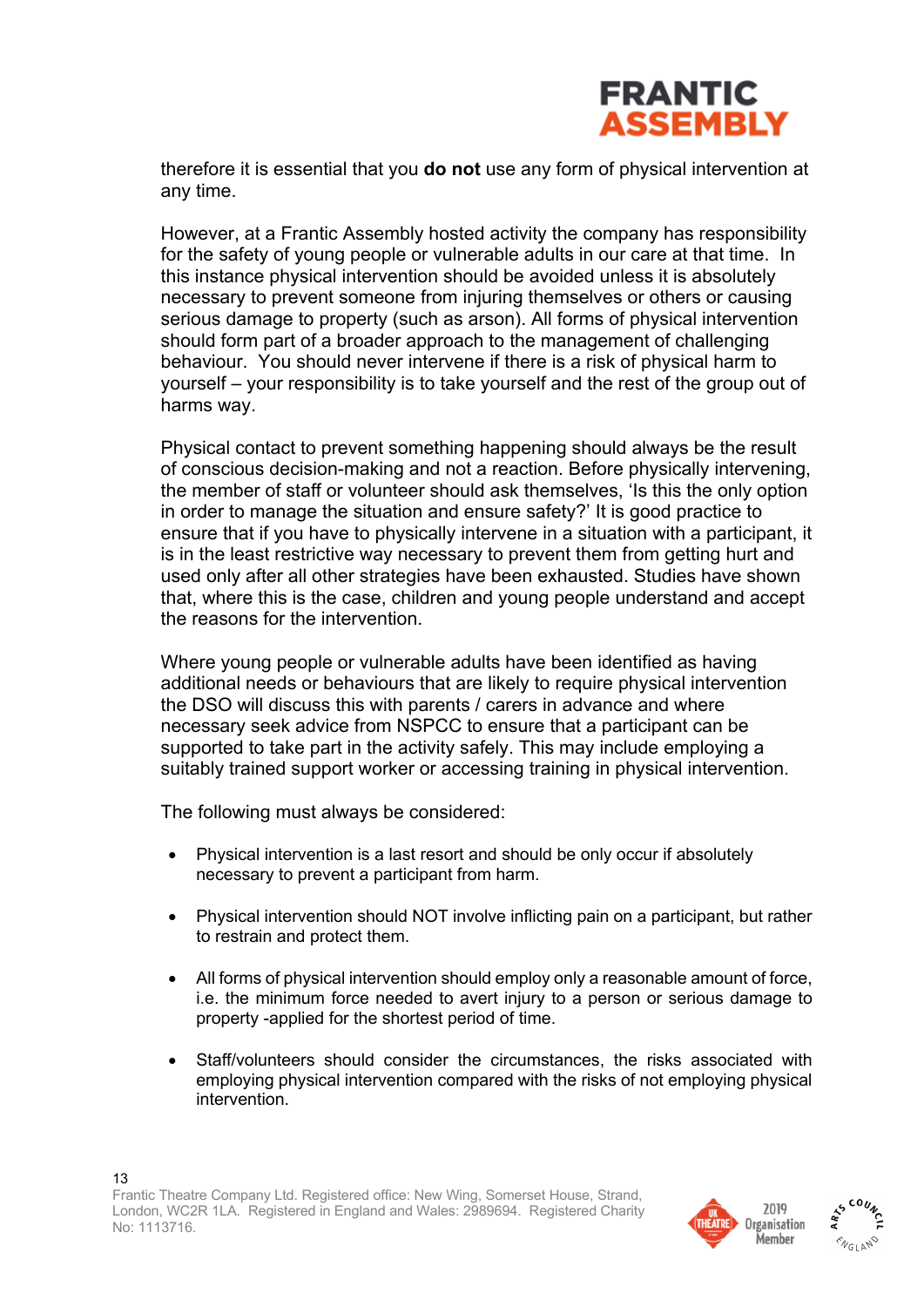

- Staff/volunteers should never employ physical interventions which are deemed to present an unreasonable risk to participants or staff/volunteers.
- Staff/volunteers shall never use physical intervention as a form of punishment.
- Contact should be avoided with buttocks, genitals and breasts.
- Any physical intervention used should be recorded as soon as possible after the incident by the staff/volunteers involved using the Incident Report Form and passed to the DSO immediately.

A timely debrief for staff / volunteers, the participant and parent / carer should always take place following an incident where physical intervention has been used. This should include ensuring that the physical and emotional well-being of those involved has been addressed and ongoing support offered where necessary. All involved should be given an opportunity to talk about what happened in a calm and safe environment. There should also be a discussion with the participants and parents about their needs and continued safe participation in the group or activity.

## **4. TAKING ACTION AGAINST ABUSE**

Abuse can occur within many situations including the home, school and creative or educational environments. There may be instances when Frantic Assembly's employees, representatives or volunteers have regular contact with young people or vulnerable adults, and this could make them an important link in identifying cases where they need protection. There may also be occasions when a member of Frantic Assembly is a witness to abuse or bullying, or when a young person or vulnerable adult discloses such information to them (see Appendix A). All suspicious cases of poor practice should be reported following the procedures set out below.

As an artist or arts organisation working directly with young people or vulnerable adults, there should always be a named contact with legal responsibility for participants under age 18 or vulnerable adults (usually a school teacher, carer or youth worker at a Host organisation, or an emergency contact if during an activity hosted by Frantic Assembly). You should never assume sole responsibility for a young person or a vulnerable adult.

#### **4.1 If a young person or vulnerable adult discloses information to you**

It is possible that a young person or vulnerable adult, who is suffering or has suffered from abuse will confide in you. This is something that you should be prepared for and must handle carefully. The following action should be taken in this instance:



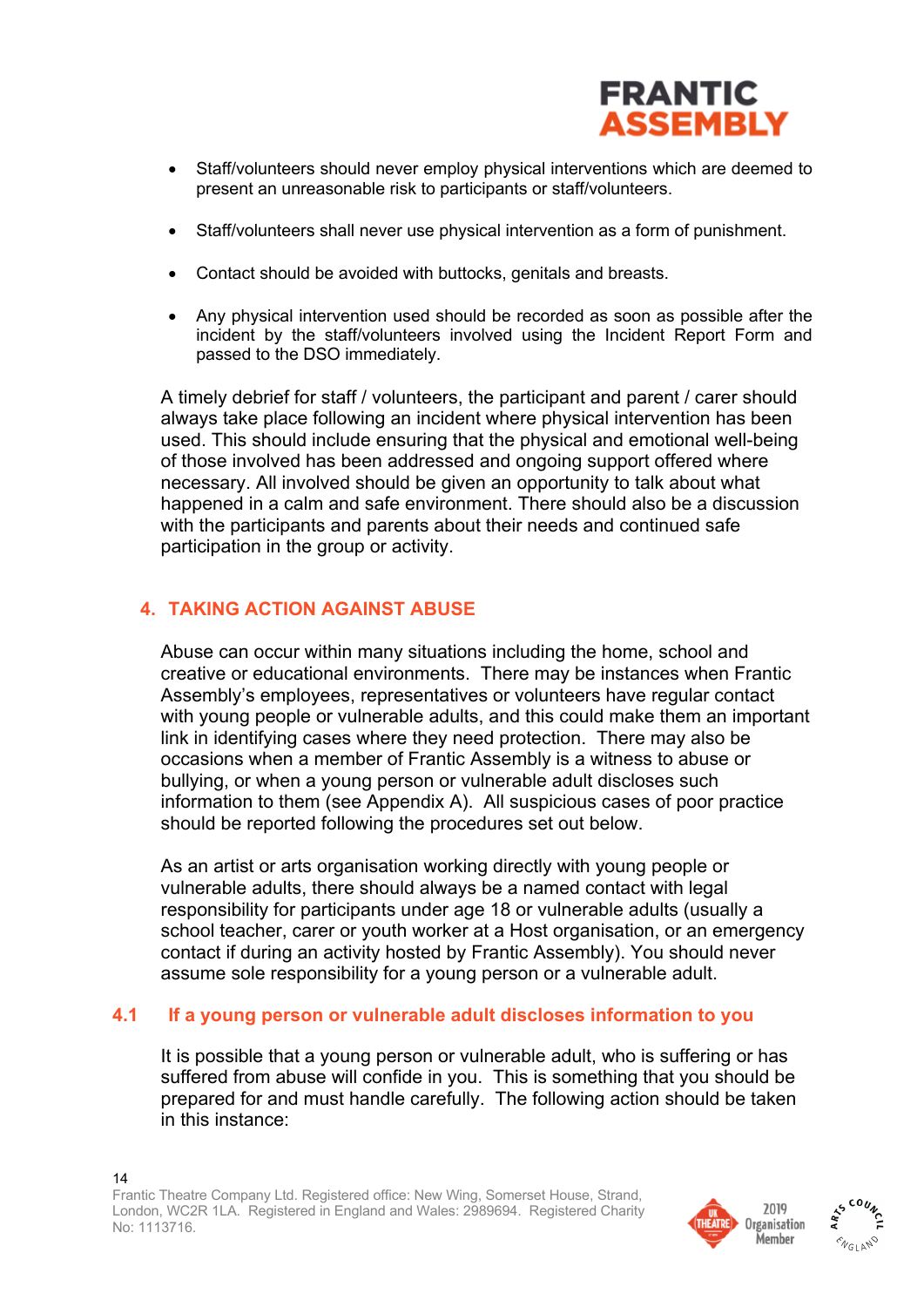

1. Remain calm and in control – don't panic.

2. Listen carefully to what is being said – you need to remember as much as you can.

3. Find an appropriate, early opportunity to explain you will need to share information with others - do not promise to keep secrets.

4. Don't give you own view or opinions – or ask leading questions. Ask open questions to clarify what they are saying to you.

5. Say what you will do next and who you will share information with

6. Make a record immediately afterwards (see appendix C) then follow procedures in 4.3.

## **4.2 If you suspect a young person is being abused**

If you see or suspect abuse of a young person (whether by other young people or an adult) you should make the person with legal responsibility for that young person aware of the problem.

If you are working at a Host organisation this will be the named contact. If you are at a Frantic Assembly hosted activity speak to the DSO who will immediately speak to the emergency contact of that young person. However, if you suspect that the person with legal responsibility is actually the source of the problem you should make your concerns known to another senior member of staff at that organisation, as well as informing the DSO.

#### **4.3.i What to do if you have a concern about a young person**

A concern is something you have noticed / have witnessed / comment overheard that makes you feel uncomfortable.

#### **Early help matters**

Be aware of the need for help for a child who:

- Is disabled or has a specific need
- Is a young carer
- Has challenging family circumstances
- Is at risk of FGM
- Has returned home from care
- Is frequently missing
- Is at risk of radicalisation



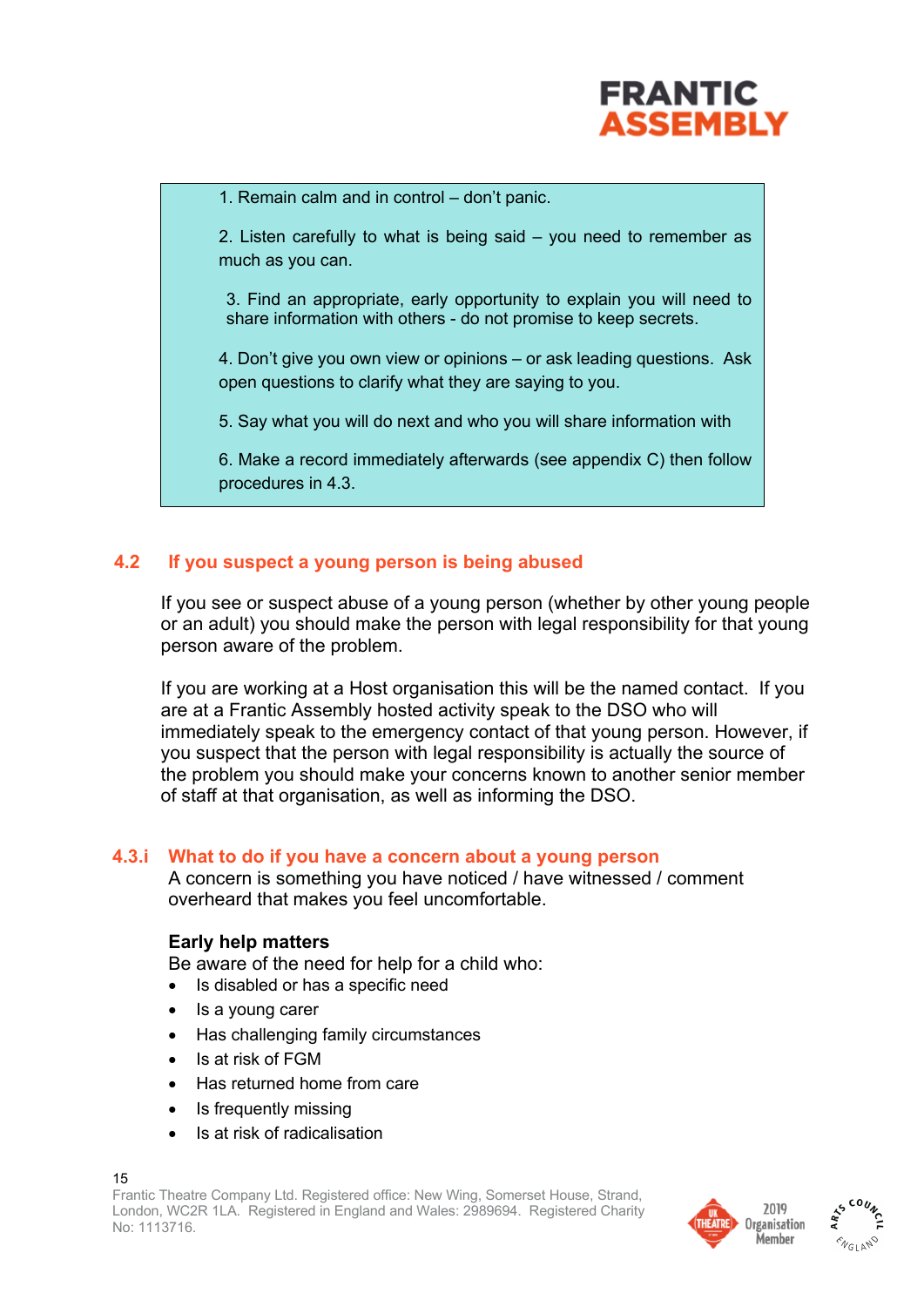

- Has experience of drug abuse (them or their family)
- Is at risk of modern slavery / trafficking

Indicators of abuse might include:

| Inappropriate sexual knowledge                                         | Unexplained or suspicious injuries, such as<br>bruising, cuts or burns, especially if they are |
|------------------------------------------------------------------------|------------------------------------------------------------------------------------------------|
| Distrusting adults where a close relationship                          | on parts of the body not usually prone to                                                      |
| would normally be seen, for example uncles                             | injury.                                                                                        |
| and aunts, or brothers and sisters.                                    |                                                                                                |
|                                                                        | Fingertip bruising.                                                                            |
| Engaging in sexually explicit behaviour.                               |                                                                                                |
|                                                                        | An injury where the explanation seems                                                          |
| Possible difficulty making friends.                                    | inconsistent.                                                                                  |
|                                                                        |                                                                                                |
| Eating patterns may vary, including overeating<br>or loss of appetite. | A young person describing what appears to be<br>abuse involving them.                          |
|                                                                        |                                                                                                |
| Losing weight suddenly or unexpectedly.                                | Another young person or adult showing                                                          |
|                                                                        | concern about the welfare of another child.                                                    |
| Becoming increasingly dirty or unkempt.                                |                                                                                                |
|                                                                        | Unexplained changes in behaviour; becoming                                                     |
|                                                                        | very quiet / outbursts of anger etc.                                                           |
|                                                                        |                                                                                                |

It is important to note that this list only highlights some of the common indictors of abuse and that there are many more. The indicators above can also be present but may not mean that abuse is taking place. It is not your responsibility to judge whether abuse is taking place, but it is our responsibility to act and report on any suspicions or concerns that we may have.

Use the incident report form (appendix C) to make a note of what you have witnessed, and any action taken.

If dealing with young people, you can report a concern without any direct evidence.

#### **4.3.ii What to do if you have a concern about a vulnerable adult**

If you have a concern about a vulnerable adult, you must report that concern to the DSO as soon as possible.



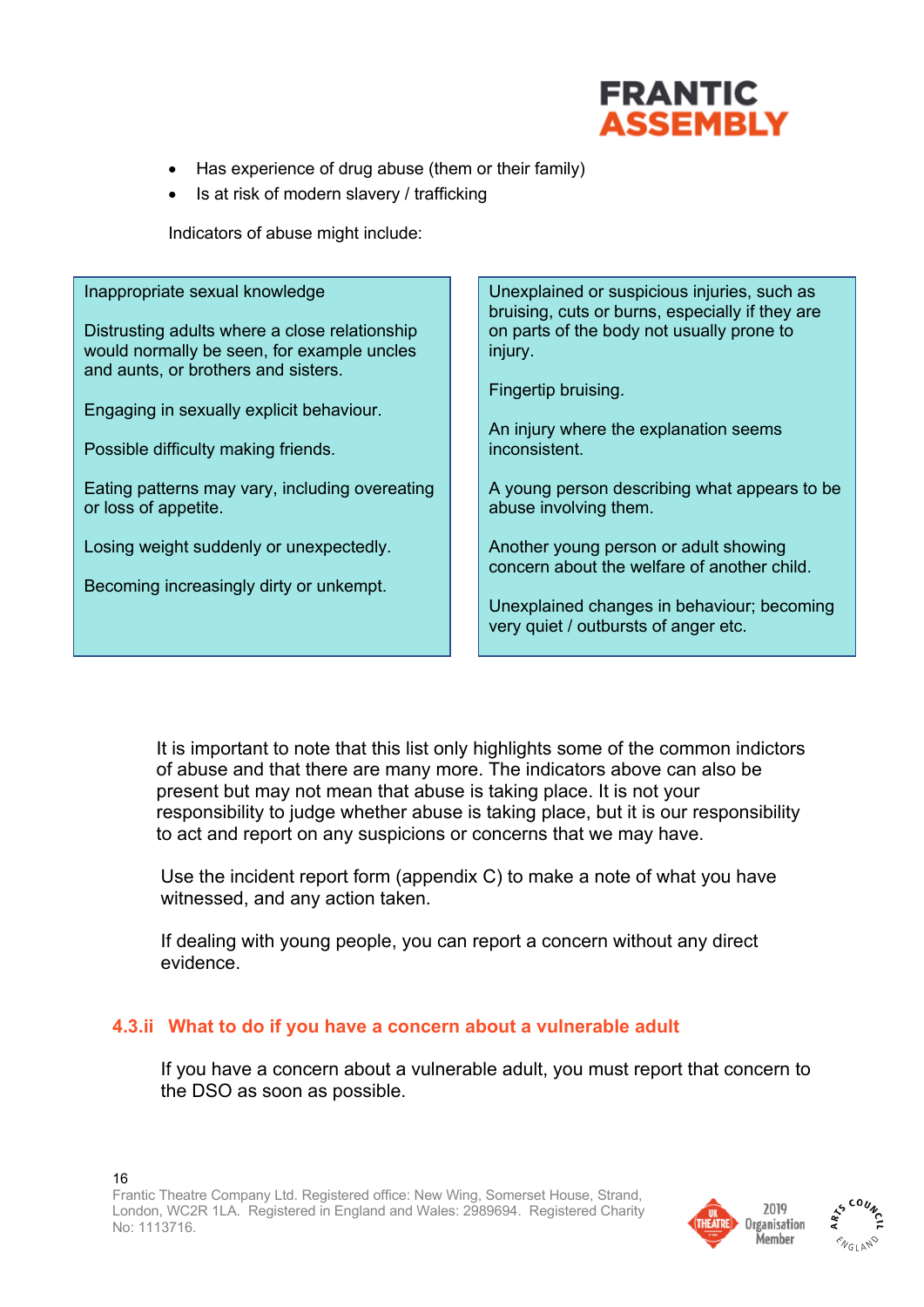

Member

Unless you directly witness harm or abuse you are not permitted to report your concern to an authority but should still inform Frantic Assembly's Designated Safeguarding Officer.

#### **4.4 How to report an incident**

Frantic Assembly commits to all staff, freelancers and volunteers that they will be fully supported if disclosing concerns about abuse in good faith. It is never wrong to report a concern, so long as it is in good faith.

If you have a concern relating to FGM, reporting that concern is mandatory. The NSPCC FGM Helpline number can be found in Appendix I.



No: 1113716.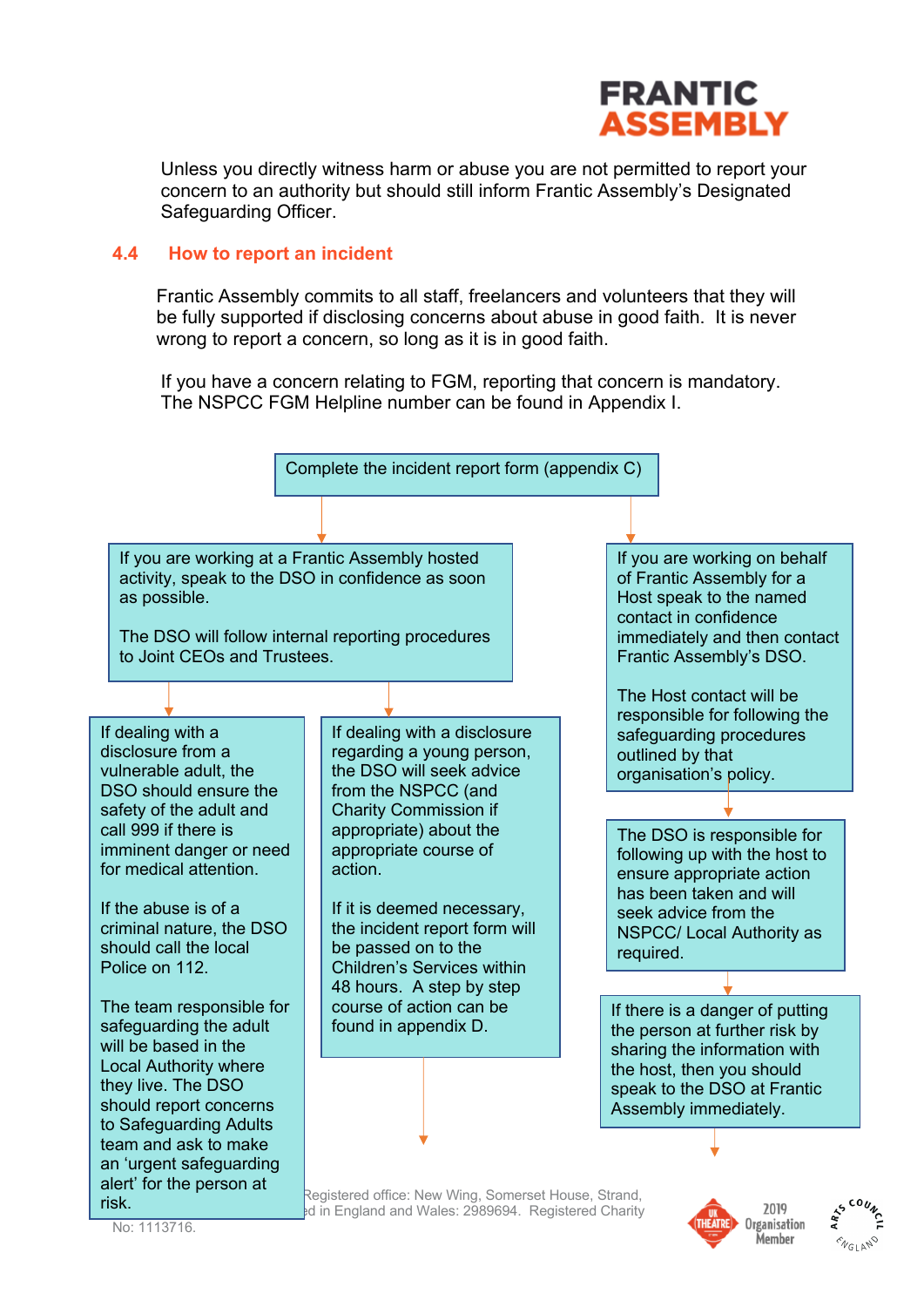

If the young person is in immediate danger or feels unsafe to leave your premises, inform the police or social services.

#### **4.5 Standard Procedure**

If a child or vulnerable adult discloses risky behaviour:

- Receive it and believe it.
- Listen, take them seriously, keep an open mind.
- Reassure them that they have done the right thing and be honest about likely outcomes.
- React in a calm, professional way ask open questions, no criticism or judgement
- Explain the next steps
- Record make brief notes immediately, record words used by the person disclosing, be impartial.
- Keep record safe use initials for names for confidentiality

Remember to:

- Make sure the person disclosing knows that you can't keep this a secret.
- Make sure you use language they understand.
- Be honest about the outcomes
- You can't keep someone in the team if there is potential danger
- Must inform any team members about allegations against them ASAP but it is not necessary to tell them what the allegation is.
- Start the process for them, recording and passing on the following information:

| Name of child / vulnerable adult: |  |
|-----------------------------------|--|
| DOB:                              |  |
| Disability:                       |  |
| Parent / Carer Name:              |  |
| Address:                          |  |
|                                   |  |
| Your name:                        |  |
| Who reported to whom:             |  |
| Date of report:                   |  |
| Signature                         |  |
| Today's date:                     |  |

## **4.6 Allegations made against Frantic Assembly staff**

It is highly advisable to follow the good practice guidelines, as set out in section 2, at all times to avoid allegations of abuse. All allegations or concerns should be directed to the DSO or Executive Director who will liaise with NSPCC for advice and work



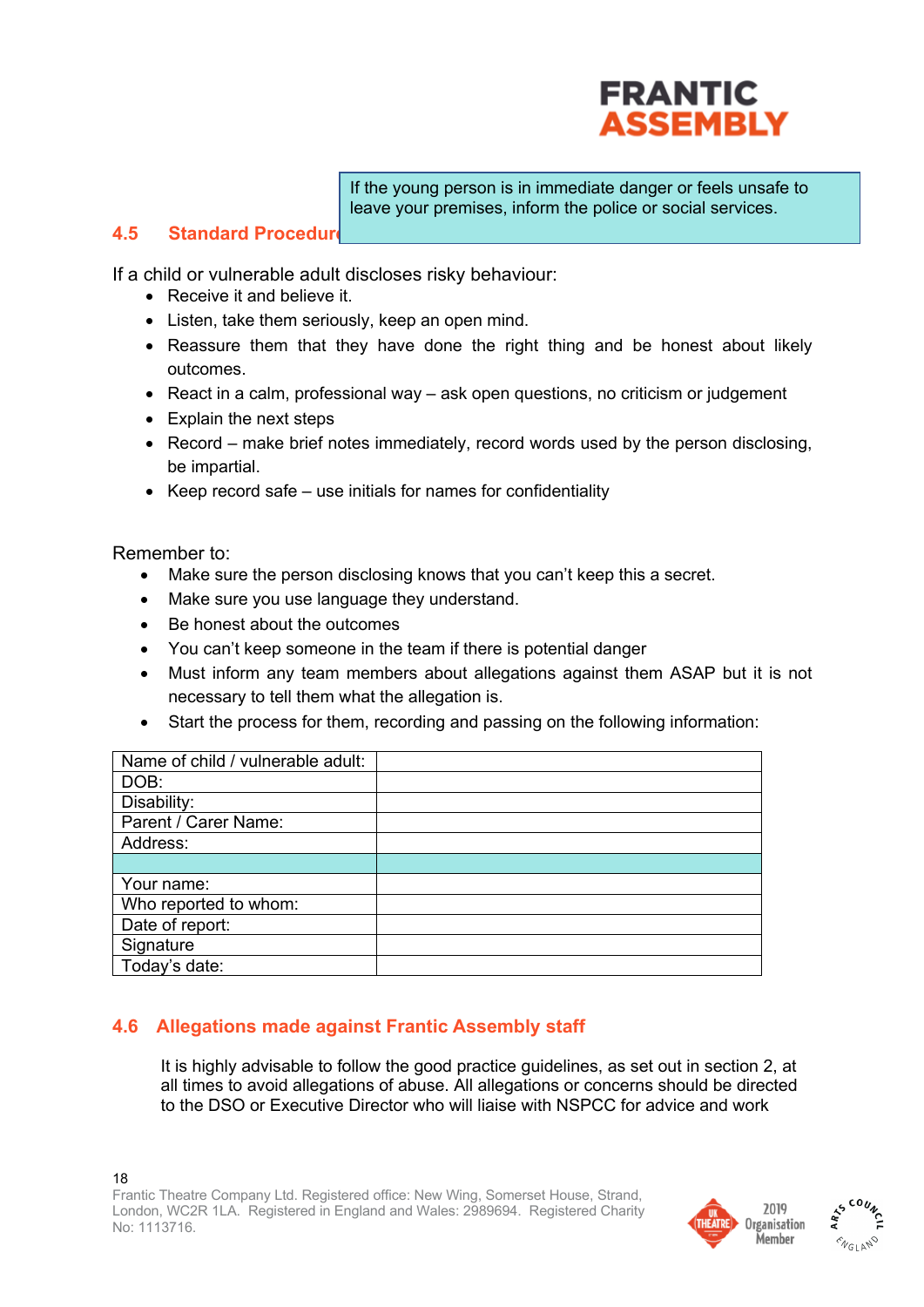

together to follow the procedures in this policy, making a report to the Charity Commission for any serious incidents.

If the allegation made against a member of staff or a volunteer meets any of the following criteria Frantic Assembly will consider that a serious incident and contact the Local Authority Designated Officer (LADO) and Charity Commission:

- Behaved in a way that has harmed or may harm a participant.
- Possibly committed a criminal offence against, or related to a participant
- Behaved towards a participant in a way that indicates they are unsuitable to work with young people or vulnerable adults.

The LADO is responsible for:

- Providing advice and liaison
- Monitoring the progress of each case
- Ensuring that cases are dealt with as quickly as possible
- Ensuring the process is fair and thorough

Frantic Assembly will never delay reporting an incident on the grounds that all the facts need to be established; we will report early and incompletely if necessary to put the Charity Commission on notice to ensure the company is following the correct procedures.

The LADO will also advise Frantic Assembly on what, if anything, may be shared with the person who is subject to an allegation. They should decide, in consultation with the police or other relevant agencies, what may be shared in situations that may possibly lead to a criminal investigation.

Where there is a complaint against a member of staff there may be up to three types of investigation, dependent on the nature of the concern:

- A criminal investigation by the police
- A child protection investigation by Children's Services
- A disciplinary or misconduct investigation by Frantic Assembly

The results of the police and child protection investigation may well influence and inform the disciplinary investigation, but all available information will be used to reach a decision.

A step-by-step course of action is set out in appendix E.



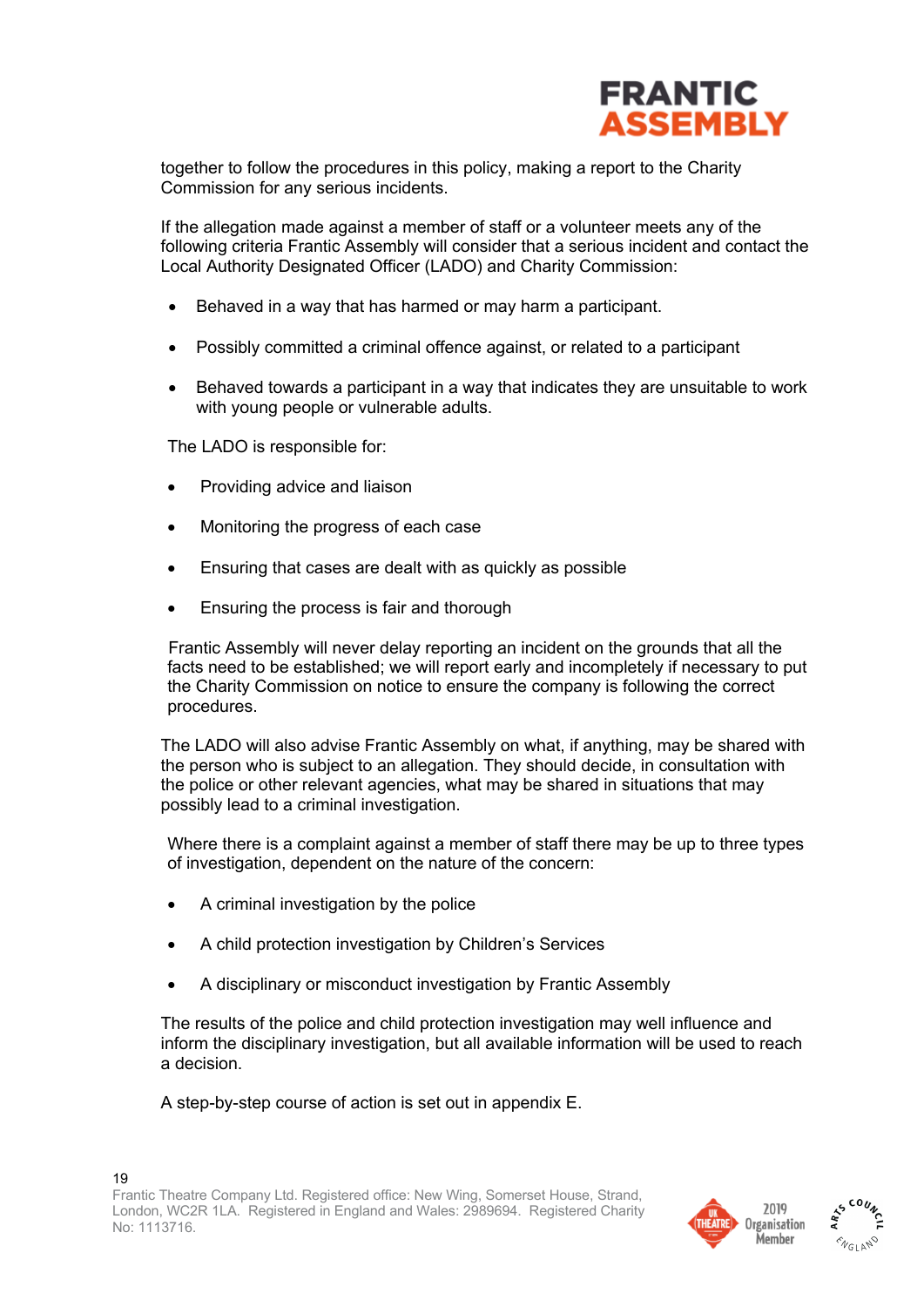

#### **4.7 Confidentiality**

Every effort will be made to ensure that confidentiality is maintained for all concerned. Information will not be shared without consent, except where required to do so by law or by court order, or where it is in the public interest to do so, for example in cases of suspected child abuse.

Advice from NSPCC, Children's Services and the LADO will be followed carefully to ensure information is not shared unless completely necessary.

Information will be stored in a secure place with limited access to designated people, in line with data protection laws (e.g. that information is accurate, regularly updated, relevant and secure).

#### **4.8 Record retention periods**

In line with guidance according to the latest changes in the law regarding GDPR, personal information should not normally be held for longer than 6 years after the subject's last contact with the authority. Exceptions to the 6 year period will occur when records:

- Need to be retained because the information in them is relevant to legal action that has been started.
- Are required to be kept longer by law.
- Are archived for historical purposes (e.g. where the organisation was party to legal proceedings or involved in proceedings brought by a local authority). Where there are legal proceedings it is best to seek legal advice about the retention period of your records.
- Consist of a sample of records maintained for the purposes of research.
- Relate to individuals and providers of services who have, or whose staff, have been judged unsatisfactory.
- Are held in order to provide, for the subject, aspects of their personal history (eg: where the participant might seek access to the file at a later date and the information would not be available elsewhere).

When records are being kept for more than the 6-year period files need to be clearly marked and the reasons for the extension period clearly identified.

If an allegation is made against a Frantic Assembly employee or volunteer a record will be kept until the person reaches normal retirement age, or for 10 years if that is longer. Such records will contain details of how the allegations were followed up and resolved, and of any action taken and decisions reached.



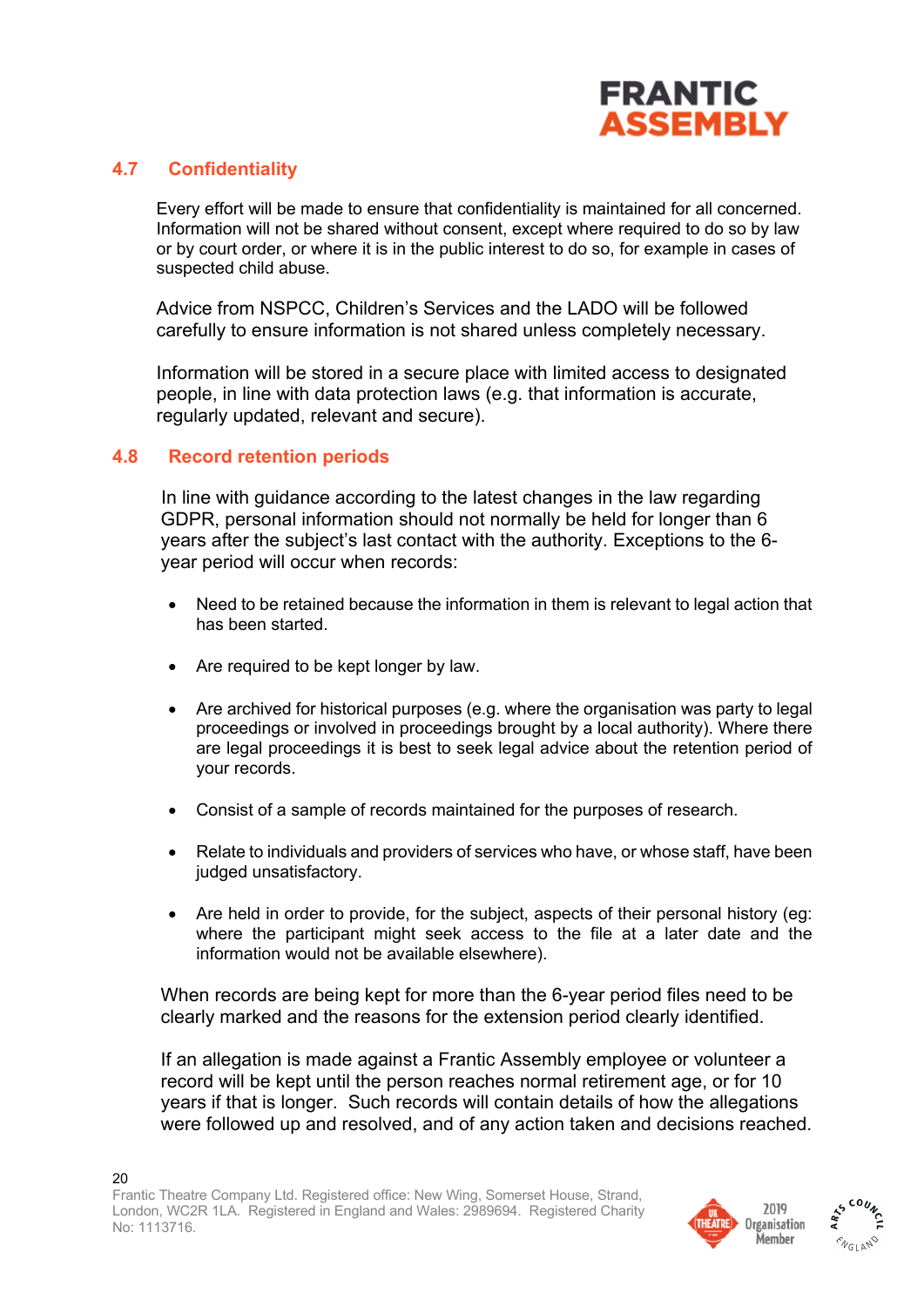

These records will be kept in a confidential personnel file and a copy should be given to the individual whom the allegation is against.

Appendix G outlines NSPCC guidance on retention periods, storage of records and destruction of records.

### **4.9 Obtaining Information from Young People / Vulnerable Adults**

Frantic Assembly will only collect information from young people or vulnerable adults according to the current GDPR laws:

- If a young person is under 16, parental permission is needed to retain any data.
- If working with vulnerable adults, carer permission is needed to retain any data.
- Taking information from under 13s is prohibited so the company would only request permission or personal information from a parent/legal guardian, in the event of running any activities for children of that age.
- Frantic Assembly may collect opinion and experience of an event from young people or vulnerable adults, but this information would be anonymised before being used for any publicity materials.
- Any personal data will be stored securely and for the correct length of time according to Frantic Assembly's Data Protection Policy.

#### **4.10 Whistleblowing**

The NSPCC Whistleblowing Advice Line is for anyone with child protection concerns in the workplace. The helpline provides support and advice to those who feel unable to get a child protection issue addressed by their employer. It can be contacted anonymously on 0800 028 0285.

For internal issues, see Frantic Assembly's Whistleblowing policy.

## **5 RECRUITMENT, RESPONSIBILTY AND DISSEMINATION**

Frantic Assembly recognises that anyone may have the potential to abuse children in some way and that all reasonable steps are taken to ensure unsuitable people are prevented from working with children. The same procedures will be adopted for all staff, whether paid or voluntary, that will have contact with young people whilst representing Frantic Assembly.

#### **5.1 Pre-selection checks**

Frantic Assembly's stance on safeguarding should be clear in information provided to applicants and new staff. All volunteers/staff should submit the following information before commencing work with the company:



**MELANO**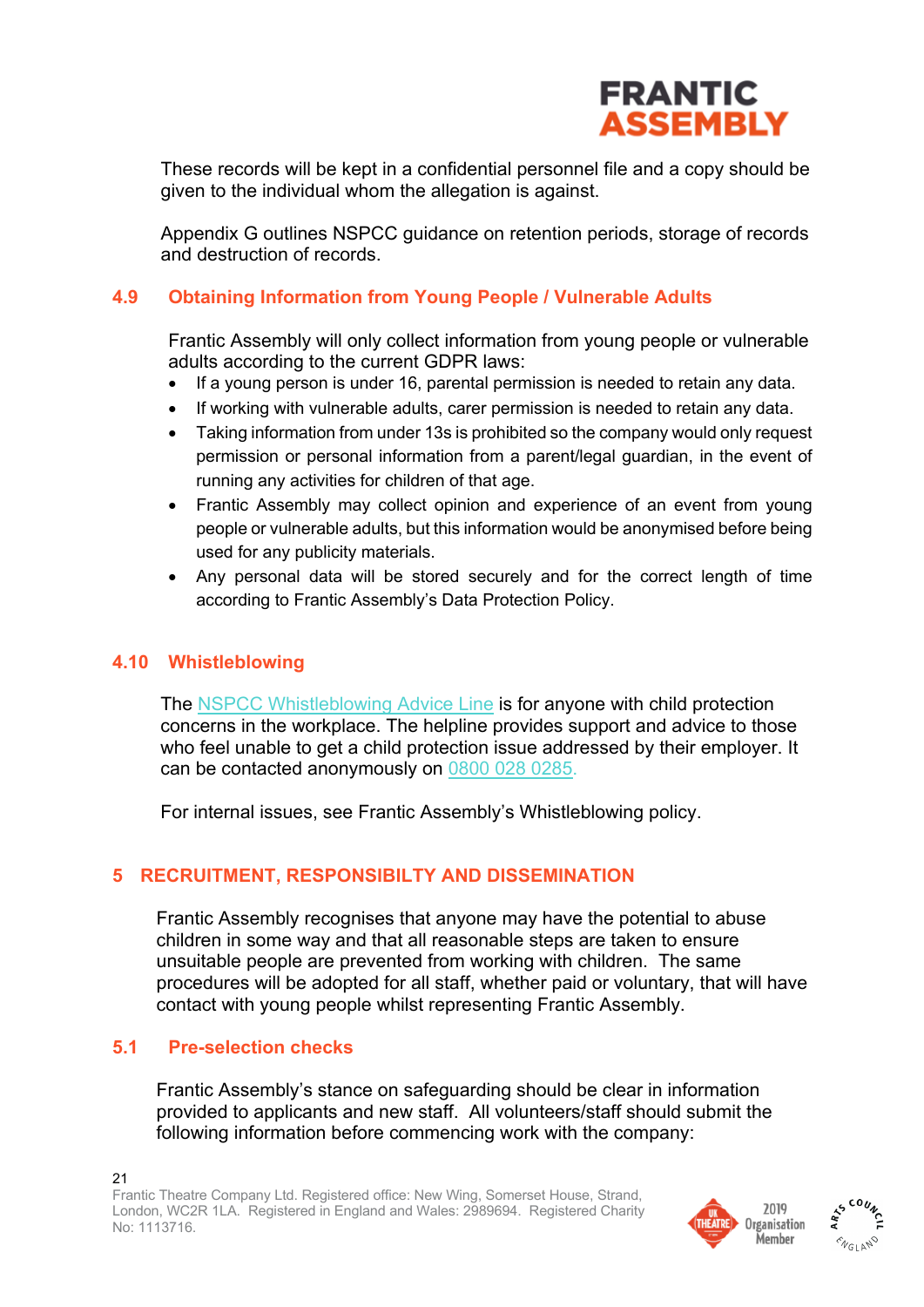

- Name, address and National Insurance number.
- Relevant experience, qualifications and training undertaken.
- Details of previous employment.
- Names of at least two people (not relatives) willing to provide references.
- Consent to a Disclosure and Barring Service Check being undertaken if relevant to their post.

### **5.2 Interview and Induction**

Frantic Assembly will always aim to carry out an interview when employing new staff or volunteers. In exceptional cases where interviews are not possible or relevant (for example when a performer is hired through an audition process), thorough checks and references should be carried out. If any doubts or concerns are noted during the checks and references a formal interview should be arranged to raise these issues.

All employees, representatives and volunteers should receive a full induction, during which:

- All personal information given during pre-selection is checked.
- The job requirements and responsibilities should be clarified.
- Child protection policy and procedures are explained
- Any training needs are identified.

#### **5.3 References**

If applying for a position that will involve working with young people or vulnerable adults, a minimum of two references should be taken up and at least one should speak of the applicant's ability to work with young people or vulnerable adults. If an applicant has no experience of working with these participants, training is strongly recommended.

## **5.4 Self-disclosure & employment of ex-offenders**

In line with the provisions of the Rehabilitation of Offenders Act (UK wide) (1974) (Exceptions) (Amendments) Order 1986 (UK wide) it is a legal requirement that



**ENGLAND**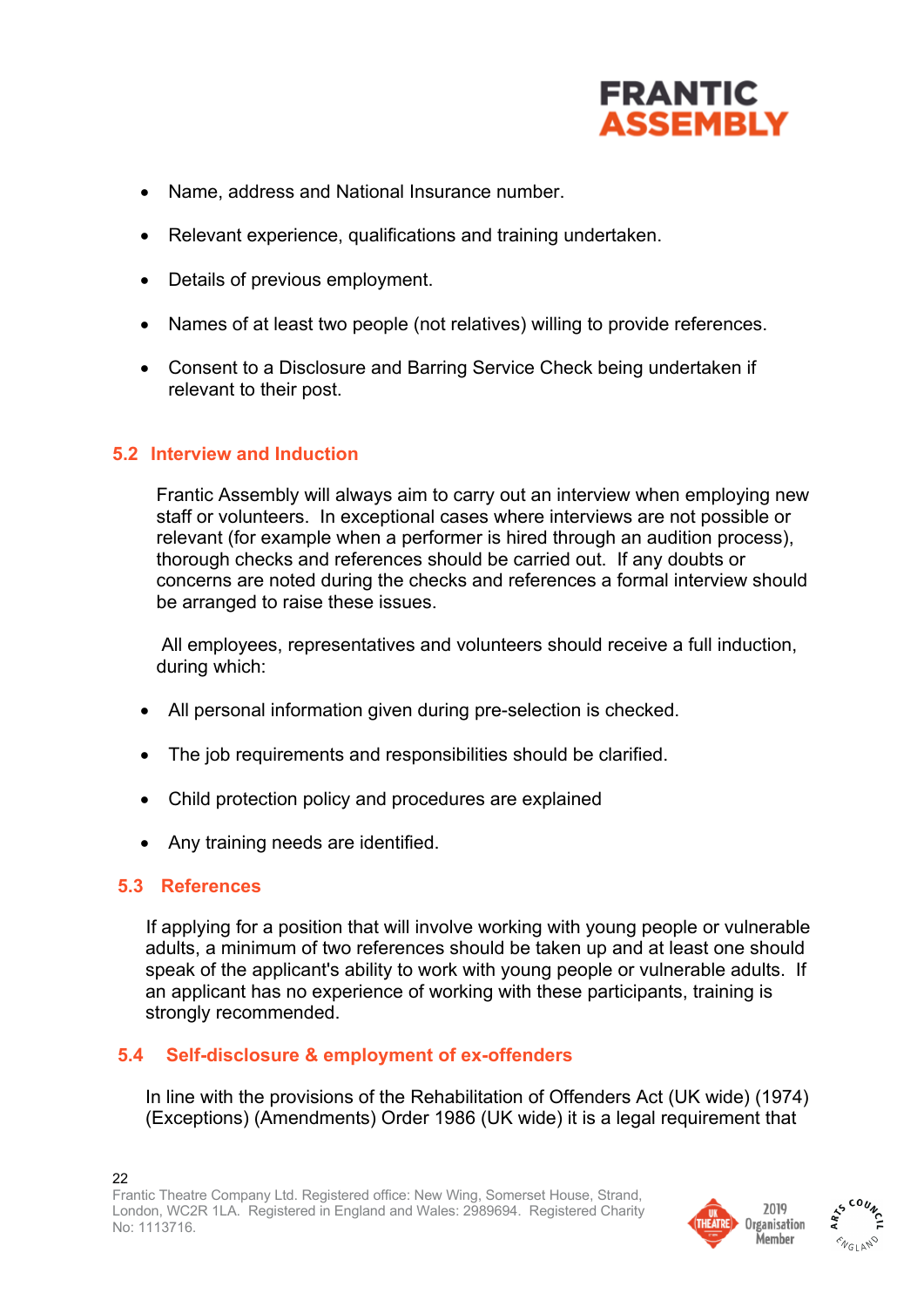

adults intending to work with young people should declare all convictions, including spent convictions. Frantic Assembly requires applicants for posts involving contact with young people to complete a self-disclosure form (see appendix B). Having a criminal record will not necessarily bar an applicant from working with the company, but this will depend on the nature of the position and the circumstances and background of any offences.

### **5.5 Disclosure and Barring Service Checks**

The Disclosure and Barring Service helps employers make safer recruitment decisions each year by processing and issuing DBS checks for England, Wales, the Channel Islands and the Isle of Man. DBS also maintains the adults' and children's Barred Lists and makes considered decisions as to whether an individual should be included on one or both of these lists and barred from engaging in regulated activity.

In accordance with the Protection of Children Act 1999, Frantic Assembly is required by law to check all company representatives that will work with young people in Regulated Activity under the age of 18 for history of a criminal record. The majority of our work with young people is not regulated activity, and therefore does not require a DBS check. However all practitioners will undergo DBS checks for the occasional regulated activity that the company delivers.

The Practitioner's consent is required for the company to fulfil this obligation and it is the practitioner that must submit their details to the Disclosure and Barring Service every two years. For regular practitioners Frantic Assembly will encourage the use of the DBS Update Service enabling practitioners to reuse their DBS certificate and employers can carry out free, instant online Status Checks on employees' DBS if requested. Frantic Assembly must see a valid DBS certificate in order for the Practitioner to represent the company.

#### **Making a Referral to DBS**

Under legislation, the following can make referrals to the DBS:

- local authorities
- education authority in Northern Ireland
- health and social care bodies in Northern Ireland
- keepers of register in England, Wales or Northern Ireland
- supervisory authorities in England, Wales or Northern Ireland
- and

The power to refer happens when an organisation is not acting as a regulated activity provider. This will usually be when the organisation is undertaking their safeguarding role.



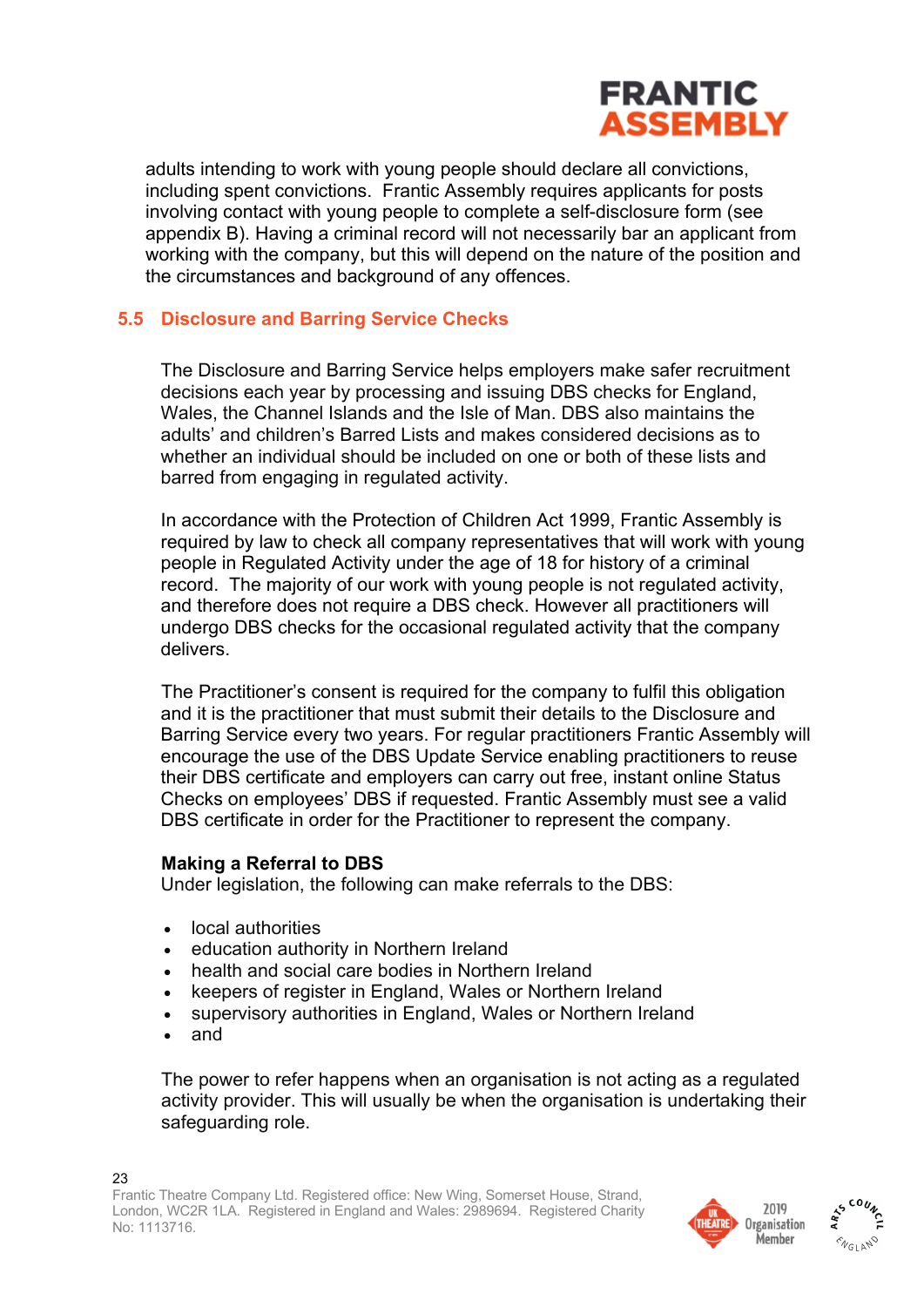

The power to refer can be used when an organisation thinks a person has either:

- harmed or poses a risk of harm to a child or vulnerable adult
- has satisfied the harm test; or
- has received a caution or conviction for a relevant offence and:
- the person they're referring is, has or might in future be working in regulated activity and;
- the DBS may consider it appropriate for the person to be added to a barred list

#### **Legal duty to refer: the two conditions that must be met**

Frantic Assembly must make a referral when both of the following conditions have been met:

Condition 1

The company withdraws permission for a person to engage in regulated activity with children and/or vulnerable adults. Or the person is moved to another area of work eg: the person was re-deployed, resigned, retired, or left.

#### Condition 2

You think the person has carried out 1 of the following:

- engaged in conduct in relation to children and/or adults where an action or inaction has harmed a child or vulnerable adult or put them at risk or harm, or
- even if there has been no relevant conduct which has harmed anyone but a risk of harm to a child or vulnerable still exists, or
- been cautioned or convicted of a relevant (automatic barring either with or without the right to make representations ) offence.

Referrals can be made using the online referral form.

## **5.6 Training**

Checks are only part of the process to protect children and young people from possible abuse. Appropriate training will enable individuals to recognise their responsibilities with regard to their own good practice and the reporting of suspected poor practice/concerns of possible abuse.

Effective management will be provided for staff through supervision, support and training. Frantic Assembly will seek out training opportunities for all staff



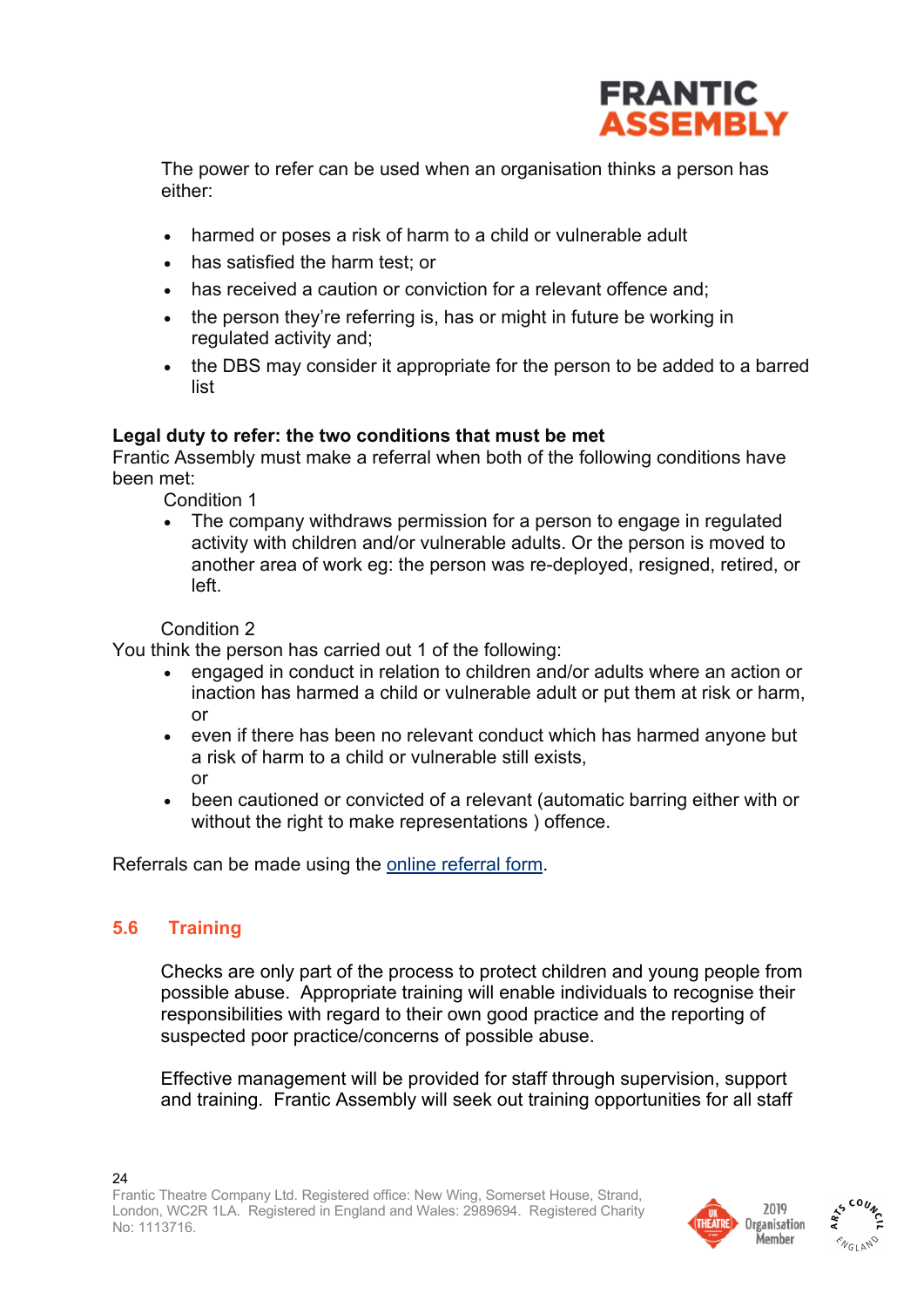

to ensure that they are able to recognise the signs and symptoms of possible abuse and neglect and are aware of the guidelines for making referrals.

All staff will be given regular opportunities to give and receive feedback, in order to identify training needs and set new goals.

Any staff who require safeguarding training or refresher training should contact the DSO for this to be provided.

#### **5.7. Responsibility**

It is the responsibility of all Frantic Assembly trustees, employees and representatives to adhere to this policy and its guidelines. The effectiveness of this policy and its related procedures will be monitored and developed where necessary by the DSO and Senior Management. The Board of Directors will review the policy every two years and agree to any changes.

### **5.8 Dissemination**

Frantic Assembly will make the Safeguarding Policy available to all staff, practitioners, representatives and volunteers. It should be made clear to staff, practitioners, representatives and volunteers that failure to conform to the policy will result in disciplinary action and possible exclusion from the organisation.

When Frantic Assembly is working in partnership with another organisation or agency (e.g. a school), they will be made aware that this policy is in place and can be obtained from the website.

This policy will be available to all Frantic Assembly staff and representatives and any outside organisations or individuals. Requests for copies of the documents should be submitted to the DSO or downloaded from the company website.

#### **6. USE OF PHOTOGRAPHIC/FILMING EQUIPMENT**

Photographing and filming young people under the age of 18 or vulnerable adults will only be allowed when a legal guardian (parent/carer) has given prior consent and only if intended for use as a teaching aid or promotional tool.

If a member of Frantic Assembly intends to photograph or film young people participating in the company's Learn and Train activities, they must speak to the DSO who will liaise with the host organisation and issue photo permission forms and guidelines to parents in advance (see appendix H and I).



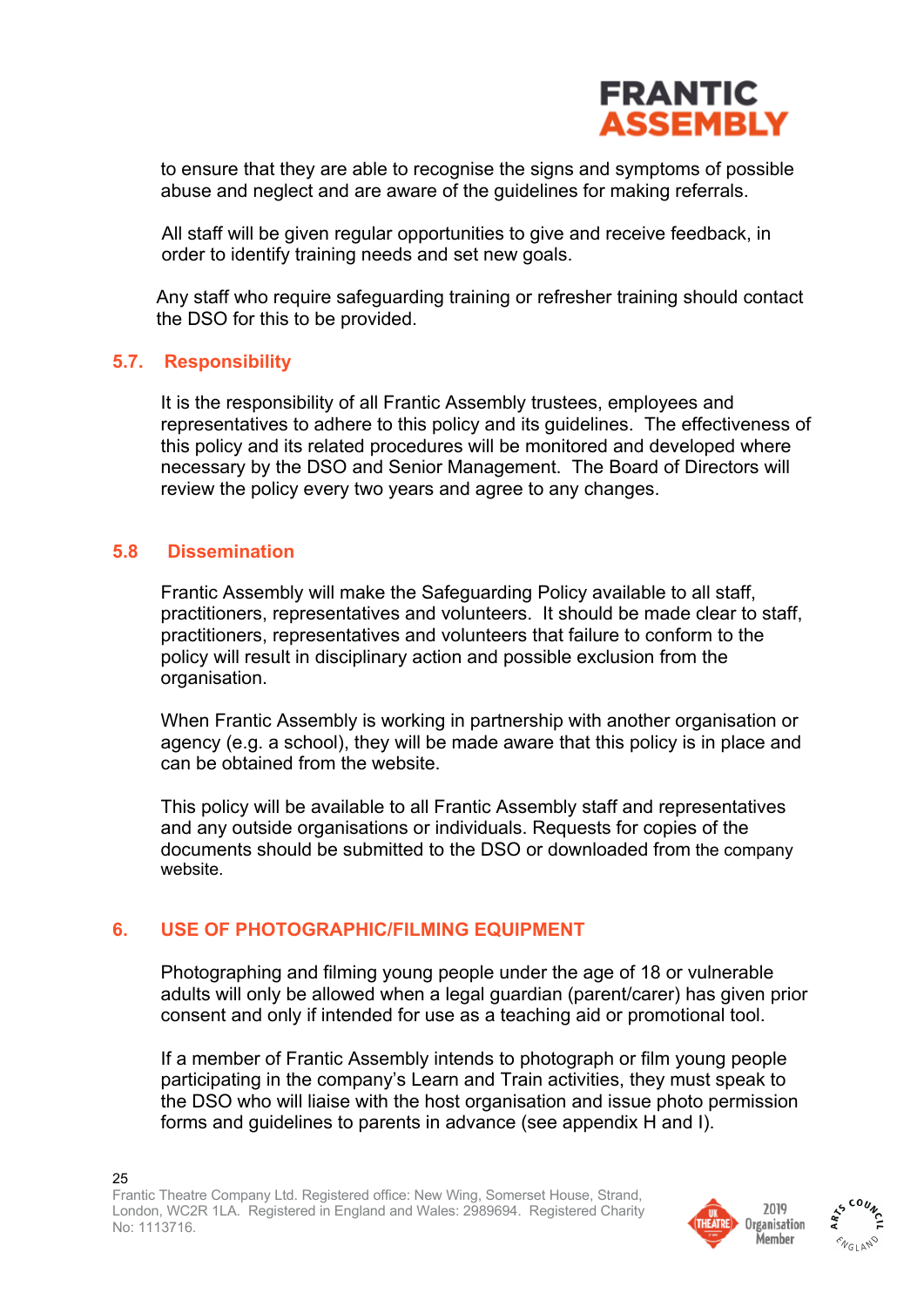

These forms must be signed by a legal guardian and returned on or before the day of photography/filming. If forms are not returned photography and filming cannot be allowed.

### **7. ONLINE**

## **7.1 Social Media**

Frantic Assembly engages with several social media platforms – Twitter, Facebook, Instagram, Vimeo and YouTube. The company is represented by authorised users who post on behalf of the organisation, and employees (permanent or temporary), representatives, performers and members of the creative teams who comment about Frantic Assembly on their personal channels.

The General Manager has overall responsibility for digital communications on all social platforms and content on our website. (www.franticassembly.co.uk).

Frantic Assembly's Social Media Policy has clear guidance for any other staff or representatives posting on these forums on behalf of the company, including a section on Social Media and Safeguarding.

All practitioners and staff should refer to Frantic Assembly's Social Media Policy for guidelines to ensure their own and the company's, safety and reputation online.

#### **8. FRANTIC ASSEMBLY'S DESIGNATED SAFEGUARDING OFFICER**

The overall responsibility for safeguarding young people and vulnerable adults lies with the Senior Management and Trustees of Frantic Assembly. The Trustees have appointed the Head of Learning & Participation, as the Designated Safeguarding Officer (DSO). The role of the DSO is, in close liaison with the Senior Management, to lead on day to day safeguarding procedures. This will include:

- Attending child protection & safeguarding training and keeping up-to-date with current legislation and developments in the field of child protection & safeguarding.
- Providing all employees, representatives and volunteers with a full induction to the Safeguarding Policy and Procedures and good practice guidelines.
- Ensuring that new employees, practitioners and volunteers complete a selfdisclosure form (see appendix B)



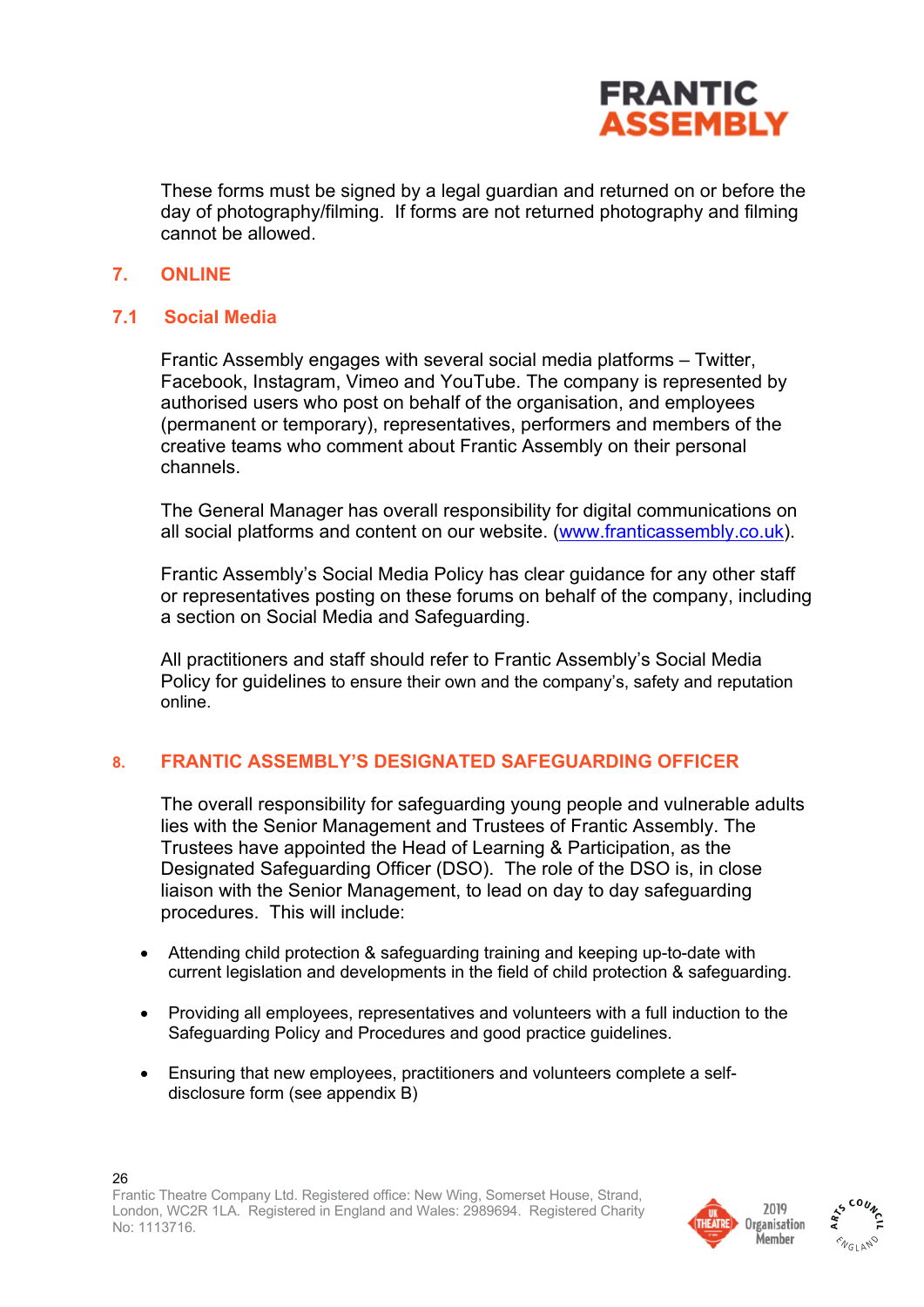

- Undertaking practical measures to support all employees and representatives delivering Regulated Activity in applying for Enhanced Disclosure Certificates through the Disclosure and Barring Service.
- Acting as the main point of contact for Frantic Assembly's employees, representatives and volunteers on matters of safeguarding and good practice for working with young people and vulnerable adults.

In consultation with the Senior Management, the DSO will respond to safeguarding enquiries from parents, young people, Host organisations and outside agencies. Together, the DSO and Senior Management/Trustees will act on any allegations and incidents in liaison with Hosts, Children's Services and the NSPCC and other relevant authorities.

The DSO will give advice if an enquiry concerns any matter relating to the young people or vulnerable adults that participate in Frantic Assembly's Learn and Train activities or the practitioners that deliver this programme. There may be circumstances where the concerns are about poor practice rather than abuse (defined in appendix A); in these cases, it is still important to take advice as this may be just one of a series of other instances which, taken together, give cause for concern.

In the instance that the DSO is unavailable to respond to matters regarding child protection or safeguarding vulnerable adults, Frantic Assembly's Executive Director will lead as DSO.

#### **9. TERMINOLOGY**

The following terminology is used throughout this policy:

| 'child protection'    | is protecting children from abuse and neglect                                                                                                                                                                                                                           |
|-----------------------|-------------------------------------------------------------------------------------------------------------------------------------------------------------------------------------------------------------------------------------------------------------------------|
| 'safeguarding'        | is the action that is taken to promote the welfare of<br>children and vulnerable adults to protect them from<br>harm                                                                                                                                                    |
| 'young person/people' | refers to children and young people up to their 18th<br>birthday                                                                                                                                                                                                        |
| 'vulnerable adult'    | An adult who has, or may need community care<br>services by reason of, a mental or other disability, age<br>or illness; and who is or may be unable to take care of<br>him or herself, or unable to protect him or herself<br>against significant harm or exploitation. |
| 'representatives'     | people working for/with Frantic Assembly on a<br>freelance or fixed term basis, who represent the                                                                                                                                                                       |



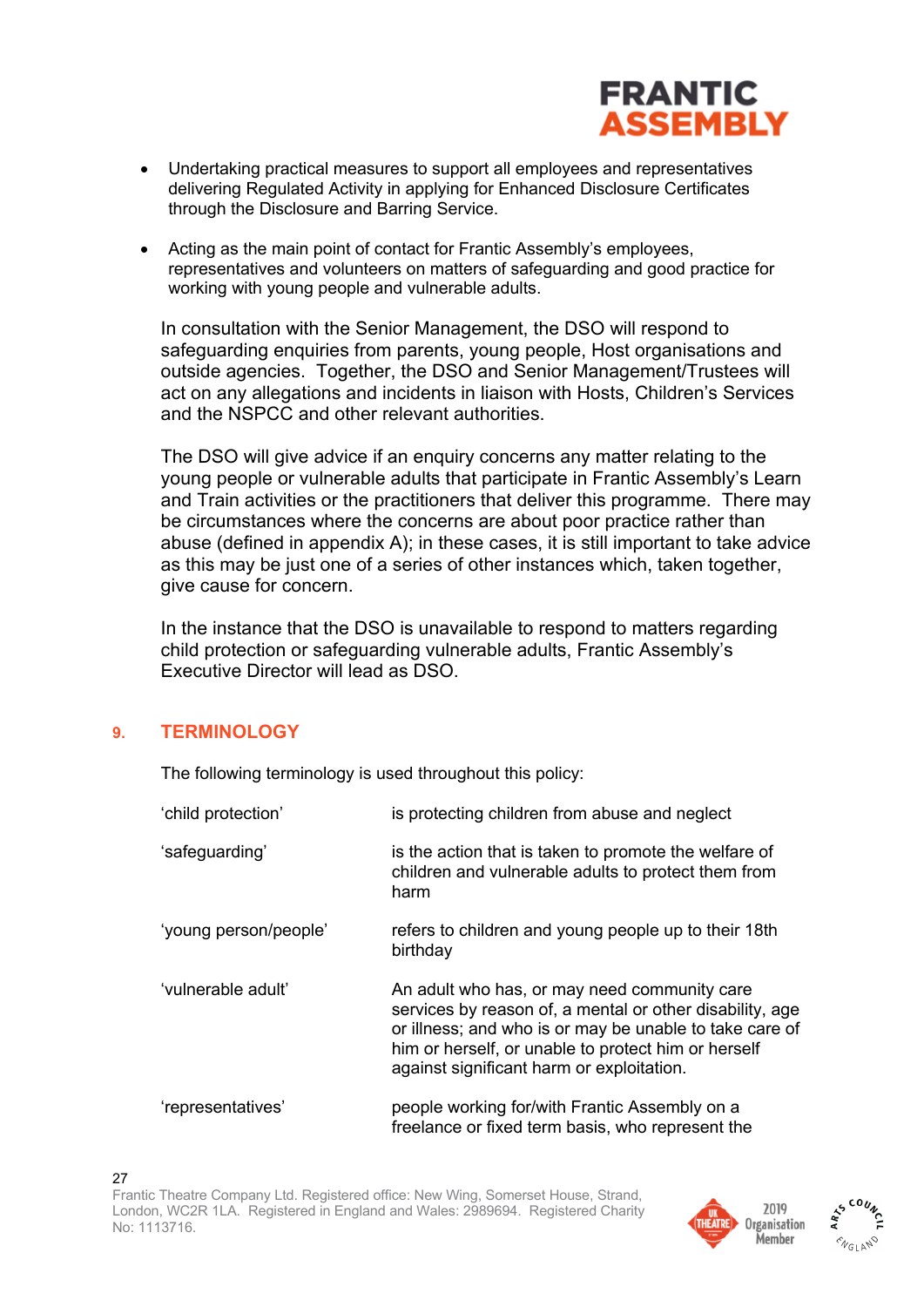

company, including Frantic Practitioners, those who undertake the majority of the company's work with children, young people and vulnerable adults.

- 'practitioners' freelance artists who work regularly with Frantic Assembly as workshop leaders and directors, who undertake the majority of the company's Learn and Train work, with children, young people and vulnerable adults.
- 'abuse and neglect' abuse and neglect are forms of maltreatment. Somebody may abuse or neglect a child by inflicting harm or by failing to act to prevent harm. (see appendix A for full definitions of abuse)
- 'activities' refers to Frantic Assembly's programme of activities available for all participants. This typically (but not exclusively) includes one-off workshops, residencies, work placements, talks and performances.
- 'DBS' is the Disclosure and Barring Service (replacement to the CRB). A DBS check is for those working in Regulated Activity with Children or Vulnerable Adults
- 'Regulated activity' 1. Unsupervised activities: teaching, training, instructing, caring for or supervising children, or providing advice / guidance on well-being.
	- 2. Work for a limited range of establishments (specified places), with opportunity for contact, for example schools, children's homes
	- 3. Activity done regularly: carried out by the same person frequently (once a week or more often), or on 4 or more days in a 30-day period (or in some cases, overnight)
- 'Not regulated activity' 1. If staff work under a reasonable level of supervision: reasonable in all the circumstances for the purpose of protecting the participants concerned & carried out by someone who is in regulated activity (eg teacher). 2. If work in specified places consists of occasional or temporary services 3. If it doesn't meet the frequency test: carried out by

the same person frequently (once a week or more often), or on four or more days in a 30-day period (or in some cases, overnight)



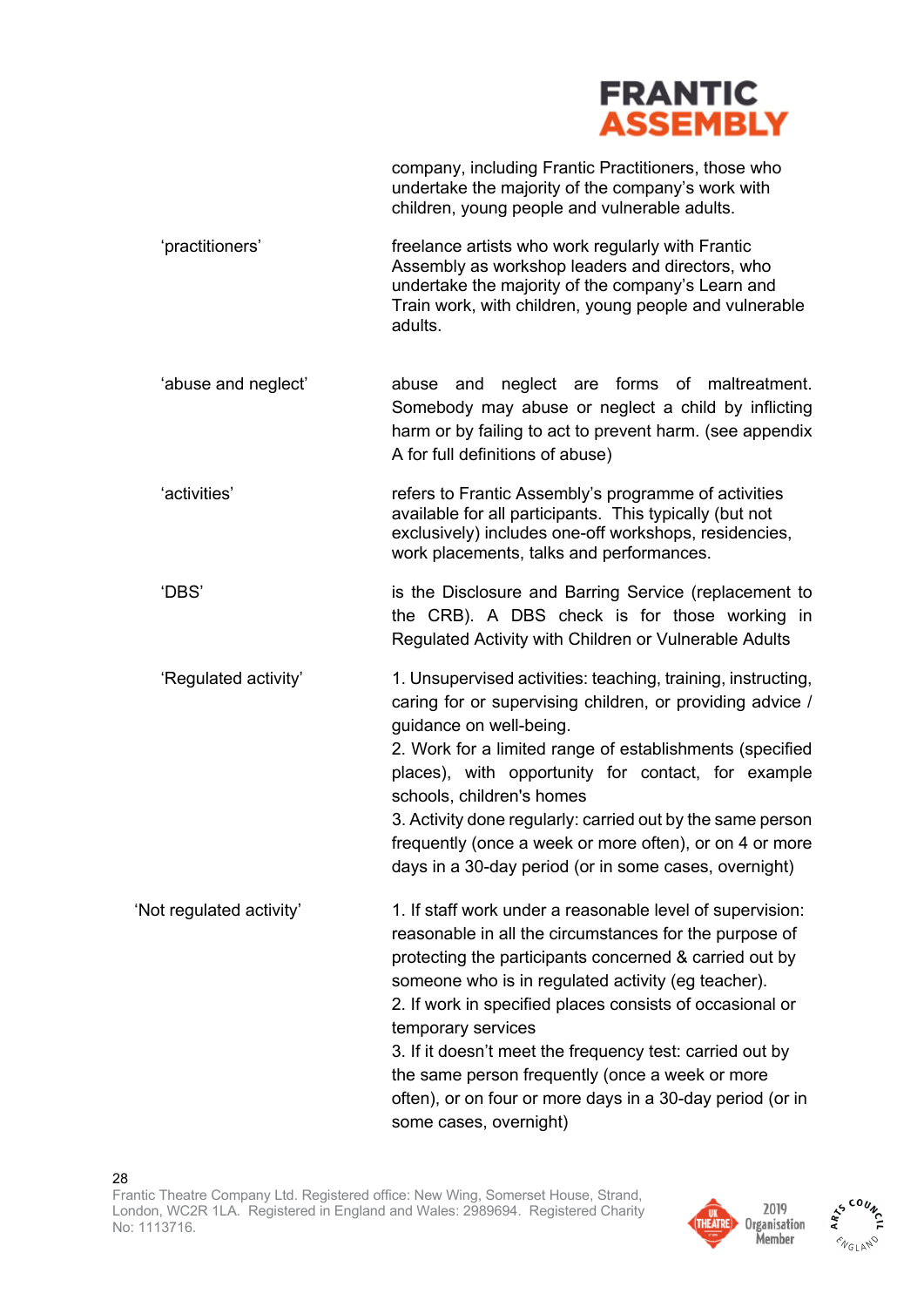

| 'Frantic Assembly hosted' | refers to activities that are being led by Frantic<br>Assembly, in which they are solely responsible for<br>ensuring participants' safety. This is regulated activity.                                                                                                                                                              |
|---------------------------|-------------------------------------------------------------------------------------------------------------------------------------------------------------------------------------------------------------------------------------------------------------------------------------------------------------------------------------|
| 'Host'                    | is used to describe an organisation or educational<br>institution that has invited Frantic Assembly to deliver<br>Learn activities for members of the organisation,<br>students or exclusive audience. This is not regulated<br>activity.                                                                                           |
| 'LADO'                    | Every local authority has a Local Authority Designated<br>Officer who is responsible for co-ordinating the<br>response to concerns that an adult who works with<br>children may have caused them or could cause them<br>harm.                                                                                                       |
| 'Children's Services'     | Local authority children's services have responsibilities<br>for the children they look after who live with foster<br>carers or in residential care on either a short- or long-<br>term basis.                                                                                                                                      |
| 'Serious incident'        | An incident is a serious incident requiring<br>prompt notification if it could have a significant impact<br>on the charity. A report should certainly be made if:<br>- the level of harm to the victim is high; and/or<br>- the risk to the charity's reputation is high; and/or<br>- the incident(s) suggest(s) systemic problems. |
| 'Senior Management'       | The senior management team of Frantic Assembly is<br>made up of the following employees: Artistic Director,<br>Executive Director, Head of Learning & Participation,<br>General Manager and Producer.                                                                                                                               |
| 'Executive Director'      | Currently the role is occupied by Kerry Whelan,<br>kerry@franticassembly.co.uk                                                                                                                                                                                                                                                      |



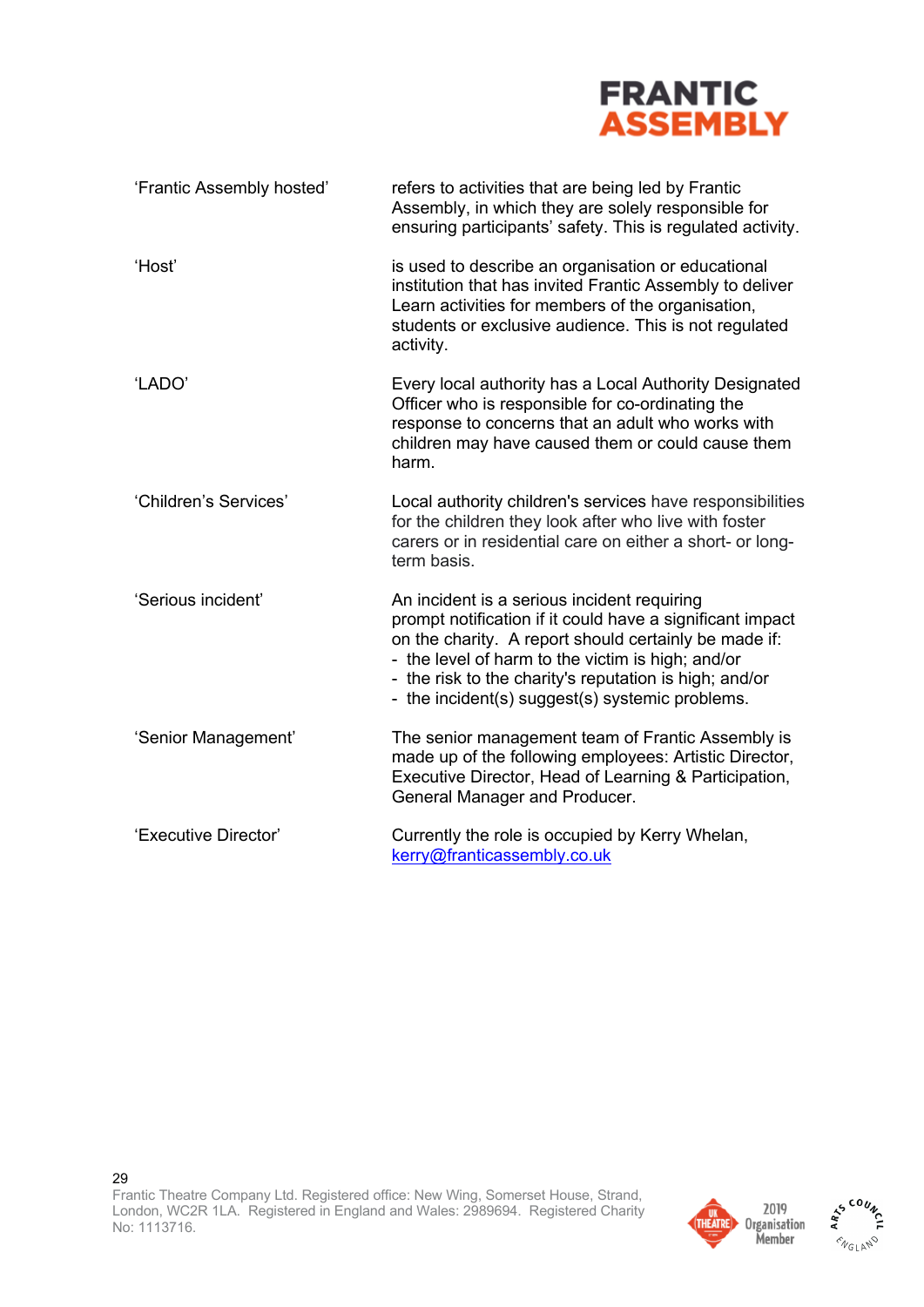

## **9. APPENDICES**

**Appendix A Definitions of Abuse**

> 1 Child Abuse 2 Abuse of Vulnerable Adults

### **1. Definitions of Child Abuse**

The definitions of abuse as set out below are in line with current NSPCC guidelines.

### **1.1. What is abuse and neglect?**

Child abuse is any action by another person – adult or child – that causes significant harm to a child. It can be physical, sexual or emotional, but can just as often be about a lack of love, care and attention. We know that neglect, whatever form it takes, can be just as damaging to a child as physical abuse.

An abused child will often experience more than one type of abuse, as well as other difficulties in their lives. It often happens over a period of time, rather than being a one-off event. And it can increasingly happen online.

#### **1.2 Physical abuse**

Physical abuse is deliberately hurting a child causing injuries such as bruises, broken bones, burns or cuts.

It isn't accidental - children who are physically abused suffer violence such as being hit, kicked, poisoned, burned, slapped or having objects thrown at them. It includes Female Genital Mutilation (FGM) which is a criminal offence and must be reported. There's no excuse for physically abusing a child. It causes serious, and often longlasting, harm – and in severe cases, death.

#### **1.3 Emotional abuse**

Emotional abuse is the ongoing emotional maltreatment or emotional neglect of a child. It's sometimes called psychological abuse and can seriously damage a child's emotional health and development.

Emotional abuse can involve deliberately trying to scare or humiliate a child or isolating or ignoring them.

Children who are emotionally abused are usually suffering another type of abuse or neglect at the same time – but this isn't always the case.

## **1.4 Sexual abuse**



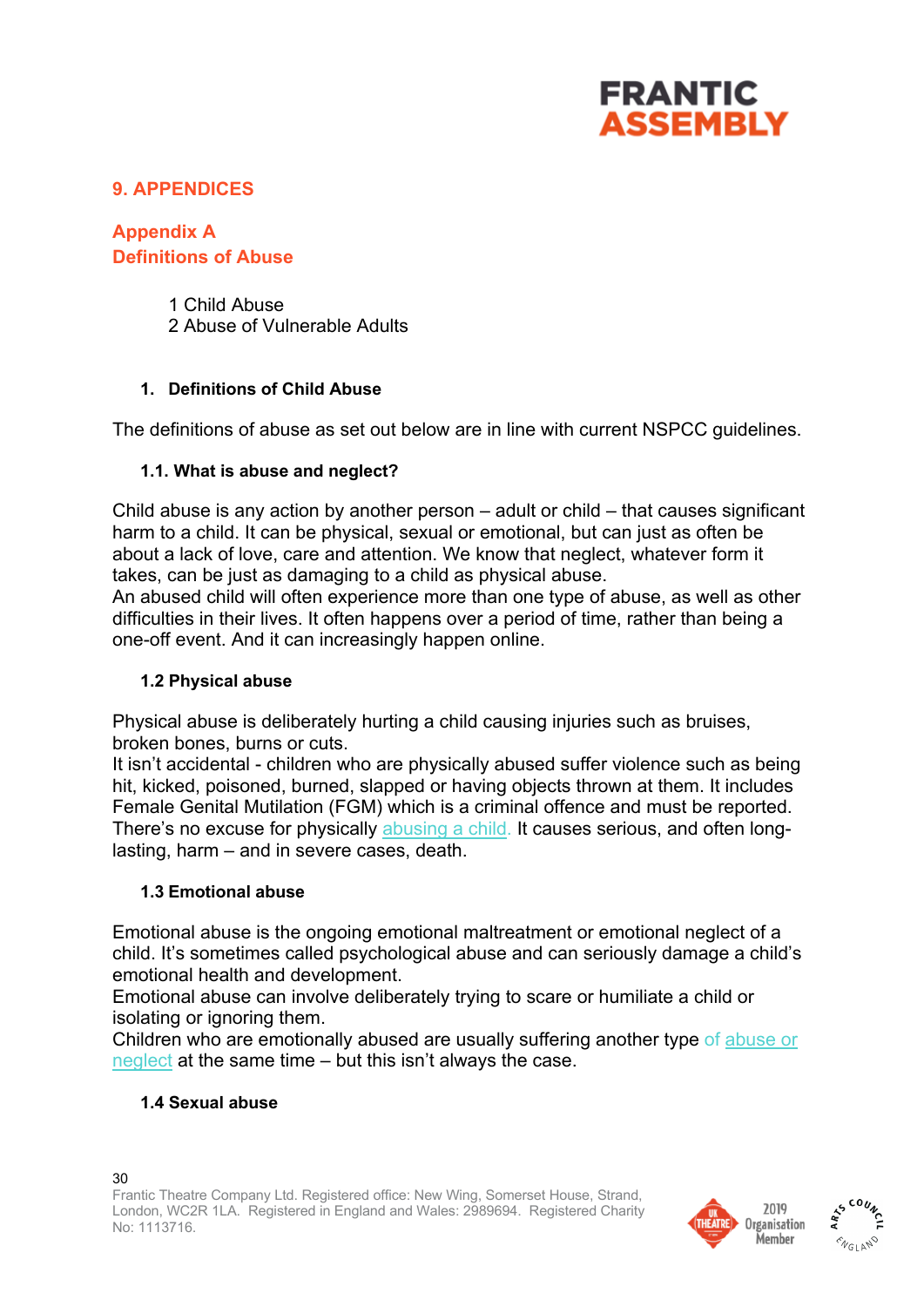

A child is sexually abused when they are forced or persuaded to take part in sexual activities.

This doesn't have to be physical contact and it can happen online, such as involving children in looking at, or in the production of, sexual online images, watching sexual activities, or encouraging children to behave in sexually inappropriate ways. Sometimes the child won't understand that what's happening to them They may not even understand that it's wrong.

#### **1.5 Child Sexual Exploitation**

Child sexual exploitation (CSE) is a type of **sexual abuse** in which children are sexually exploited for money, power or status. Children or young people may be tricked into believing they're in a loving,

consensual relationship. They might be invited to parties and given drugs and alcohol. They may also be groomed online.

Some children and young people are trafficked into or within the UK for the purpose of sexual exploitation. Sexual exploitation can also happen to young people in gangs.

### **1.6 Neglect**

Neglect is the ongoing failure to meet a child's basic needs and is the most common form of child abuse.

A child may be left hungry or dirty, without adequate clothing, shelter, supervision, medical or health care.

A child may be put in danger or not protected from physical or emotional harm. They may not get the love, care and attention they need from their parents. A child who's neglected will often suffer from other abuse as well. Neglect is dangerous and can cause serious, long-term damage - even death.

#### **1.7 Online Abuse**

Online abuse is any type of abuse that happens on the web, whether through social networks, playing online games or using mobile phones. Children and young people may experience cyberbullying, grooming, sexual abuse, sexual exploitation or emotional abuse.

Children can be at risk of online abuse from people they know, as well as from strangers. Online abuse may be part of abuse that is taking place in the real world (for example bullying or grooming). Or it may be that the abuse only happens online (for example persuading children to take part in sexual activity online).



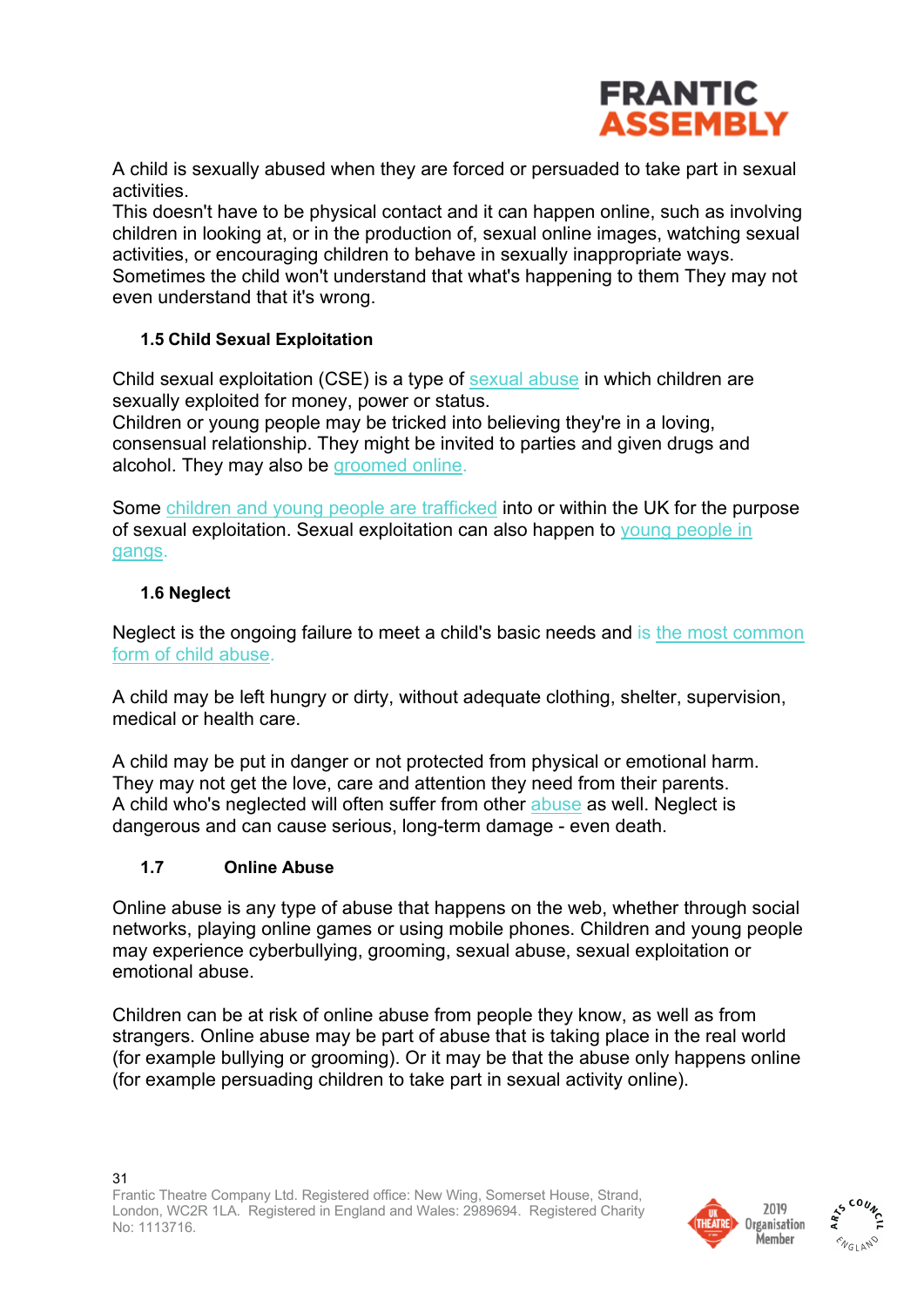

Children can feel like there is no escape from online abuse – abusers can contact them at any time of the day or night, the abuse can come into safe places like their bedrooms, and images and videos can be stored and shared with other people.

#### **2. Definition of Abuse of Vulnerable Adults**

Adult abuse is defined as a single or repeated act or lack of appropriate actions, occurring within any relationship where there is an expectation of trust, which causes harm or distress to a vulnerable person.

## **2.1 Safeguarding Vulnerable Adults**

Safeguarding adults is defined by the Care Act (2014) as:

#### *'... protecting an adult's rights to live in safety, free from abuse and neglect' [1] .*

Protecting adults at risk of harm involves identifying abuse and acting whenever someone is being harmed. The Department of Health defines a vulnerable adult as a person aged 18 years or over who is or may be in need of community care services by reason of mental or other disability, age or illness, and who is or may be unable to take care of him or herself, or unable to protect him or herself against significant harm or exploitation.

#### **2.2 Risk Factors for Abuse**

- Lack of mental capacity
- Increasing age
- Being physically dependent on others
- Low self esteem
- Previous history of abuse
- Negative experiences of disclosing abuse
- Social isolation
- Lack of access to health and social services or high-quality information

#### **2.3 Types of Abuse**

There are ten types of abuse listed in the Care Act (2014):

- •**Physical abuse** may involve physical violence, misuse of medication, inappropriate restraint or sanctions.
- •**Sexual abuse**.
- •**Psychological abuse**, including emotional abuse, threats of harm or abandonment, deprivation of contact, humiliation, blaming, controlling, intimidation, harassment, verbal abuse.



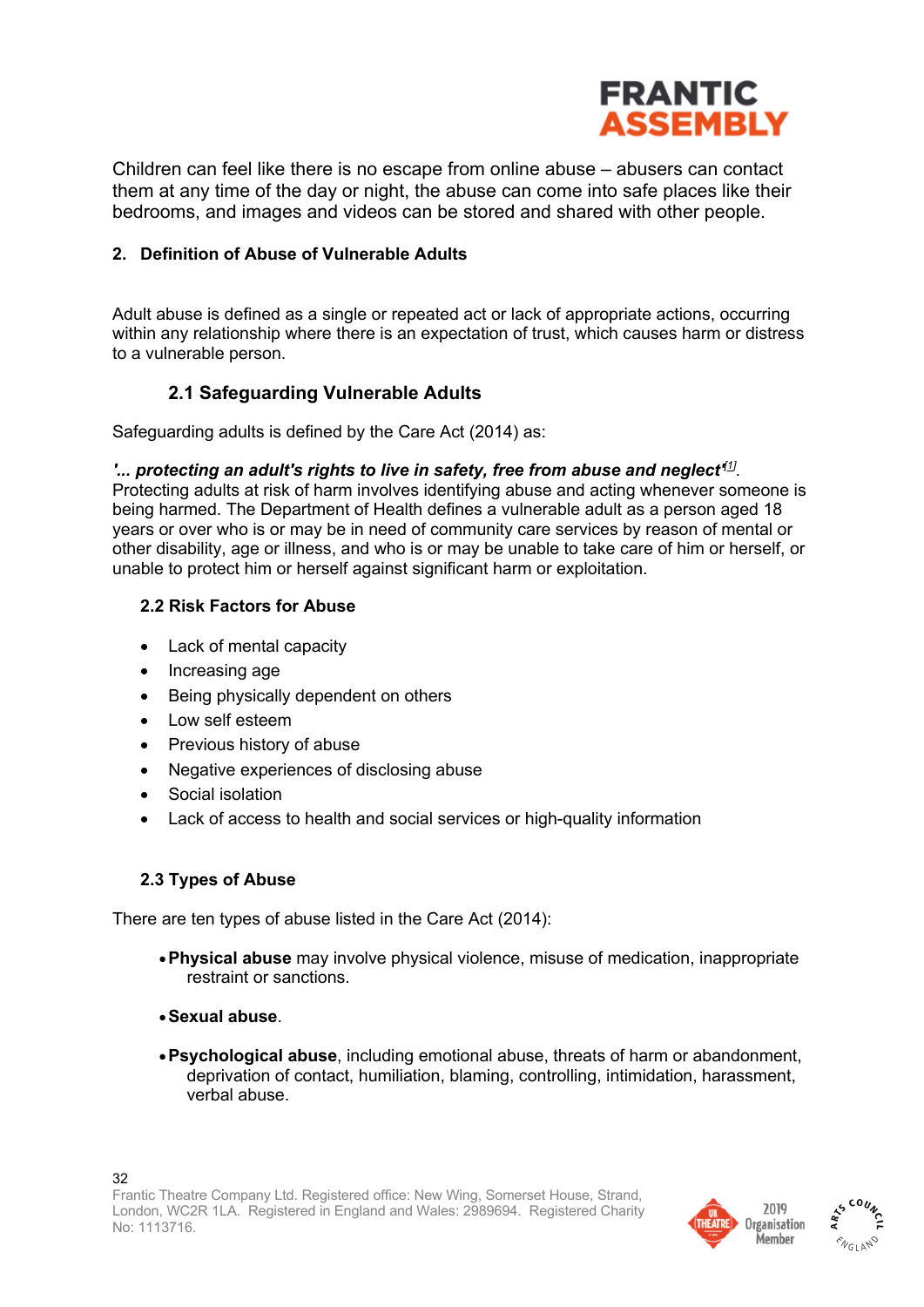

- •**Financial or material abuse**, including theft, fraud, exploitation, pressure in connection with wills, property, inheritance, or financial transactions, misuse or misappropriation of property, possessions, or benefits.
- •**Neglect and acts of omission**, including ignoring medical or physical care needs, failure to provide access to appropriate health, social care, or educational services, withholding medication, adequate nutrition, and heating.
- •**Discriminatory abuse**, including racist, sexist or abuse based on a person's disability.
- •**Domestic abuse** including psychological, physical, sexual, financial, emotional abuse, so-called 'honour'-based violence.
- •**Modern slavery** includes slavery, human trafficking, and forced labour and domestic servitude.
- •**Organisational abuse** including neglect and poor care practice within an institution or specific care setting such as a hospital or care home.
- •**Self-neglect** includes a wide range of behaviour neglecting to care for personal hygiene, health or surroundings and includes behaviour such as hoarding.



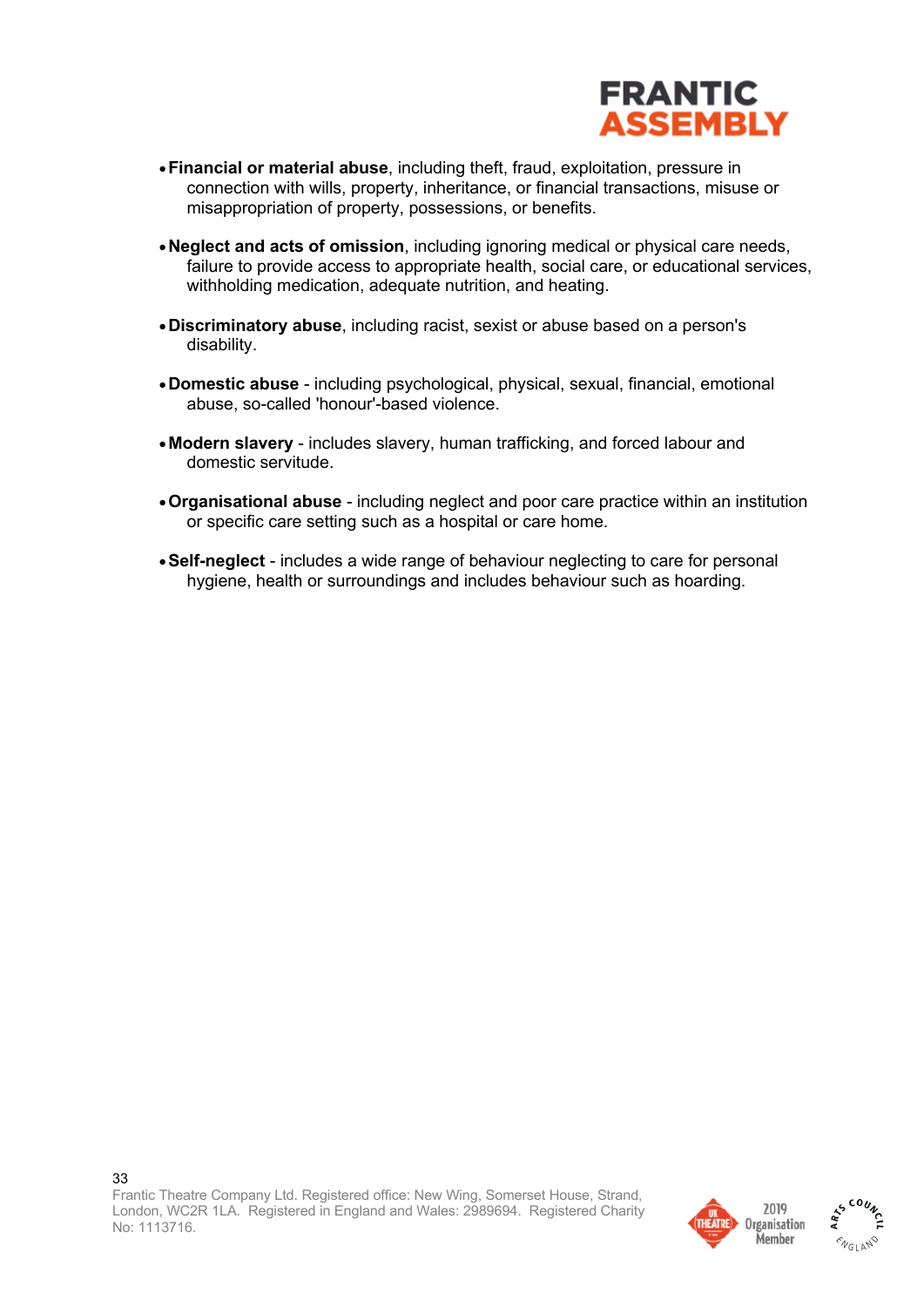

## **1. Appendix B**

#### **Self-disclosure form for applicants for posts involving contact with young people or vulnerable adults**

Frantic assembly is committed to safeguarding all participants from physical, sexual and emotional harm. As part of our Safeguarding Policy & Procedure, we require applicants for posts involving contact with young people to complete this self-disclosure form. Having a criminal record will not necessarily bar you from working with us. This will depend on the nature of the position and the circumstances and background of your offences. Every effort will be made to ensure that this information is kept confidential and will not be shared without consent.

Officer responsible for safety and children's issues: Name: Marilyn Rice Contact No: 020 7841 3115

#### **Declaration from staff and volunteers working with children**

1. Have you ever been convicted of a criminal offence or been the subject of a Caution or a Bound Over Order?

| Yes | No |  |
|-----|----|--|
|     |    |  |

*You area advised that, under the provisions of the Rehabilitation of Offenders Act (UK wide) (1974) (Exceptions) (Amendments) Order 1986 (UK wide) you should declare all convictions, including spent convictions.*

If yes, please state below the date(s) and nature of the offence(s) and sentence(s) received (if any).

2. Are you a person known to any Children and Families Social Care Department as being an actual or potential risk to children / young people?

| Yes |                               | No |  |
|-----|-------------------------------|----|--|
|     | If yes, please supply details |    |  |
|     |                               |    |  |
|     |                               |    |  |

#### 3. Have you ever had any disciplinary sanction relating to child abuse?



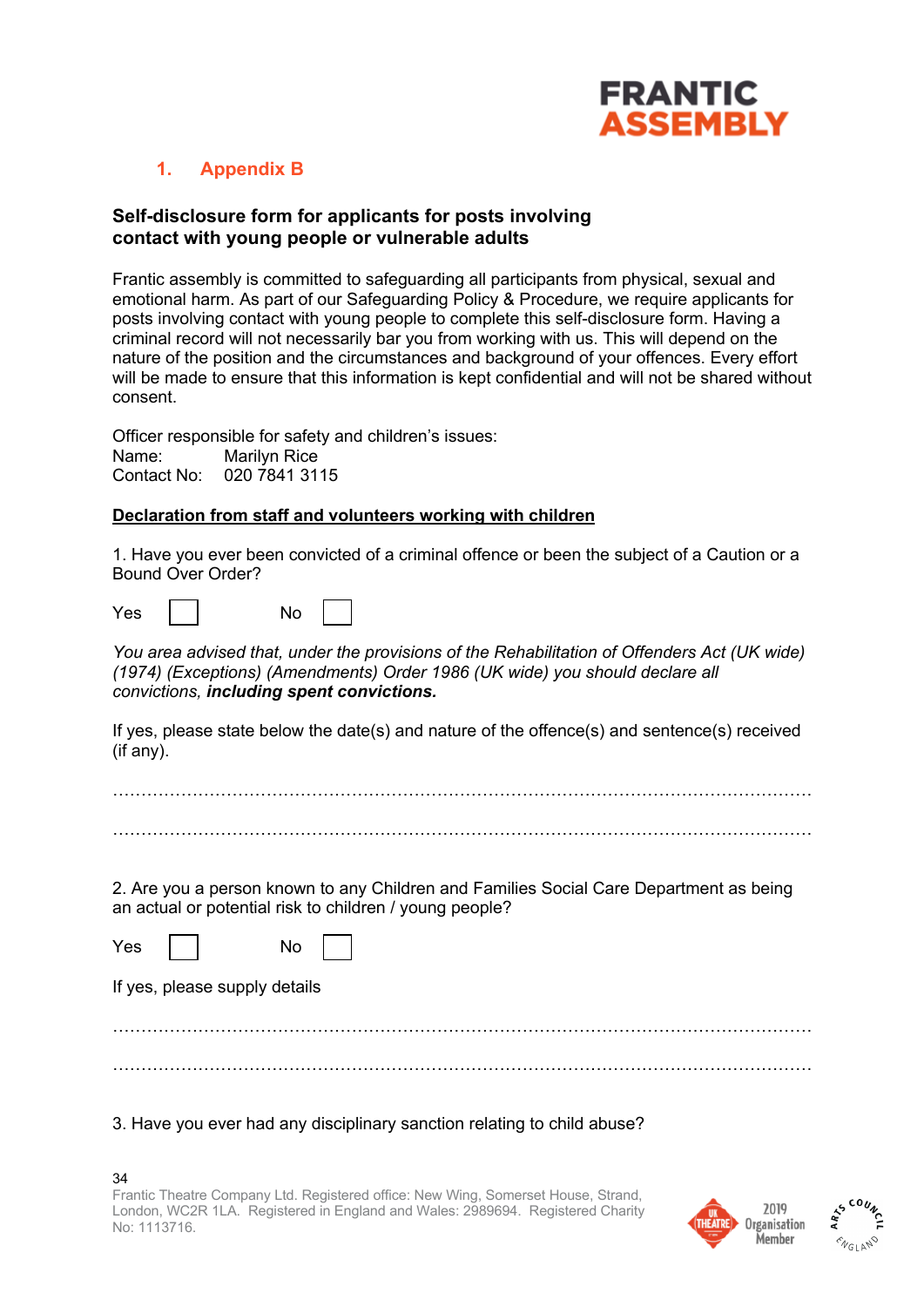

| Yes |                               | No |  |  |  |
|-----|-------------------------------|----|--|--|--|
|     | If yes, please supply details |    |  |  |  |
|     |                               |    |  |  |  |
|     |                               |    |  |  |  |

#### **Personal Information:**

| Mr / Mrs / Miss / Ms / Other |
|------------------------------|
|                              |
|                              |
|                              |
|                              |
|                              |
|                              |
|                              |
| Date of                      |
| Place of                     |
| ΝI                           |

*Declaration: I declare that to the best of my knowledge the information given above is correct and understand that any misleading statements or deliberate omission may be sufficient grounds for cancelling my appointment. I understand that I may be asked to apply for a Criminal Records Disclosure and consent to do so if required. I understand that the information contained in this form and in the Disclosure may be disclosed, where strictly necessary, to regulatory bodies and/or third parties who have an interest in child protection issues.*

Signed: ………………………………………………………….. Date: ……………………

35 Frantic Theatre Company Ltd. Registered office: New Wing, Somerset House, Strand, London, WC2R 1LA. Registered in England and Wales: 2989694. Registered Charity No: 1113716.



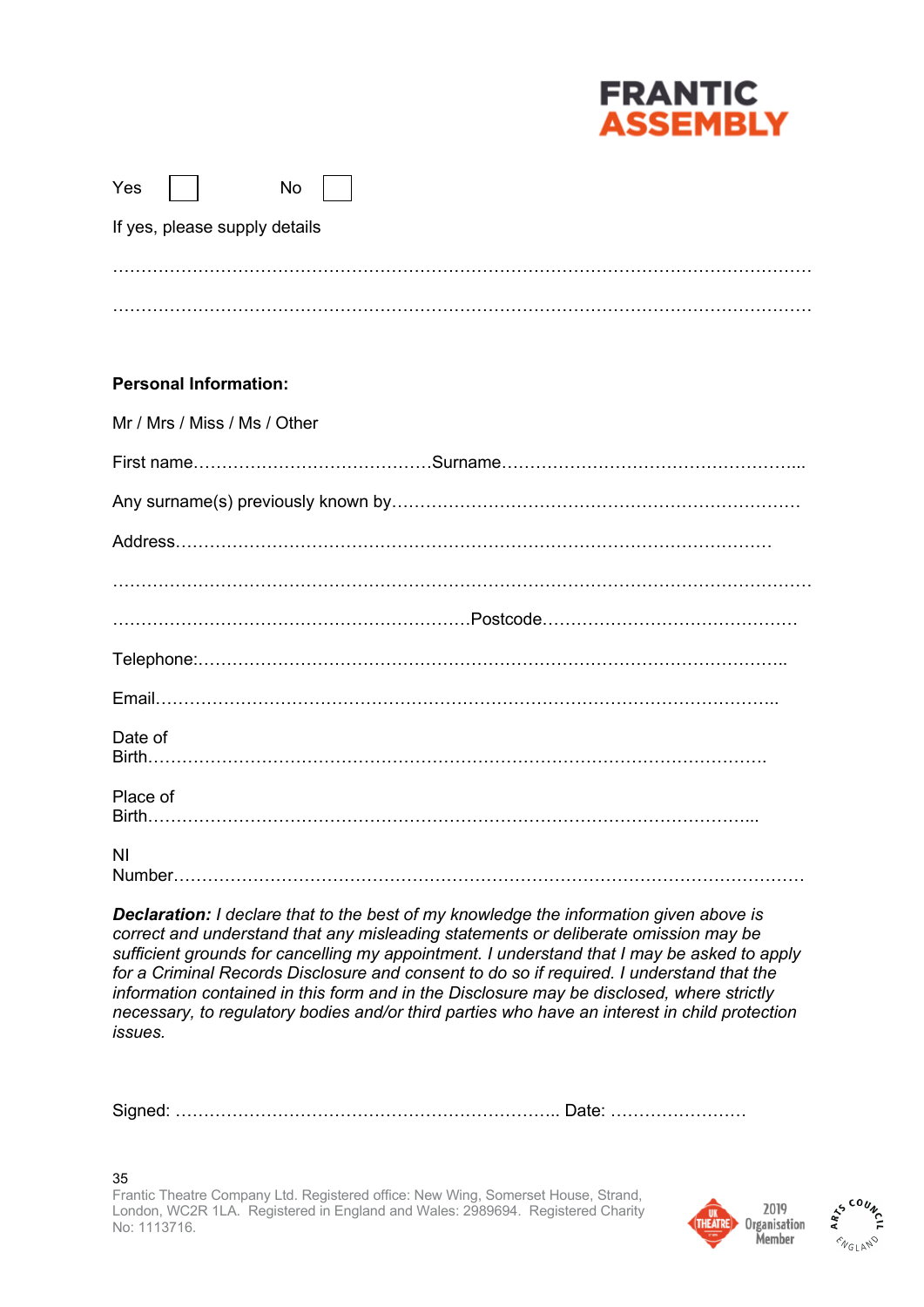

## **2. Appendix C**

**Frantic Assembly Safeguarding Incident Report Form**

## **Guidance on using the incident report form:**

- This form should be used when recording any significant incident (other than an accident) at work that involves a child, young person or vulnerable adult participating in Frantic Assembly's activities.
- Make sure you write your account as soon as possible after the incident occurs.
- Make sure you sign and date the form.
- Try to include names, addresses, telephone numbers and dates of birth if possible.
- Include matters of fact, observations, statements made by other people involved (remember to use exact words) and your actions and words.
- If you wish to express your opinion make sure that you can substantiate it with fact.
- Pass your report to the Designated Safeguarding Officer for Frantic Assembly.
- These reports will be kept for 12 months and then destroyed if no further action is required, unless it involves a Frantic Assembly's employee or volunteer, in which case it will be kept in their personal file.



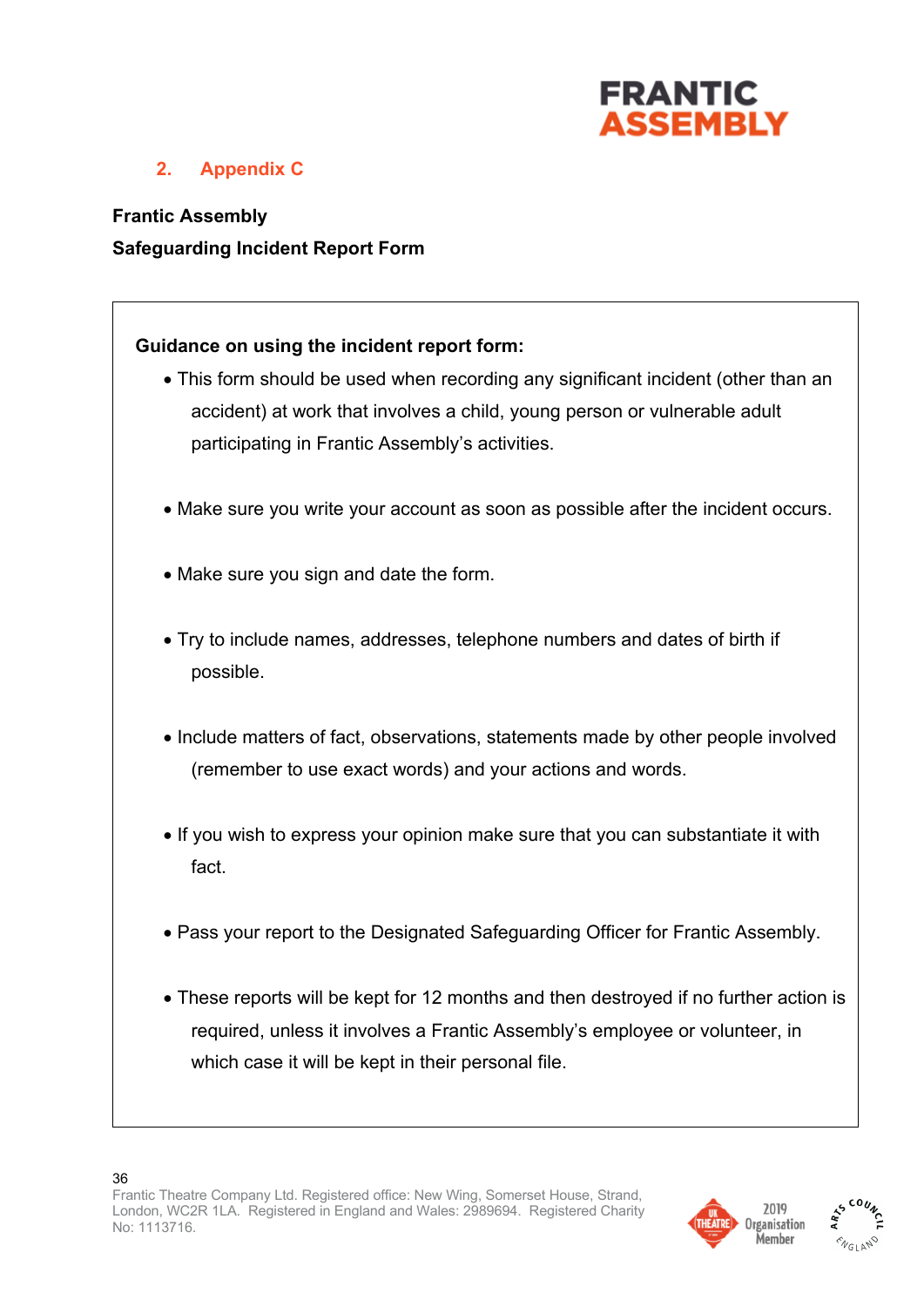

| <b>Incident Report:</b>                                                                                                                                                         |
|---------------------------------------------------------------------------------------------------------------------------------------------------------------------------------|
|                                                                                                                                                                                 |
|                                                                                                                                                                                 |
|                                                                                                                                                                                 |
|                                                                                                                                                                                 |
| Contact name, number and address for the location of incident:<br>Latin Latin Latin Latin Latin Latin Latin Latin Latin Latin Latin Latin Latin Latin Latin Latin Latin Latin L |
|                                                                                                                                                                                 |
| ,我们也不能在这里的时候,我们也不能在这里的时候,我们也不能会在这里,我们也不能会在这里的时候,我们也不能会在这里的时候,我们也不能会在这里的时候,我们也不能会                                                                                                |
|                                                                                                                                                                                 |
| ,我们也不能在这里的时候,我们也不能在这里的时候,我们也不能会在这里的时候,我们也不能会在这里的时候,我们也不能会在这里的时候,我们也不能会在这里的时候,我们也                                                                                                |
|                                                                                                                                                                                 |
|                                                                                                                                                                                 |
|                                                                                                                                                                                 |
|                                                                                                                                                                                 |
| Contact name, number and address for next of kin: _______________________________                                                                                               |
|                                                                                                                                                                                 |
|                                                                                                                                                                                 |
|                                                                                                                                                                                 |
|                                                                                                                                                                                 |
|                                                                                                                                                                                 |
|                                                                                                                                                                                 |
|                                                                                                                                                                                 |
|                                                                                                                                                                                 |
|                                                                                                                                                                                 |
|                                                                                                                                                                                 |
|                                                                                                                                                                                 |
|                                                                                                                                                                                 |
|                                                                                                                                                                                 |
|                                                                                                                                                                                 |
|                                                                                                                                                                                 |
|                                                                                                                                                                                 |
|                                                                                                                                                                                 |
|                                                                                                                                                                                 |

 $37\,$ 

Frantic Theatre Company Ltd. Registered office: New Wing, Somerset House, Strand, London, WC2R 1LA. Registered in England and Wales: 2989694. Registered Charity No: 1113716.



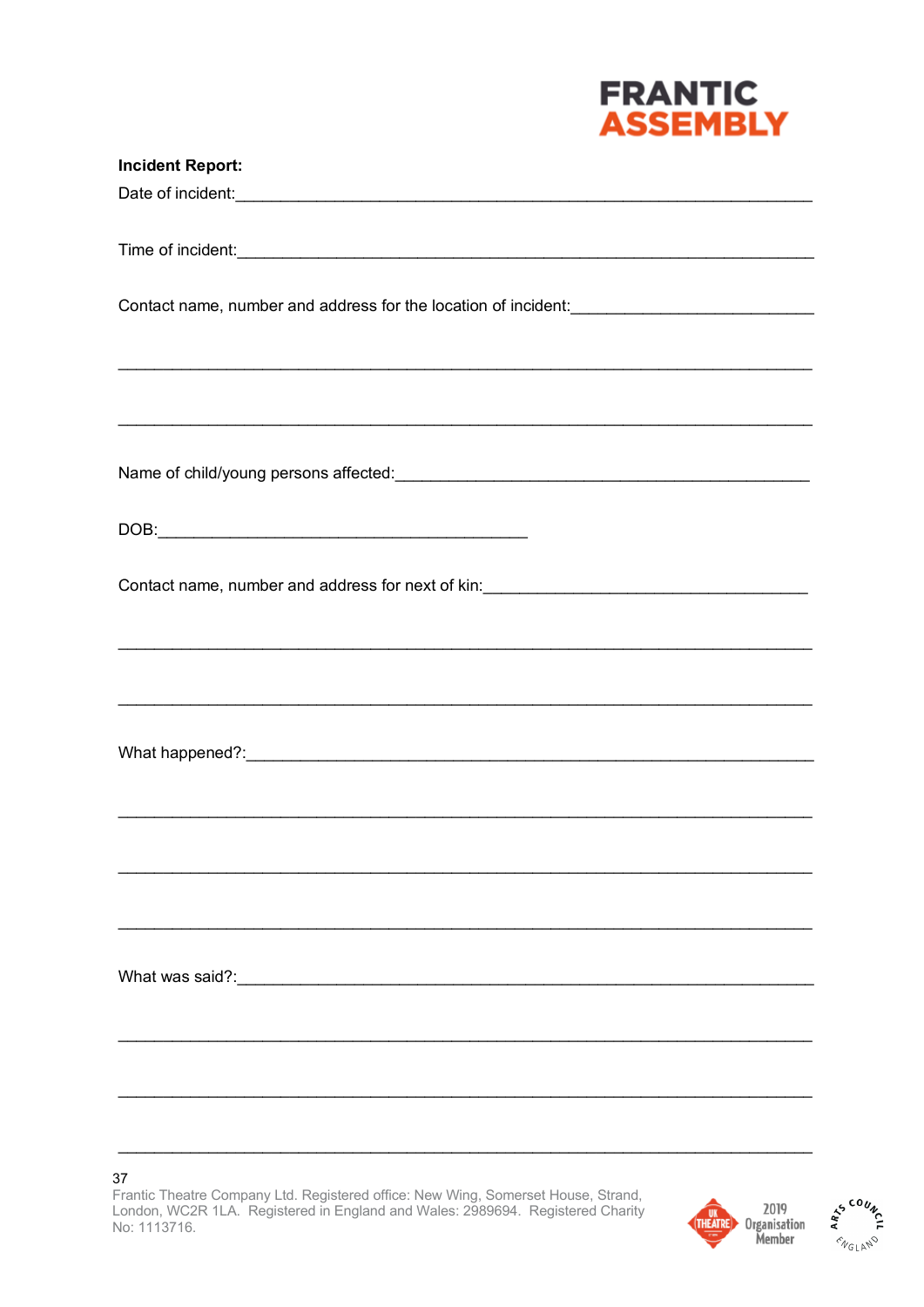

What did you, or any other individual say? Record contact details of these people, including names, numbers and addresses:

What else did you observe, if anything?:\_\_\_\_\_\_\_\_\_\_\_

| Your details:                                                                                                                                                                                                                        |  |
|--------------------------------------------------------------------------------------------------------------------------------------------------------------------------------------------------------------------------------------|--|
| Your name: Note of the contract of the contract of the contract of the contract of the contract of the contract of the contract of the contract of the contract of the contract of the contract of the contract of the contrac       |  |
|                                                                                                                                                                                                                                      |  |
|                                                                                                                                                                                                                                      |  |
|                                                                                                                                                                                                                                      |  |
|                                                                                                                                                                                                                                      |  |
| DSO signature: <u>contract and the set of the set of the set of the set of the set of the set of the set of the set of the set of the set of the set of the set of the set of the set of the set of the set of the set of the se</u> |  |

38

Frantic Theatre Company Ltd. Registered office: New Wing, Somerset House, Strand, London, WC2R 1LA. Registered in England and Wales: 2989694. Registered Charity No: 1113716.



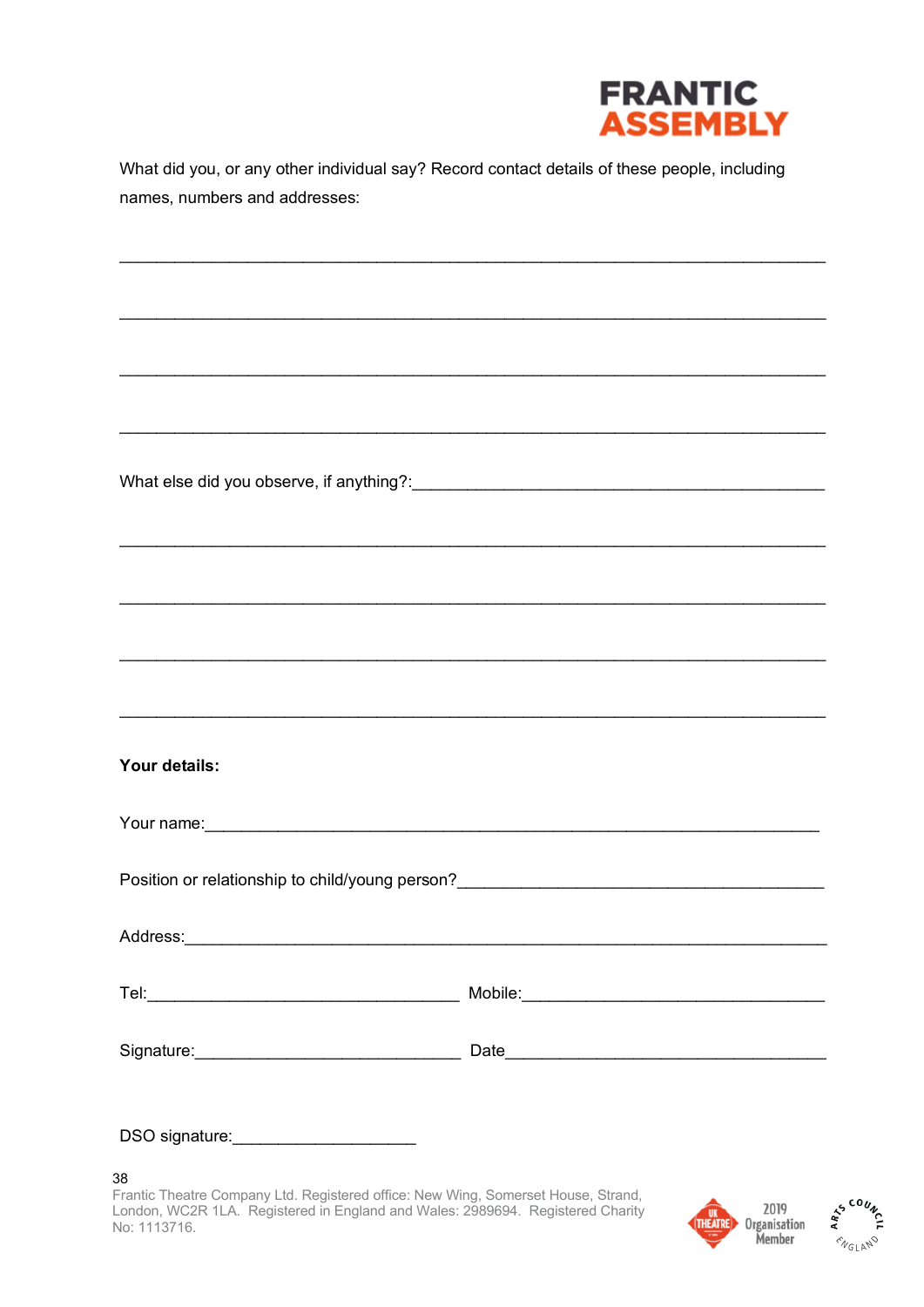

## **4. Appendix D**

#### **Course of Action for Reporting an Incident of Abuse**

If any representative of Frantic Assembly has a concern regarding safeguarding issues or abuse the company should follow the course of action outlined in this document. The company will not withhold any information  $FRANTIC$ authorities.



39 Frantic Theatre Company Ltd. Registered office: New Wing, Somerset House, Strand, London, WC2R 1LA. Registered in England and Wales: 2989694. Registered Charity No: 1113716. 34

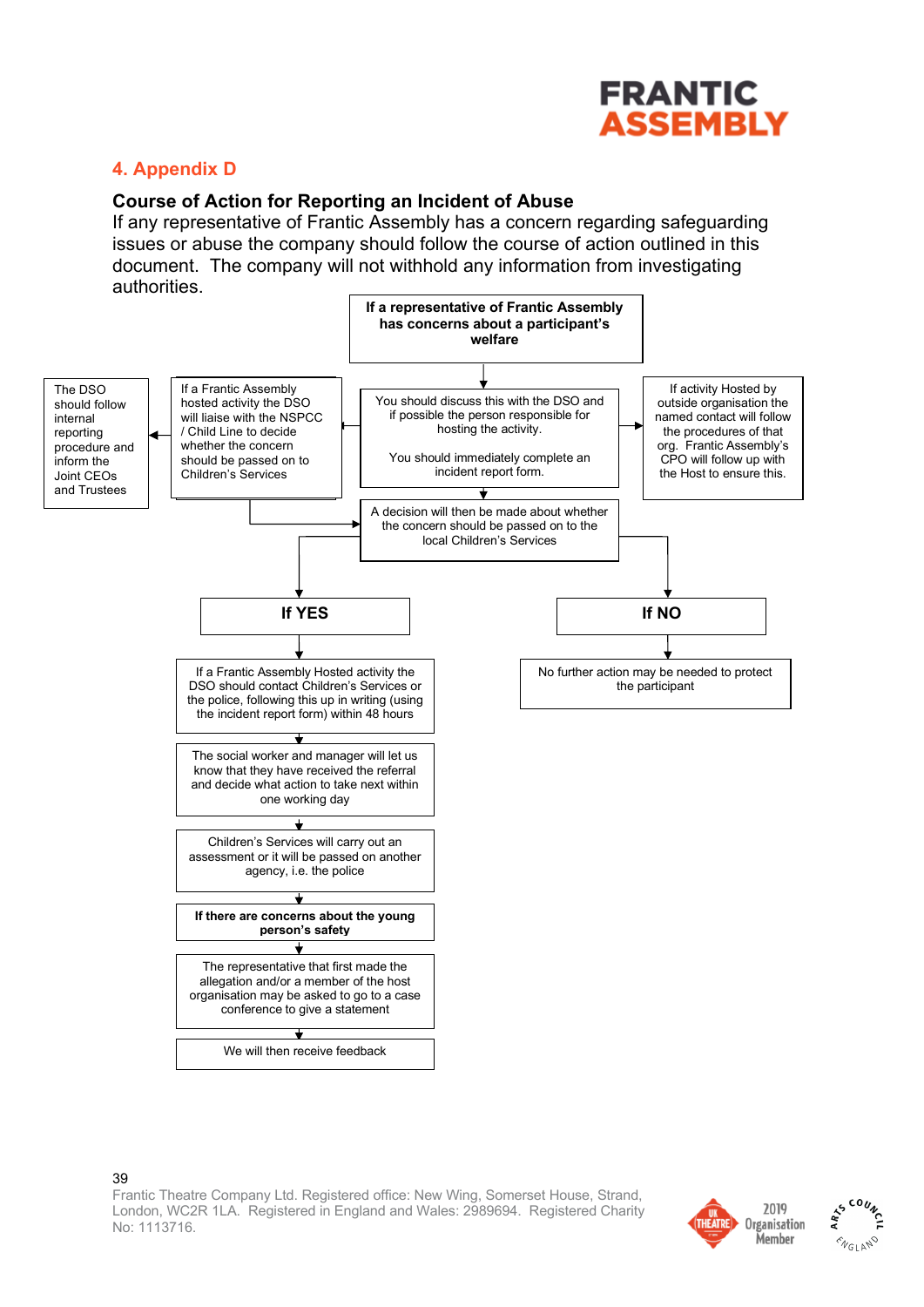

## **3. Appendix E**

## **Course of Action for Managing Allegations**

If an allegation of abuse is made against any representative of Frantic Assembly, the company will support the accused person, but will follow the course of action as set out in this document. The company will not withhold any information from investigating authorities: will not will not will not will not withhold any investigating authorities:



#### $40$

Frantic Theatre Company Ltd. Registered office: New Wing, Somerset House, Strand, London, WC2R 1LA. Registered in England and Wales: 2989694. Registered Charity No: 1113716.



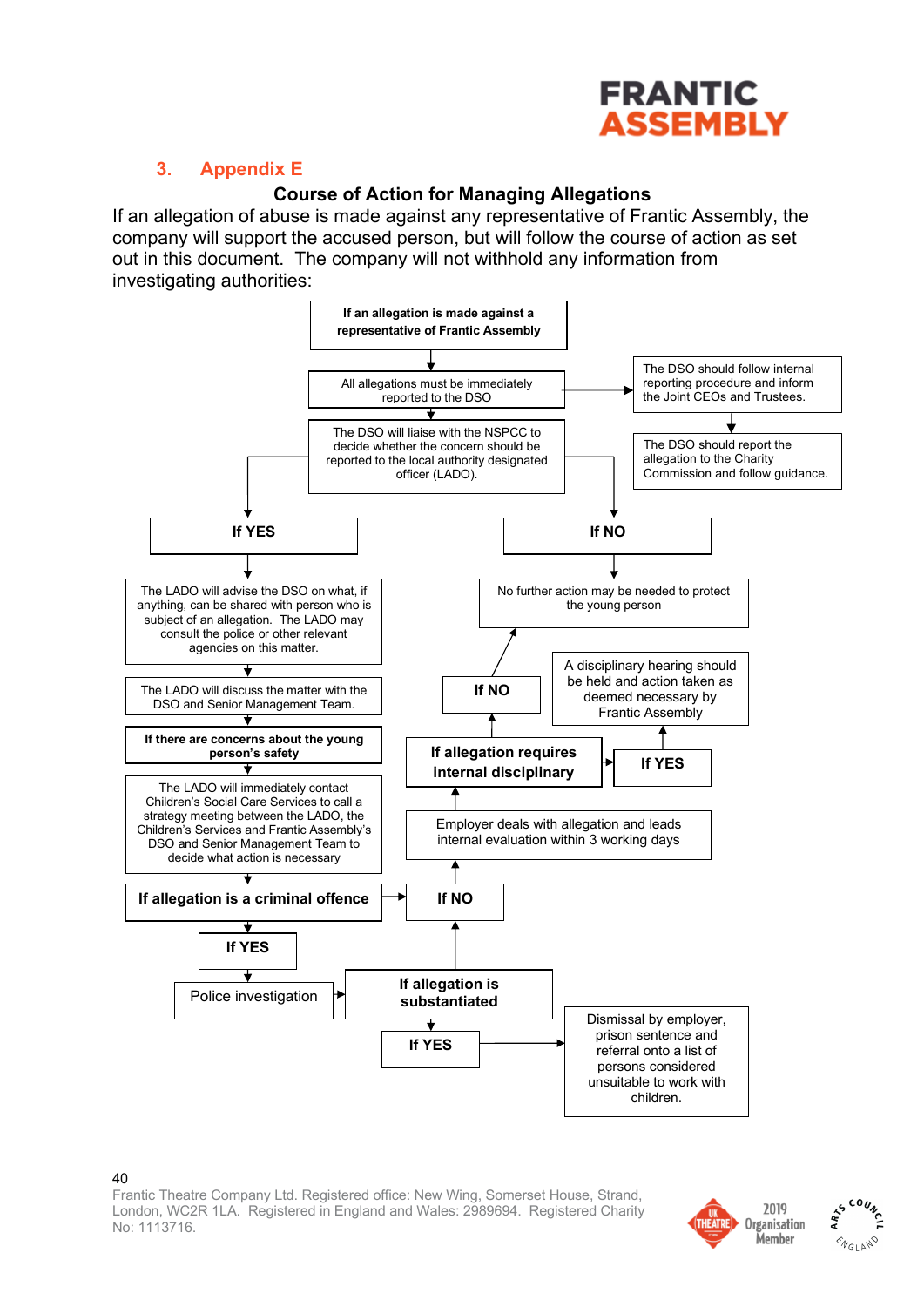

## **4. Appendix F**

## **Approach to Records Retention and Storage**

(Based on NSPCC Guidance on child protection records retention and storage)

## **10. GUIDANCE ON RETENTION PERIODS**

| <b>Type of record</b>                                                                                                                                                                                                                                                                                                                                                                                                                                                               | <b>Retention</b>                                                                                                                                                                                                                                                                                                                                                                                                                                                     |
|-------------------------------------------------------------------------------------------------------------------------------------------------------------------------------------------------------------------------------------------------------------------------------------------------------------------------------------------------------------------------------------------------------------------------------------------------------------------------------------|----------------------------------------------------------------------------------------------------------------------------------------------------------------------------------------------------------------------------------------------------------------------------------------------------------------------------------------------------------------------------------------------------------------------------------------------------------------------|
| Child or vulnerable adult welfare<br>concerns that your organisation refers on<br>to social care or the police.<br>For example, this would include                                                                                                                                                                                                                                                                                                                                  | The referral should be acknowledged in<br>writing by social care and your<br>organisation keeps this on file.                                                                                                                                                                                                                                                                                                                                                        |
| concerns about physical, sexual,<br>emotional or neglect of a child or<br>vulnerable adult, disclosures from a child<br>or vulnerable adult about being abused<br>or information from a third party which<br>might suggest a child is being abused;<br>concerns about a parent or another adult<br>that uses your organisation, or a young<br>person or vulnerable adult who has been<br>abused by another young person or<br>vulnerable adult.                                     | Records should be kept for 6 years after<br>the last contact with the service user<br>unless any exemptions apply or if your<br>organisation is required to comply with<br>any other statutory requirements.                                                                                                                                                                                                                                                         |
| Child or vulnerable adult welfare<br>concerns that your organisation decide,<br>after consultation, do not necessitate a<br>referral to social care or the police. In<br>such circumstances the organisation<br>should make a record of the concern and<br>the outcome. For example, where a child<br>or vulnerable person has been bullied,<br>overly pushy parents/carers or a very<br>distressed child or vulnerable adult<br>where the distress is unrelated to child<br>abuse. | Destroy the record a year after the<br>child/adult concerned ceases to use the<br>service unless the child or adult are<br>continuing to use your organisation.                                                                                                                                                                                                                                                                                                      |
| Concerns about people (paid and<br>unpaid) who work with children and<br>young people, for example, allegations,<br>convictions, disciplinary action,<br>inappropriate behaviour towards<br>children, young people or vulnerable<br>adults. For example, where an employee<br>has breached the code of conduct, a<br>record of the behaviour, the action taken<br>and outcome should be recorded.                                                                                   | Personnel files and training records<br>(including disciplinary records and<br>working time records) - retain for 6 years<br>after employment ceases. However, the<br>records should be retained for a longer<br>period if any of the following apply:<br>There were concerns about the<br>behaviour of an adult who was<br>working with vulnerable people<br>where s/he behaved in a way that<br>has harmed, or may have<br>harmed, a child or vulnerable<br>adult; |



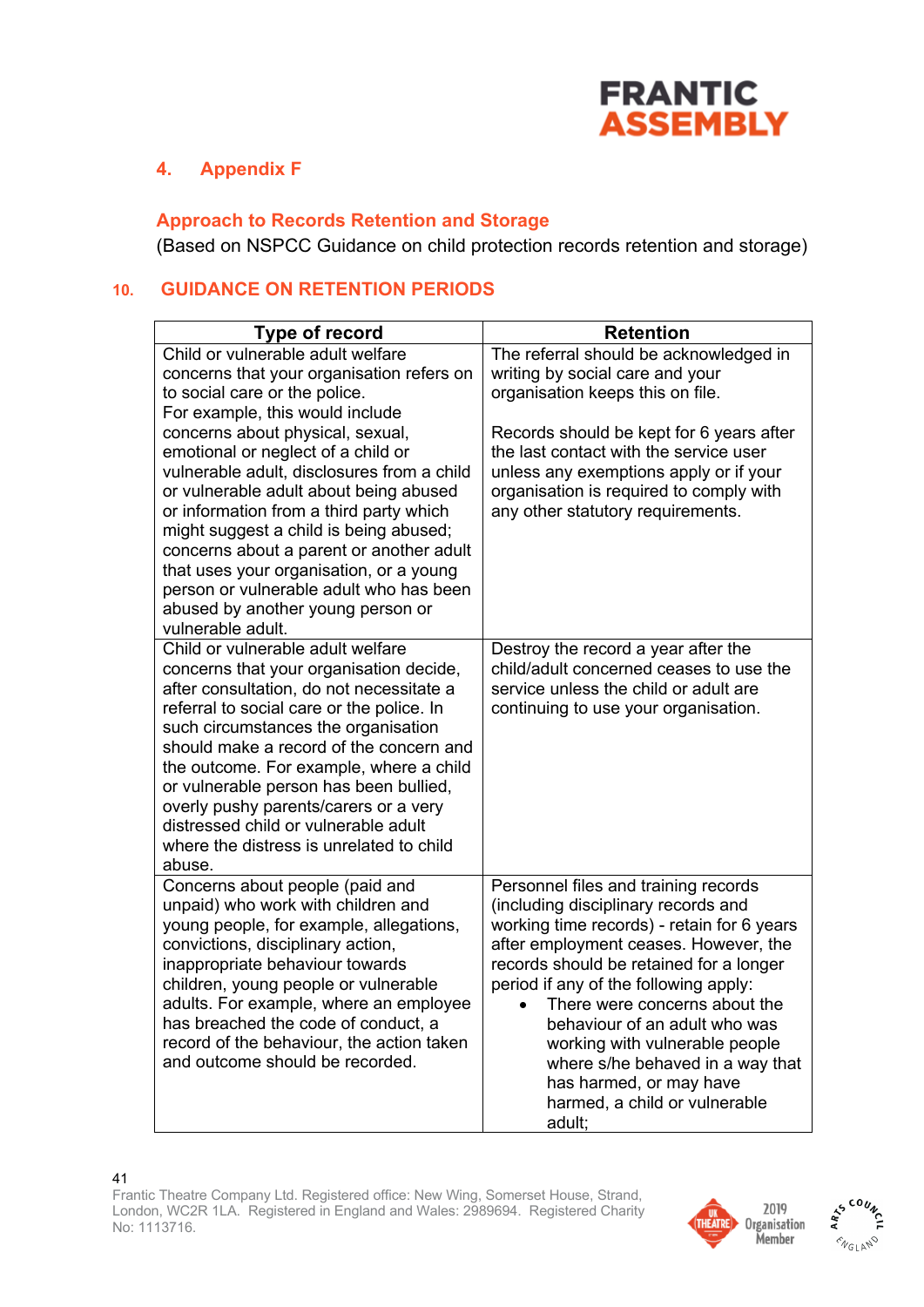

|                                                                                                  | The adult possibly committed a<br>$\bullet$<br>criminal offence against, or<br>related to, a child or vulnerable<br>adult;<br>The adult behaved towards a<br>child or vulnerable adult in a way<br>that indicates they are unsuitable<br>to work with children |
|--------------------------------------------------------------------------------------------------|----------------------------------------------------------------------------------------------------------------------------------------------------------------------------------------------------------------------------------------------------------------|
|                                                                                                  | In such circumstances, records should<br>be retained at least until the adult<br>reaches normal retirement age, or for 10<br>years if that is longer.                                                                                                          |
| <b>Disclosure and Barring Service</b><br>disclosures obtained as part of the<br>vetting process. | The actual disclosure form must be<br>destroyed after 6 months. However, it is<br>advisable that organisations keep a<br>record of the date of the check, the<br>reference number, the decision about<br>vetting and the outcome.                              |

## **11. STORAGE OF RECORDS**

Some pointers to good practice:

- Information about concerns, allegations, and referrals should not be kept in one 'concern log' rather information or items relating to individuals need to be kept in separate files.
- Compile and label files carefully.
- Files containing sensitive or confidential data should be locked away and access to the keys strictly controlled.
- Keep a key log so that it is possible to see who has accessed the cabinet, when, and the titles of the files they have used.
- Access to those records needs to be limited to people in named roles who either need to know about the information in those records and/or who manage the records/files.
- If files are to be stored long term then arrangements need to be made for the keys to be passed from outgoing staff to their successors.
- If records are stored electronically then password protect those records, which only limited staff should have access to.
- Where a local service/activity is closed arrangements must be in place for ongoing management of the records relating to that service/activity including the review and disposal of records.

## **12. DESTRUCTION OF RECORDS**

Records should be incinerated or shredded in the presence of a member of the organisation or entrusted to a firm specialising in the destruction of confidential material. This action must be taken at the same time as the electronic record is



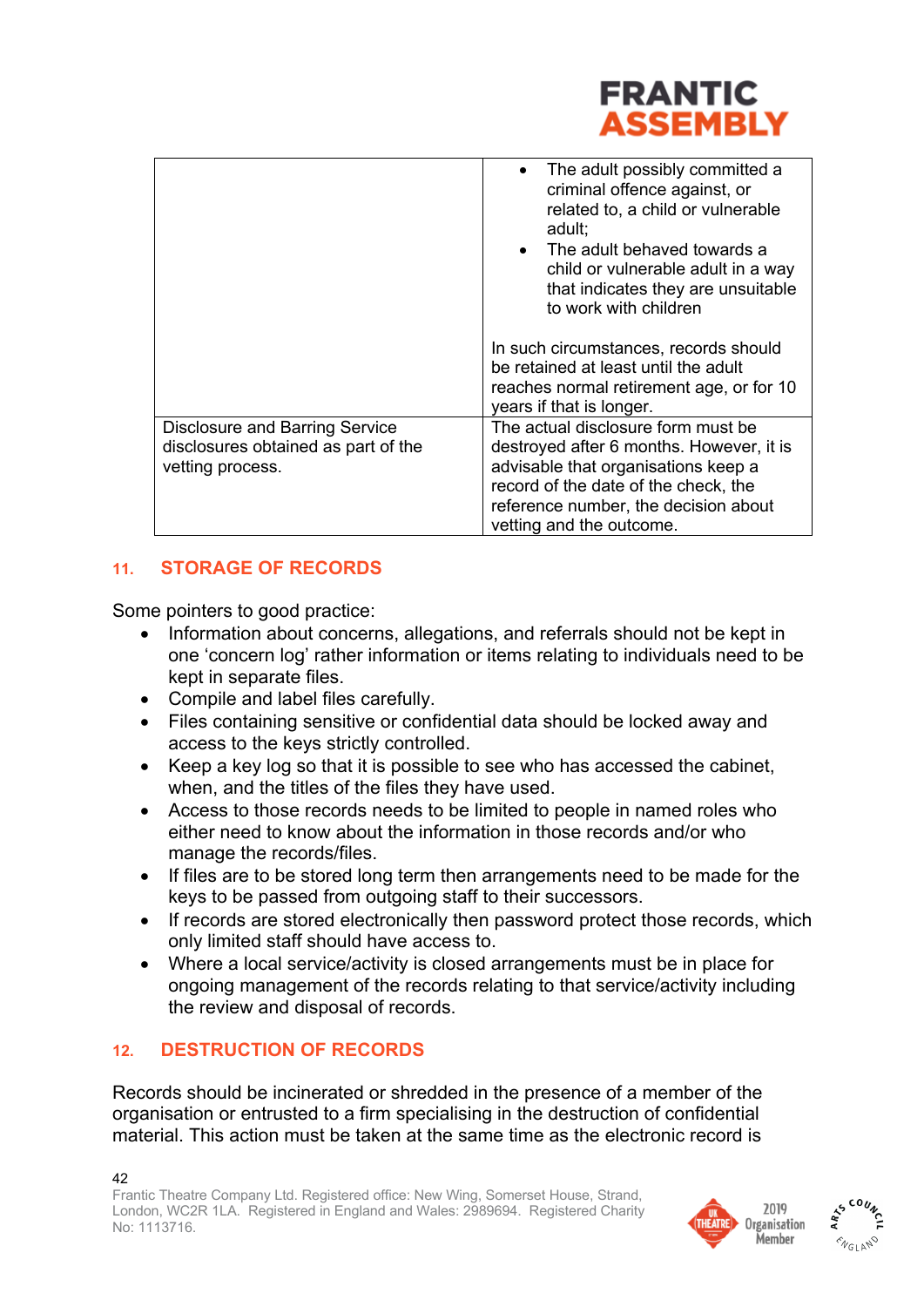

purged. If not shredded immediately, all confidential records must be held in a secured plastic bag, labelled as confidential and locked in a cupboard or other secure place.

43 Frantic Theatre Company Ltd. Registered office: New Wing, Somerset House, Strand, London, WC2R 1LA. Registered in England and Wales: 2989694. Registered Charity No: 1113716.





AS COUNC  $\hat{\gamma}_{G\text{LAPV}}$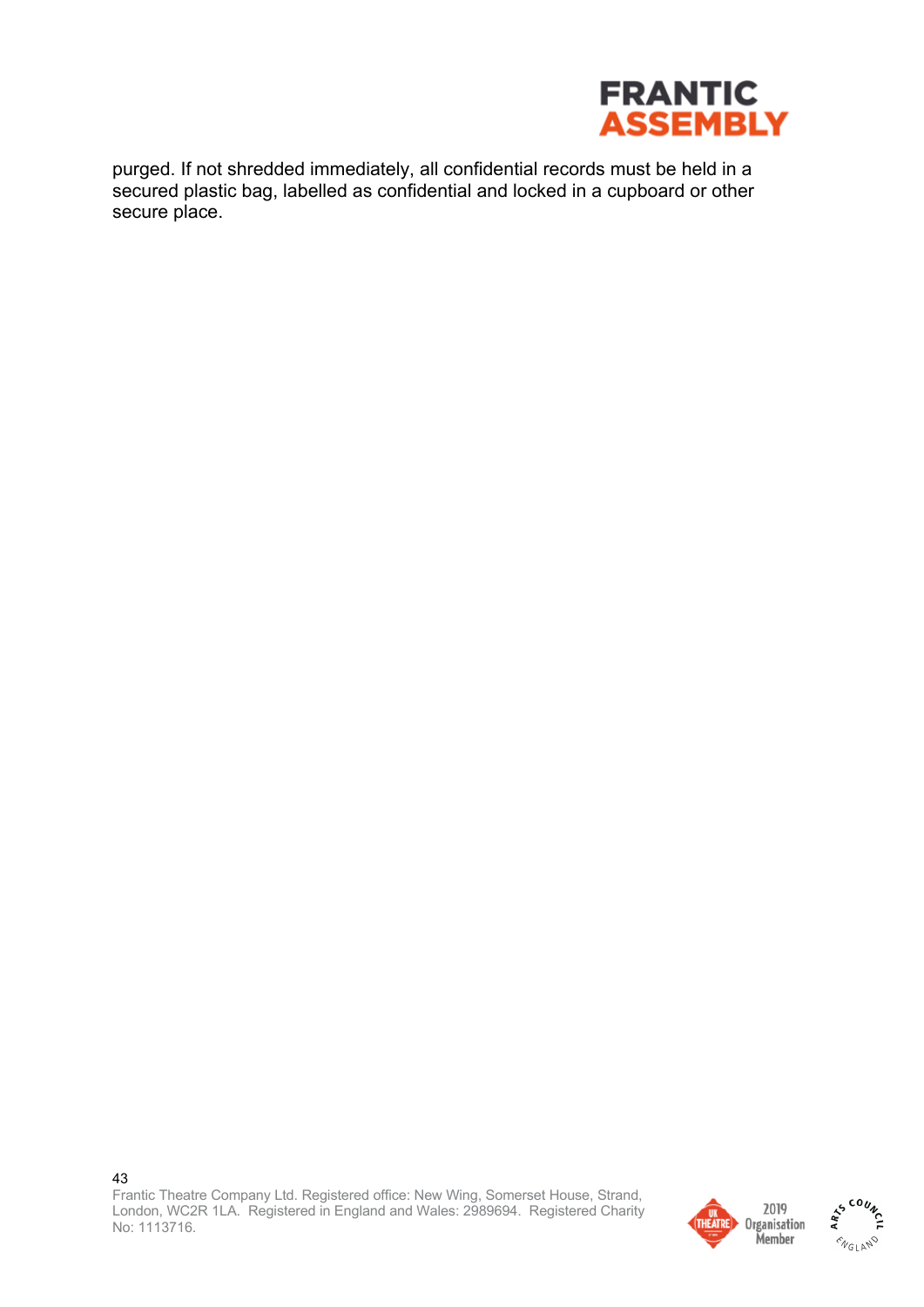

## **5. Appendix G**

### **Guidance for the use of Images of Children and Young People**

#### **INTRODUCTION**

The safety of children and young people is paramount in all of Frantic Assembly's activities. This document has been developed by Frantic Assembly to provide guidance on the use of images of children and young people. The policy document is kept by the organisation's administrators and is available to all people on request.

Frantic Assembly is committed to providing a safe environment for children and young people under the age of 18. Implicit in this is the commitment to ensure that all publications, resources and media represent participants appropriately and with due respect. By adopting the points outlined in this guideline Frantic Assembly aims to follow the best possible practice to protect children and young people wherever photographs or recorded images are taken and stored.

### **KEY CONCERNS**

The key concerns contained within this policy regarding the use of images of children/young people relate to:

- The possible identification of children when a photograph is accompanied by personal information.
- The inappropriate use, adaptation or copying of images for use on child pornography websites.
- The taking of inappropriate photographs or recorded images of youngsters.

#### **RECORDING IMAGES OF CHILDREN/YOUNG PEOPLE**

There have been concerns about the risks posed directly and indirectly to children and young people through the use of photographs on websites and other publications. Photographs can be used as a means of identifying children when they are accompanied with personal information, for example: "This is a member of the Anywhere Junior Theatre Company who likes Atomic Kitten". This information can make a child vulnerable to an individual who may wish to start "grooming" that child for abuse. Secondly, the content of the photo can be used or adapted for inappropriate use. There is evidence of this adapted material finding its way onto child pornography sites.

## **GUIDELINES FOR RECORDING IMAGES**

- All children featured in recordings taken by Frantic Assembly must be appropriately dressed with outer clothing garments covering their torso from at least the bottom of their neck to their thighs, (i.e. a minimum of vest/shirt and shorts)
- The photograph should ideally focus on the activity



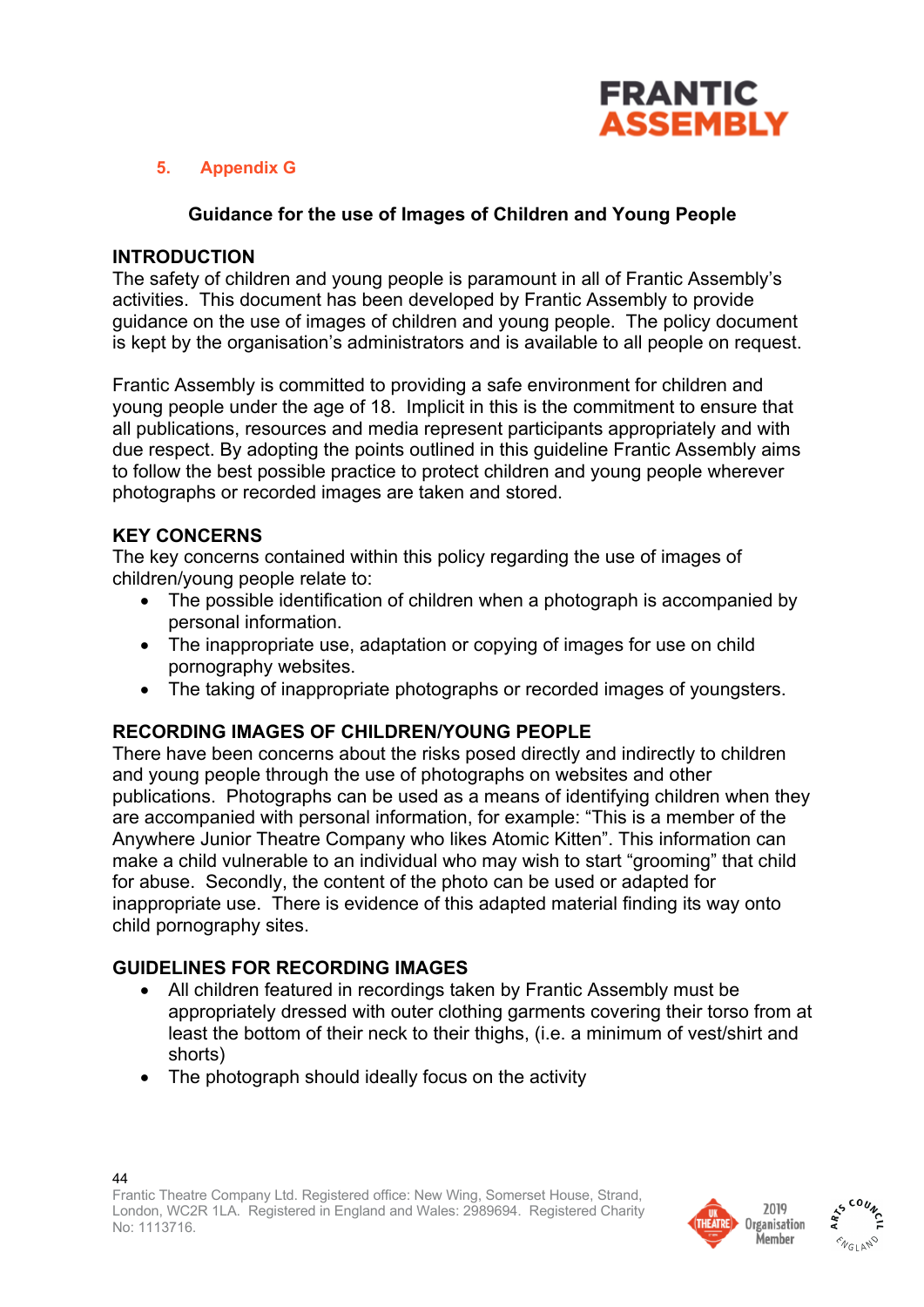

- Where possible images of children and young people should be recorded in small groups (the group may comprise any combination of adults and children)
- Frantic Assembly will try to ensure that images of a young person, who is under a court order, are not recorded or published
- Any instances of the use of inappropriate images should be reported to the NSPCC Helpline or the Internet Watch Foundation (IWF) and the Charity Commission.
- Frantic Assembly practitioners and directors should still be allowed to use video equipment as a legitimate teaching aid. However, children/young people and their parents/carers should be aware that this is part of the teaching programme and care should be taken in the storing of such films

## **GUIDELINES FOR PUBLISHING IMAGES**

- If the child is named, Frantic Assembly should avoid using their photograph
- If a photograph is used, Frantic Assembly should avoid naming the young person or use their first name only. Personal details of children such as an email address, home address and telephone numbers should never be revealed on a website
- Frantic Assembly should request both the young person's and parent/carers permission to use their image. This ensures that they are aware of the way the image is to be used to represent the activity. A Parent/Carer and Child Permission Form is the best way of achieving this and should be completed before any photographs or recorded images are taken (see Permission Form)
- In order to quard against the possibility of a young person under a court order appearing on a website, Frantic Assembly will not simultaneously stream images of children and young people onto a website. Delayed streaming provides an opportunity for the editing of inappropriate clips (e.g. disarranged clothing).
- Frantic Assembly will carefully consider images of children and young people used in all publications so that images deemed inappropriate are not used.
- Frantic Assembly will try to take photographs that represent the broad range of youngsters participating in activities. This might include:
	- $\circ$  boys and girls
	- o disabled people
	- o minority ethnic communities
	- $\circ$  people with specific religious beliefs
	- o a range of clothing e.g. tracksuit/jogging trousers

## **GUIDELINES FOR USE OF PHOTOGRAPHIC FILMING EQUIPMENT AT FRANTIC ASSEMBLY EVENTS**

There is evidence that some people have used arts or education events as an opportunity to take inappropriate photographs or film footage of children or young people. While this might be rare, Frantic Assembly recognises that a duty of care to young people is necessary to ensure that this risk is as small as possible.



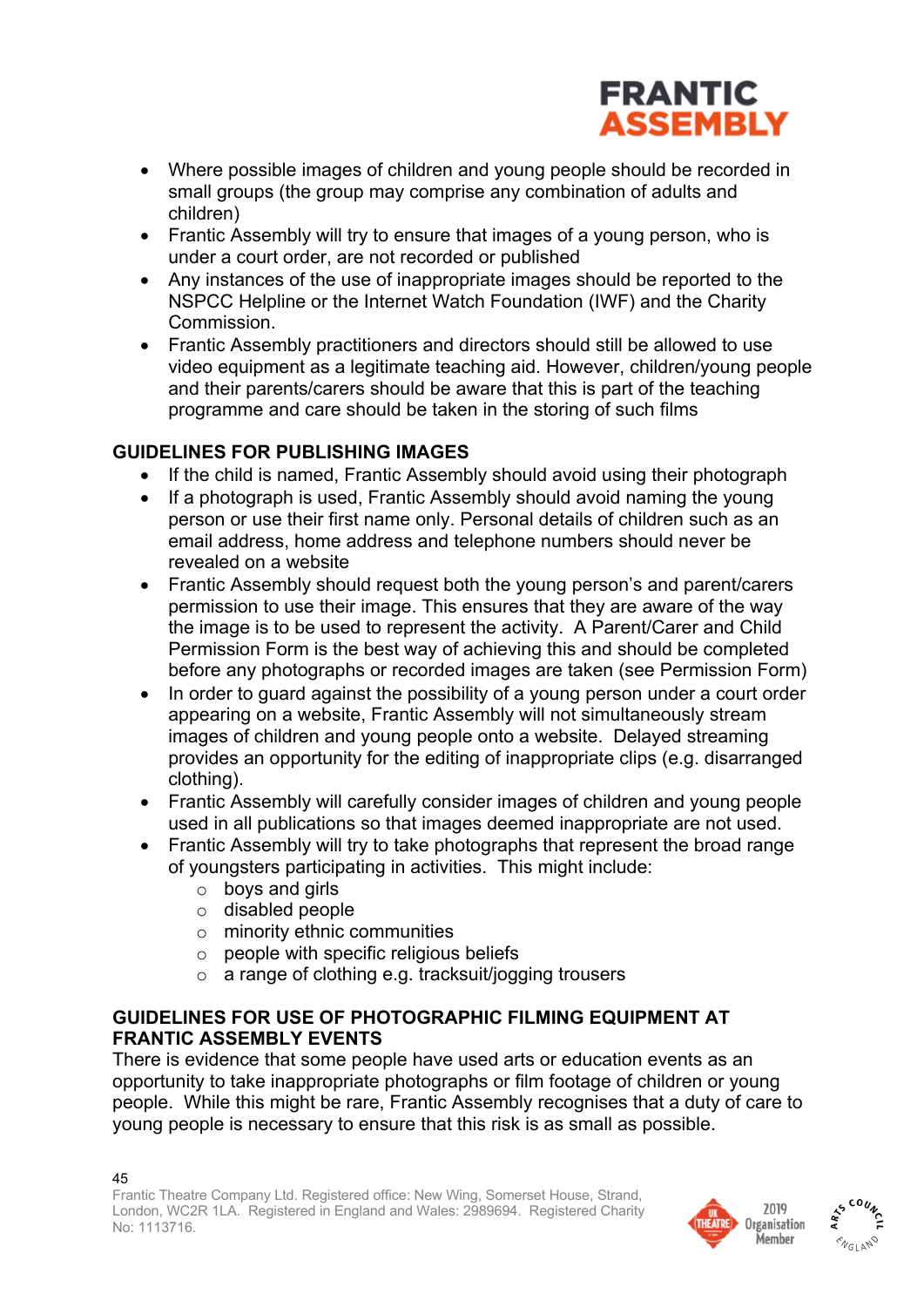

If Frantic Assembly commission a professional photographer or invite the press to an event that involves children or young people we will ensure that they are clear about our expectations of them in relation to child protection. The following steps will be taken to help reduce risk:

- A clear brief will be provided about what is considered appropriate in terms of content and behaviour
- The photographer will be issued with identification, which must be worn at all times
- Participants and parents will be informed in advance that a photographer will be in attendance at an event using the Permission Forms
- Access to the participants by photographers will be supervised by a CRB cleared member of Frantic Assembly's staff
- Frantic Assembly does not have the authority to approve/allow photo sessions outside the event or at a child/young person's home

Parents and spectators might also wish to take photographs or record their children participating at the event:

- If parents or other spectators are intending to photograph or video at an event they should also be made aware of your expectations
- Parents and spectators should be required to register at an event if they wish to use photographic equipment
- Participants and parents should be informed that if they have concerns about inappropriate or intrusive photography these should be reported to the event organiser and recorded in the same manner as any other child protection concern
- Event organisers should approach and challenge any person taking photographs who has not registered with them. They might need to refer to the local police force if this person continues to record images

## **SUMMARY**

Child protection is about putting in place the best possible practices and procedures; this will protect not only the child but also the adult (i.e. practitioners, photographer or parent). If you have any comments on these guidelines Marilyn Rice at Frantic Assembly (0207 841 3115).



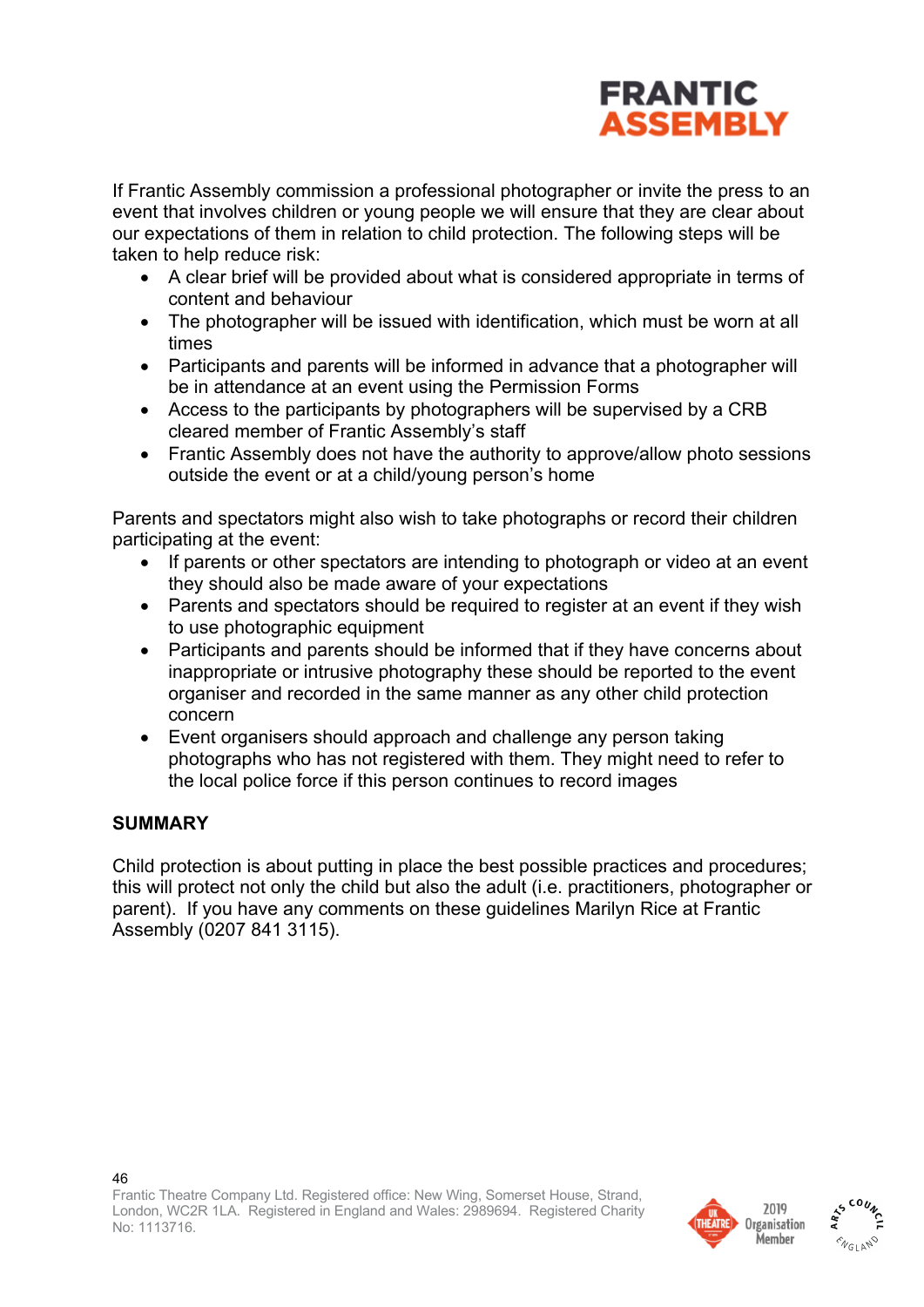

#### **Appendix H Parent/Carer and Young Person/ Vulnerable Adult Permission Form For the Use of Photographs and Recorded Images**

Frantic Assembly would like to take photographs/video footage of the workshop you or your child is taking part in. We will only use the photographs/videos if we have your permission to do so.

This form should be signed by the legal guardian (usually parent/carer) of the participant, together with the participant. It provides permission for the images of the child/young person/vulnerable adult to be used. Please note that a separate form should be filled in for each participant.

Frantic Assembly recognises the need to ensure the welfare and safety of all young people and vulnerable adults involved in arts activities. As part of our commitment to ensure the safety of participants we will not permit photographs or videos of them to be taken or used without the consent of the parents/carers and the participant themselves. Frantic Assembly will follow the guidance for the use of images of young people and vulnerable adults, a copy of which is attached.

Frantic Assembly will take all steps to ensure these images are used solely for the purposes they are intended which is the promotion and documentation of our education and training programme. If you become aware that these images are being used inappropriately you should inform Marilyn Rice at Frantic Assembly immediately on 020 7841 3115 or marilyn@franticassembly.co.uk.

These images may be used on our website which can be found at www.franticassembly.co.uk

If at any time either the parent/career of the young person wishes data to be removed from the website, seven days' notice must be given to the administrator after which the data will be removed.

#### **Please keep the top half of this page for your information and return the bottom half to the Learning & Participation Coordinator.**

#### ---------------------------------------------------------------------------------------------------------------- **This section to be completed by the participant:**

I………………..………………………………(name of participant) consent to Frantic Assembly photographing or videoing my involvement in arts activities under the rules and conditions stated above.

Signed………………………………………. Date……………………………………….

#### **This section to be completed by the parent/carer:**

I……………………………………………...(parent/carer full name) consent to Frantic Assembly photographing or videoing …………………………………………….(name of participant) under the rules and conditions stated above and I confirm that I am legally entitled to give this consent.

I also confirm that …………………………..……………..(participant) is not under a court order.

Signed………………………………………. Date………………………………………

#### 47

Frantic Theatre Company Ltd. Registered office: New Wing, Somerset House, Strand, London, WC2R 1LA. Registered in England and Wales: 2989694. Registered Charity No: 1113716.



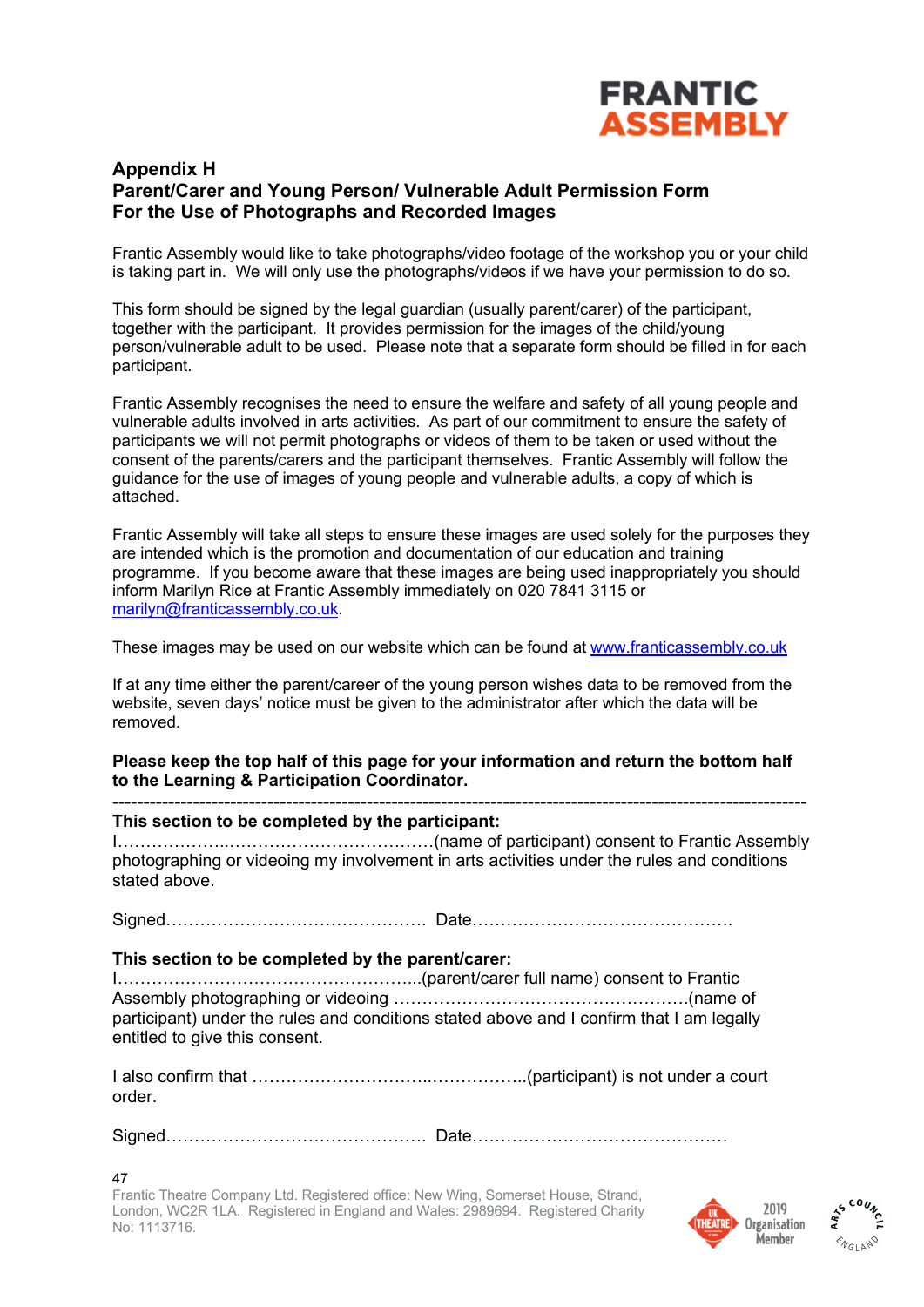

## **7. Appendix I**

#### **Useful Contact Details**

| Organisation                      | <b>Address</b>             | <b>Telephone/website</b>                     |
|-----------------------------------|----------------------------|----------------------------------------------|
| <b>Report all allegations and</b> | <b>Frantic Assembly</b>    | 020 7841 3115                                |
| concerns to:                      | New Wing, Somerset         |                                              |
| <b>Marilyn Rice</b>               | House, Strand, London,     |                                              |
|                                   | <b>WC2R 1LA</b>            |                                              |
| <b>Report allegations in</b>      | Multi-Agency Safeguarding  | 020 7974 3317                                |
| <b>Camden to:</b>                 | Hub                        | LBCMASHadmin@camden.gov.uk                   |
| <b>Multi-Agency Safeguarding</b>  |                            |                                              |
| Hub team (MASH)                   |                            |                                              |
| For advice on child               | <b>Camden Safeguarding</b> | 020 7974 4556                                |
| protection:                       | <b>Children Board</b>      |                                              |
| <b>Karen Lahat</b>                | 5 Pancras Square           |                                              |
|                                   | London                     |                                              |
|                                   | N1C <sub>4AG</sub>         |                                              |
| For advice on or reporting        | East View                  | 01223 237 700                                |
| illegal content on the            | 5 Coles Lane               | General Enq: webmaster@iwf.org.uk            |
| internet:                         | Oakington                  | <b>Reporting:</b>                            |
| <b>Internet Watch Foundation</b>  | Cambridge                  | http://www.iwf.org.uk/reporting.htm          |
|                                   | <b>CB24 3BA</b>            |                                              |
| <b>NSPCC</b>                      | <b>National Centre</b>     | Helpline: 0808 8005000                       |
|                                   | <b>Weston House</b>        | help@nspcc.org.uk                            |
|                                   | 42 Curtain Road            | http://www.nspcc.org.uk/                     |
|                                   | London EC2A 3NH            |                                              |
| <b>NSPCC FGM Helpline</b>         |                            | Helpline: 0800 028 3550                      |
|                                   |                            | fgmhelp@nspcc.org.uk                         |
|                                   |                            | https://www.nspcc.org.uk/preventing-         |
|                                   |                            | abuse/child-abuse-and-neglect/female-        |
|                                   |                            | genital-mutilation-fgm/                      |
| <b>Childline UK</b>               | Freepost 1111              | 0800 1111                                    |
|                                   | London N1 OBR              | http://www.childline.org.uk/                 |
| <b>Charity Commission</b>         |                            | https://ccforms.charitycommission.gov.uk/rep |
|                                   |                            | ort-a-serious-incident                       |
| <b>Disclosure and Barring</b>     | PO Box 3961                | 03000 200 190                                |
| <b>Service</b>                    | Royal Wootton Bassett      | customerservices@dbs.gsi.gov.uk              |
|                                   | SN4 4HF                    | http://www.disclosure.gov.uk/                |
| <b>Child Protection in Sport</b>  | 3 Gilmour Close            | https://thecpsu.org.uk/contact-us/           |
| Unit                              | <b>Beaumont Leys</b>       |                                              |
|                                   | Leicester L4 1EZ           |                                              |
| <b>Department of Health</b>       | <b>Consultancy Service</b> | https://www.gov.uk/government/organisatio    |
|                                   | Room 133, Dept. of Health  | ns/department-of-health                      |
|                                   | <b>Wellington House</b>    |                                              |
|                                   | 133-135 Waterloo Road      |                                              |
|                                   | SE18UG                     |                                              |

## **In an emergency telephone 999**



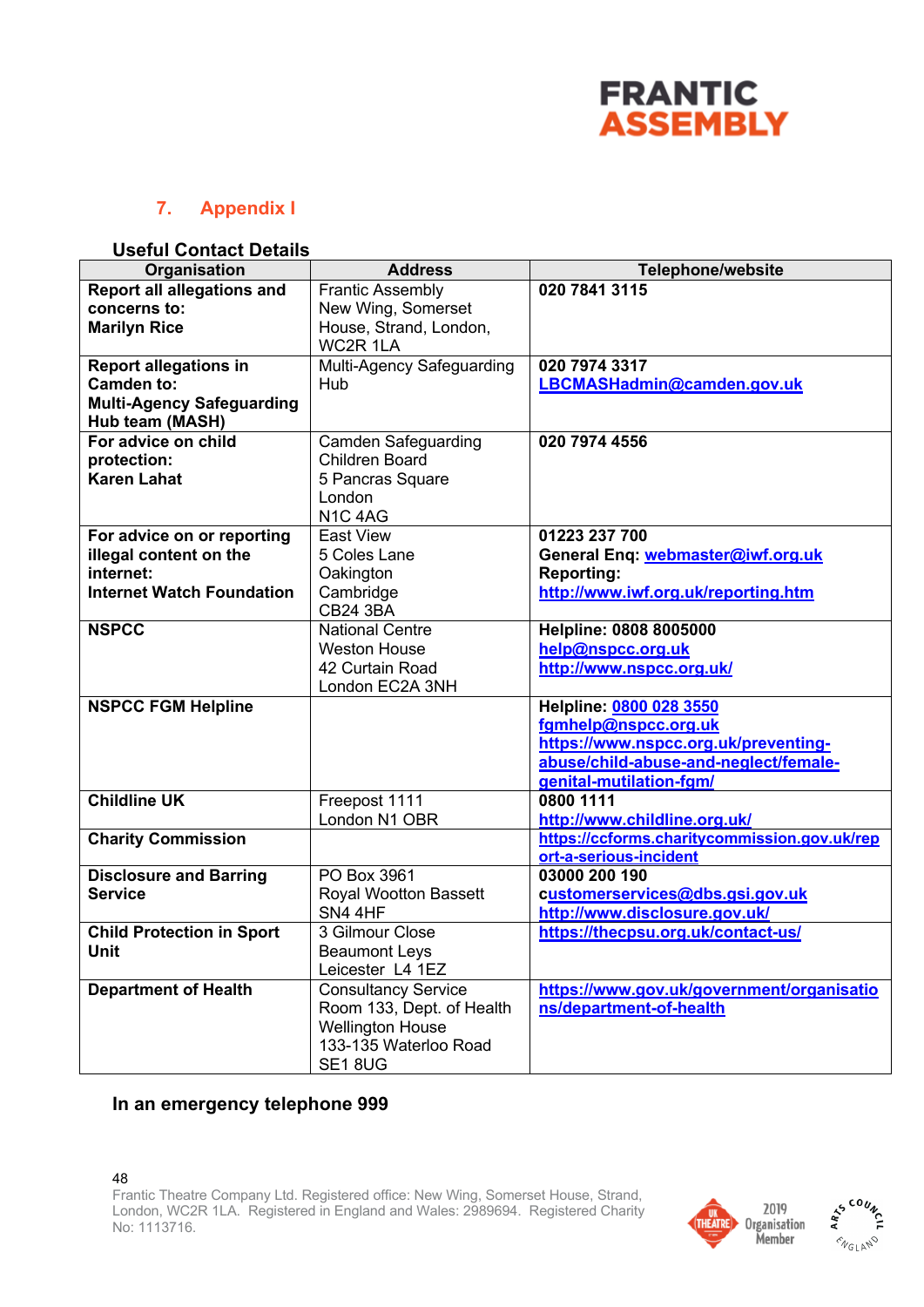

## **Appendix K**

## **Useful Sources of Information**

| First Check: A step by Step guide for             | www.nspcc.org.uk                                |
|---------------------------------------------------|-------------------------------------------------|
| organisations to safeguard children (£30)         | <b>Publications and Information Unit</b>        |
|                                                   | NSPCC,                                          |
|                                                   | <b>Weston House</b>                             |
|                                                   | 42 Curtain Road                                 |
|                                                   | London EC2A 3NH                                 |
|                                                   | Tel 020 7825 2775                               |
| Working in Schools: A practical Guide to          | www.itc-arts.org                                |
| the Partnership by Charlotte Jones (free to       | <b>Independent Theatre Council</b>              |
| download from ITC website)                        |                                                 |
| Keeping Arts Safe: Protection of children,        | www.artscouncil.org.uk                          |
| young people and vulnerable adults                | <b>Arts Council England</b>                     |
| involved in arts activities, 2003                 |                                                 |
| ISBN 0-7287-0941-4 (free to download)             | Go to info and publications, publications,      |
|                                                   | browse by subject, education and learning       |
| <b>Disclosure and Barring Service</b>             | www.gov.uk/dbs                                  |
| Website Includes lists of umbrella bodies         | Information line 03000 200 190                  |
| and codes of practice for England and             |                                                 |
| Wales.                                            |                                                 |
| <b>CEOP (Child Exploitation and Online</b>        | http://www.ceop.police.uk/safety-centre/        |
| Protection)                                       |                                                 |
| Internet watch Foundation                         | www.iwf.org.uk                                  |
| <b>UK Council for Child Internet Safety "Good</b> | http://dera.ioe.ac.uk/1970/                     |
| practice guidance for providers of social         | http://www.education.gov.uk/ukccis              |
| networking and other user-interactive             |                                                 |
| services"                                         |                                                 |
| Recruiting Safely: Guidance for employers         | c/o Nacro                                       |
| and other bodies in the health and social         | 169 Clapham Road                                |
| care field on recruiting and retaining staff      | London                                          |
| and volunteers with criminal records, 2001        | SW9 0PU                                         |
| (Nacro on behalf of the Forum on the              |                                                 |
| <b>Employment of Ex-Offenders in Care</b>         | Tel 020 7582 6500                               |
| Settings)                                         |                                                 |
| The Protection of Children Act 1999: A            | www.doh.gov.uk/downloads/childprotect.pdf       |
| Practical Guide to the Act for all                | go to publications and statistics, publications |
| Organisations Working with Children               | library, fill in the full title under title and |
| (2000) (Department of Health)                     | search words.                                   |
| What Rights Leaflet: the UN Convention            | www.therightssite.org.uk                        |
| on the Rights of the Child made simple            |                                                 |
| (Unicef free to download)                         | www.unicef.org                                  |
|                                                   | Helpdesk Tel 0870 606 3377                      |